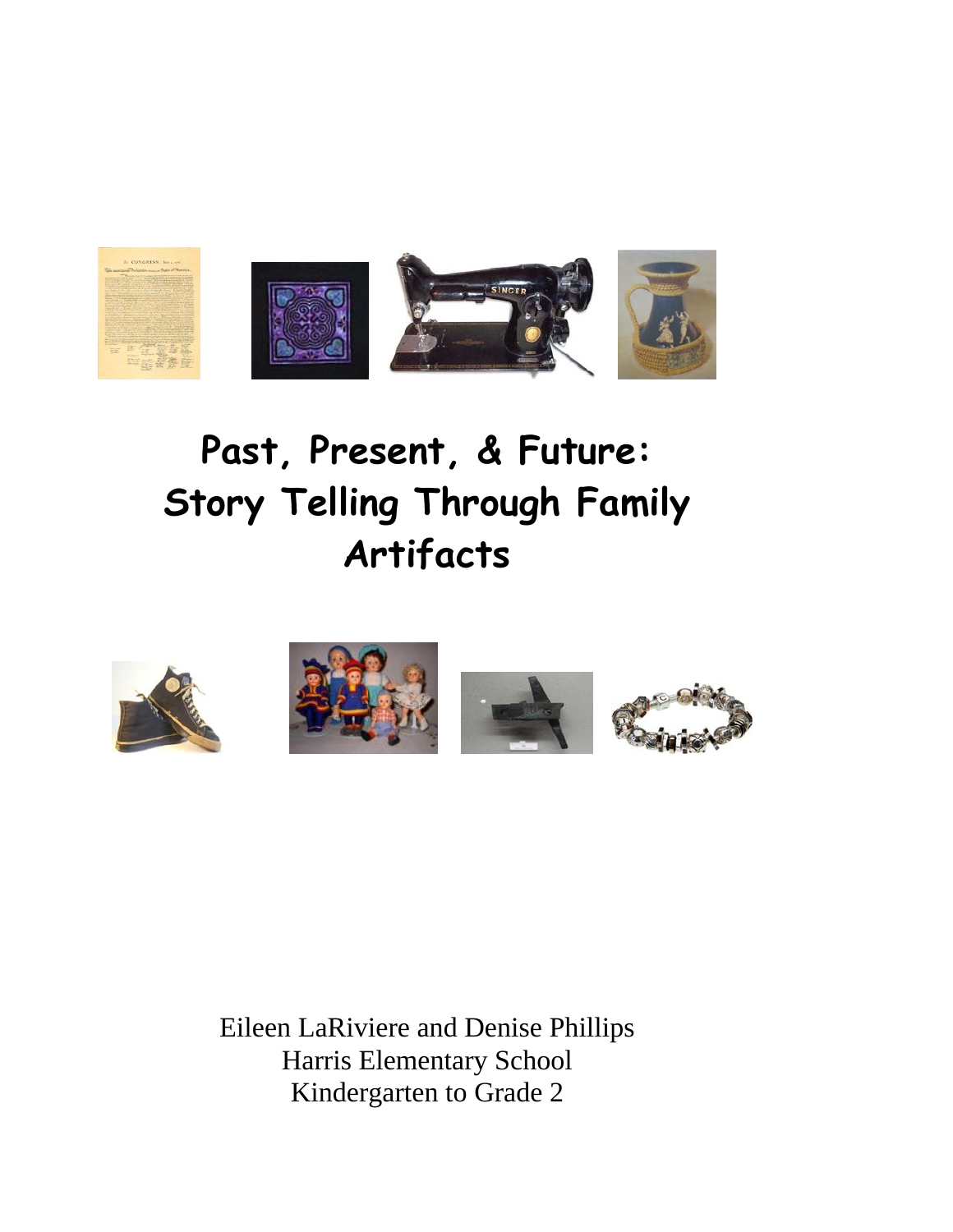### **Unit Overview:**

**General Information about unit and lessons**:This unit consists of three lessons that will take place over approximately seven days. The lessons primarily address the Historical Perspective standards and additionally incorporate reading and written language standards. Lessons include both literary and oral history texts about immigration to America, as well as the artifacts which were carried in their suitcases. In addition, students will be learning about their own family stories and artifacts through these lessons. Students will be using technology to increase motivation in this digital age which will allow them to easily see the changes over time and the diverse cultures that have settled in the Blackstone Valley Area.

**Purpose**: Students will develop a deeper understanding of how artifacts symbolize or tell a story about a family's heritage by viewing artifacts and listening to fiction and non-fiction stories. This will help students by developing a connection to their own life and heritage. Through this process, students will begin to understand the concept of change over time. Another significant reason for this unit is to enrich students' lives by stimulating family conversation about the past by relating past events to the present life today.

**Relevance to rest of course:** Lessons in this unit will help students to better understand how things have changed since their grandparents and parents were little. Students will be given the opportunity to get to know more about their family history. Seeing the change over time will inspire some to create bigger and better things. Some will change their own actions and habit for the better and others will keep searching for more. Our work and culture is constantly changing. We need to understand it so that we may be able to keep up with society.

**Modifications for language or special needs**: Texts will be read aloud. There are visuals, oral presentations, group discussions, and hands-on activities. Each lesson is easily broken down into smaller time frames depending on the students, class, and abilities. Students will be grouped in a variety of ways and will be able to work cooperatively with each other. There are a variety of teaching styles used and differentiated media and modalities available for each lesson. There are choices and a variety of assessments that are multi-leveled with illustrations and/or words. Students will have a choice of work space and can be moved if needed.

**Historical background for lesson:** The Blackstone Valley has always been an area that has welcomed immigrants from diverse cultures and this tradition still continues to this day. In this way, the past has remained the same over time. However, the ethnicity of the immigrants has changed over the years. For many years the main influx of newcomers were from Europe, then from Canada, and then from Europe again and Asia. Later, people came here from South-East Asia and recently from Latino and Hispanic cultures. All the immigrants have ventured here with common goals for themselves and their families: to go to work, to find housing, to have adequate food, to practice their religion, to get medical care, and to become educated. Along the way they enrich our society with their language and culture, bringing artifacts as memories of their former lives and countries.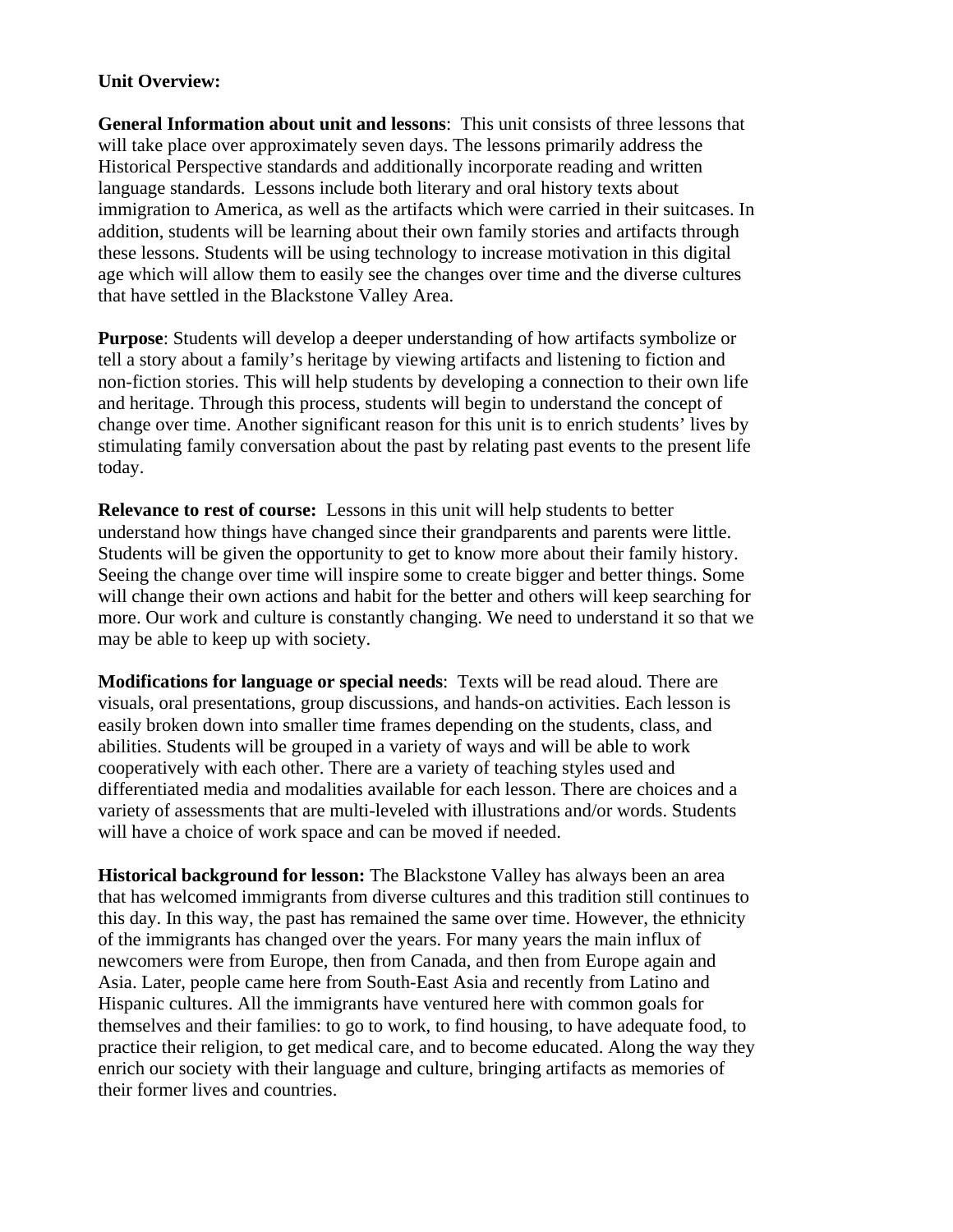#### **Standards**

### **Rhode Island Grade Level Expectations and Grade Span Expectations**

#### **HP 1 (K-2) –1 Students** *act as historians,* **using a variety of tools (e.g., artifacts and Primary and secondary sources) by…**

a. identifying and categorizing the kinds of information obtained from a variety of artifacts and documents (e.g., *what would this artifact tell us about how people lived?*) b. distinguishing objects, artifacts, and symbols from long ago and today (e.g., passage of time documented through family photos, evolution of household appliances)

### **HP 2 (K-2) – 3 Students show understanding of change over time by…**

a. exploring and describing similarities and differences in objects, artifacts, and technologies from the past and present (e.g., transportation, communication, school and home life)

#### **HP 3 (K-2) – 2 Students make personal connections in an historical context (e.g., source-to-source, source to- self, source-to-world) by…**

a. using a variety of sources (e.g., photographs, written text, clothing, oral history) to reconstruct their past and understand the present

### **R–K–13 Uses comprehension strategies (flexibly and as needed) while listening to literary or informational text.** (Local)

EXAMPLES of reading comprehension strategies might include: using prior knowledge; predicting and making simple text-based inferences; generating clarifying questions; constructing sensory images (e.g., making pictures in one's mind); or making connections (text to self, text to text, and text to world)

See Appendix D for meta-cognition strategies for understanding text.

### **R–1–13 Uses comprehension strategies (flexibly and as needed) while reading or listening to literary and informational text** (Local)

EXAMPLES of reading comprehension strategies might include: using prior knowledge; predicting and making simple text-based inferences; generating clarifying questions; constructing sensory images (e.g., making pictures in one's mind); or making connections (text to self, text to text, and text to world)

See Appendix D for meta-cognition strategies for understanding text.

# **R–2–13 Uses comprehension strategies (flexibly and as needed) while reading or listening to literary and informational text** (Local)

EXAMPLES of reading comprehension strategies might include: using prior knowledge; predicting and making text-based inferences; determining importance; generating literal and clarifying questions; constructing sensory images (e.g., making pictures in one's mind); or making connections (text to self, text to text, and text to world); or locating and using text features (e.g. headings, parts of the book) See Appendix D for meta-cognition strategies for understanding text.

### **W**–**K**–**3 in response to literary or informational text read aloud, students make and support analytical judgments about text by…**

**W–K–3.1** Using prior knowledge or reference to text to respond to a question using pictures (pictures may include

labels, which might only include beginning sounds and/or ending sounds) (Local)

**W–K–3.3** Not assessed at this grade level

**W– K–3.4** Not assessed at this grade level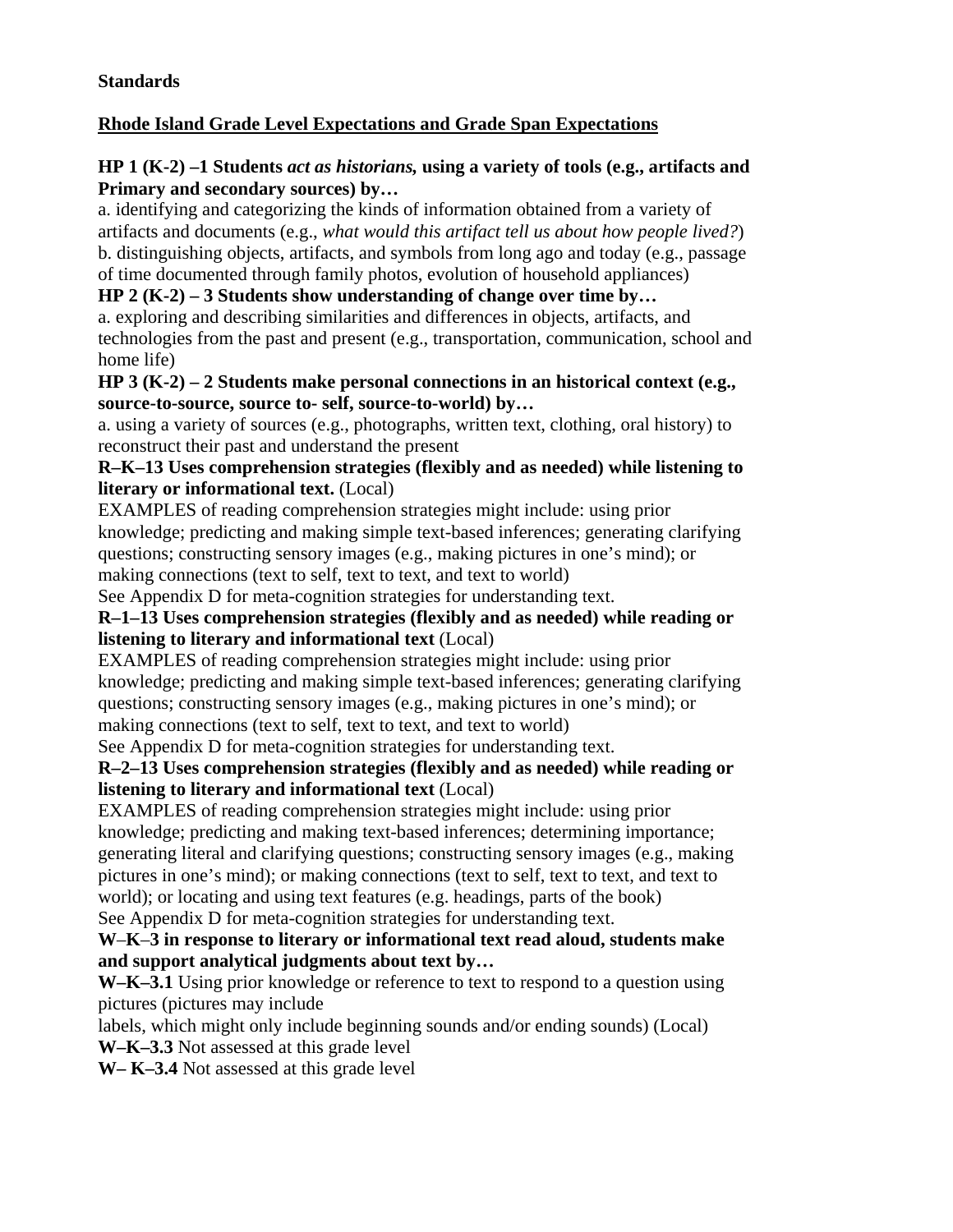# **W–1–3 In response to literary or informational text read aloud or read independently, students make and support analytical judgments about text by…**

**W–1–3.1** Using prior knowledge or references to text to respond to a question (evidence may take the form of pictures, words, sentences, or some combination) (Local)

**W–1–3.3** Not assessed at this grade level

**W–1–3.4** Organizing ideas by using a beginning and an ending given a structure (Local)

**W–2–3 in response to literary or informational text, students make and support analytical judgments about text by…**

**W–2–3.1** Stating a focus (purpose), when responding to a given question (Local)

**W–2–3.3** Using details or references to text to support a given focus (Note: support may include prior knowledge) (Local)

**W–2–3.4** Organizing ideas by using a beginning, middle, and concluding statement/sentence given a structure (Local)

EXAMPLES: template, frame, graphic organizer

# **W–K–6 in informational writing (reports or procedures), students organize ideas/concepts by …**

**W–K–6.1** Naming or labeling objects or pictures (Local)

**W–K–6.2** Representing facts through pictures (Local)

# **W–1–6 in informational writing (reports or procedures), students organize ideas/concepts by …**

**W–1–6.1** Sorting and classifying facts (Local)

**W–1–6.2** Representing facts through pictures, "words," "sentences," or some combination (Local)

# **W–2–6 in informational writing (reports or procedures), students organize ideas/concepts by …**

**W–2–6.1** Using a given organizational structure for grouping facts (e.g., template, frame, graphic organizer), with instructional support (Local) **W–2–6.2** Selecting facts to set context/background (Local)

# **Rhode Island Teaching Standards**

# **3. Technology productivity tools**

# **Students use technology tools to enhance learning, increase productivity, and promote creativity.**

Students use productivity tools to collaborate in constructing technology-enhanced models, preparing publications, and producing other creative works.

# **5. Technology research tools**

# **Students use technology to locate, evaluate, and collection information from a variety of sources.**

Students use technology tools to process data and report results.

Students evaluate and select new information resources and technological innovations based on the appropriateness to specific tasks.

# **Massachusetts Curriculum Framework**

#### **K ECONOMICS**

**7.** Use words relating to work, such as *jobs, money, buying,* and *selling*. (E)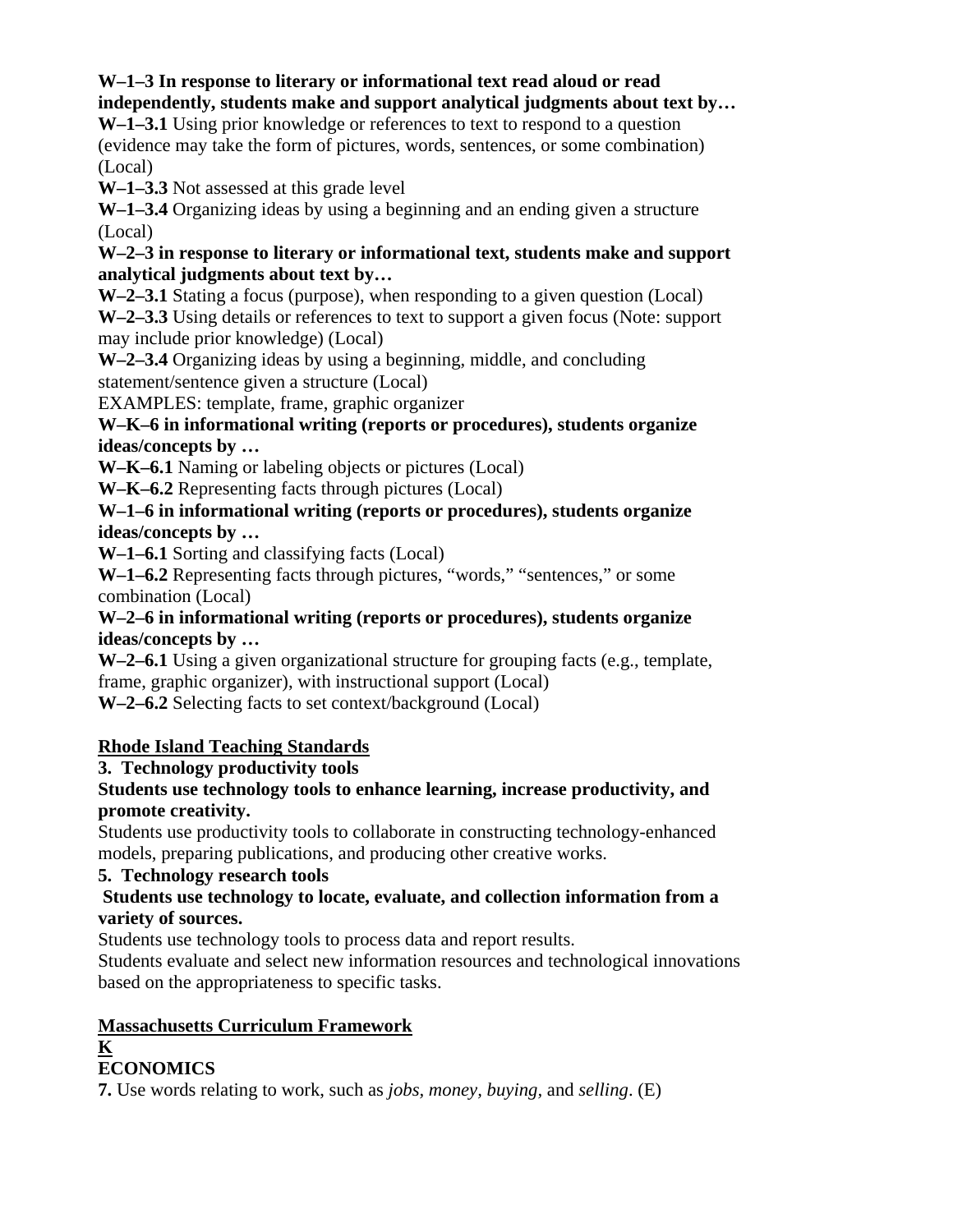**8.** Give examples of how family members, friends, or acquaintances use money directly or indirectly (e.g., credit card or check) to buy things they want. (E)

*PreK–K.8* Give examples of different kinds of jobs that people do, including the work they do at home. (E)

*PreK–K.9* Explain why people work (e.g., to earn money in order to buy things they want). (E)

# **Grade 1**

**9.** Give examples of products (goods) that people buy and use.

**10**. Give examples of services that people do for each other

**1.3** Identify and explain the meaning of American national symbols. (H, C)

A. the American flag B. the bald eagle C. the White House D. the Statue of Liberty *1.9* Explain that Americans have a variety of different religious, community, and family celebrations and customs, and describe celebrations or customs held by members of the class and their families. (H)

# **Grade 2**

# **ECONOMICS**

**8.** Give examples of people in the school and community who are both producers and consumers. (E)

**9.** Explain what buyers and sellers are and give examples of goods and services that are bought and sold in their community. (E)

*2.7* On a map of the world, locate the continent, regions, or and then the countries from which students, their parents, guardians, grandparents, or other relatives or ancestors came. With the help of family members and the school librarian, describe traditional food, customs, sports and games, and music of the place they came from. (G, C)

**2.8** With the help of the school librarian, give examples of traditions or customs from other countries that can be found in America today. (G, C) **Pre K/ K** 

# **COMPOSITION, STANDARDS 19 AND 24:** *WRITING* **AND** *RESEARCH*

■ Draw pictures and/or use letters or phonetically-spelled words to give others

information

❚ Dictate sentences for a letter or directions and collaborate to put the sentences in order.

❚ Generate questions and gather information from several sources in a classroom, school, or public library.

# **Grade 1-2**

# **COMPOSITION, STANDARDS 19 AND 24:** *WRITING* **AND** *RESEARCH*

❚ Write or dictate letters, directions, or accounts of personal experiences that have a logical order.

■ Write or dictate research questions. ■ Generate questions and gather information from several sources in a classroom, school, or public library.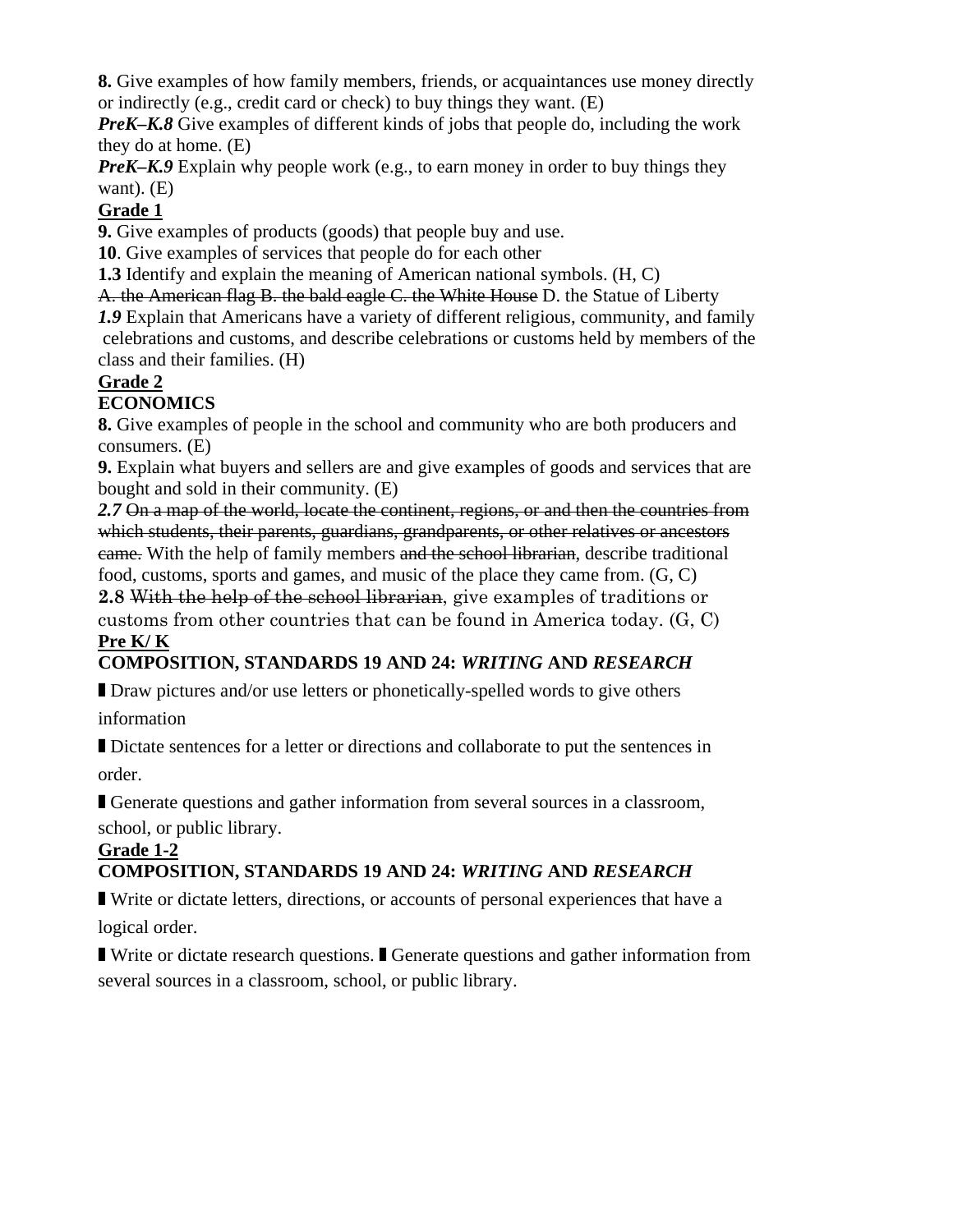### **Objectives**

- $\triangleright$  Students will learn about and discuss the Americans in the Blackstone Valley, including their diverse heritage as well as their family customs, sports, games, music, food religion, and artifacts past and present
- $\triangleright$  Students will learn that the Blackstone Valley is made up of many diverse cultures working and living together sharing their cultures and traditions
- $\triangleright$  Students will understand change over time by viewing the artifacts on the vuvox, discussing how they have changed or remained the same through the years and how they impact past/present life
- $\triangleright$  Students will discuss changes in economy, jobs, and goods we buy and sell in the present as compared to the past
- $\triangleright$  Students will make text predictions based on artifacts related to literary text and use a variety of comprehension strategies while listening to informational text
- $\triangleright$  Students will demonstrate text comprehension through oral responses to literary text and artifact related questions during a class discussion and to questions about an informational text using prior knowledge and text references
- $\triangleright$  Students will demonstrate understanding of artifacts by matching artifacts to jobs
- $\triangleright$  Students will make inferences with supporting evidence related to an artifact by responding to an exit question about the text
- $\triangleright$  Students will be able to connect artifacts to community, family, religious celebrations historical events, customs and to their own lives while identifying artifacts in images and gathering information from them about the past
- $\triangleright$  Students will develop personal connections linked to history by creating an artifact from their family's past to help them better understand life today
- $\triangleright$  Students will be able to explain the meaning of the Statue of Liberty and understand it is an important symbol to all Americans
- $\triangleright$  Students will work with their families to find an artifact from their grandparents, aunts, uncles, friends, or neighbors and will be able to put it into a paper bag
- $\triangleright$  Students will make observations and create some clues about their family chosen artifact and then write up to three specific clues for their artifact from broad to narrowthis may be in pictures and words
- $\triangleright$  Students will match modern artifacts to historical facts by playing a concentration game
- $\triangleright$  Students will interview their parents about their culture and share a quick sentence or two about what they learned from the interview with their parents
- $\triangleright$  Students will analyze the clues and formulate a hypothesis for each artifact bag, then write or illustrate it on the Question sheet
- $\triangleright$  Students will participate in the review session at the end of the lesson by reading the clues on the artifacts bags in a clear voice and asking other students to share a few of their ideas
- $\triangleright$  Students will be a good audience while the speaker is presenting and then create questions based on the presentation, asking questions in a clear voice
- $\triangleright$  Students presenting will answer the question and give a little bit of background about the artifact including sharing some information about their family history pertaining to the family artifact
- $\triangleright$  Students will use the computer to create a power point slide that includes a picture of their artifact, look up another picture from Bing or Google images from a different time period, and then type three characteristics or words for each picture
- $\triangleright$  Students will take turns using the computers and will listen to a teacher helper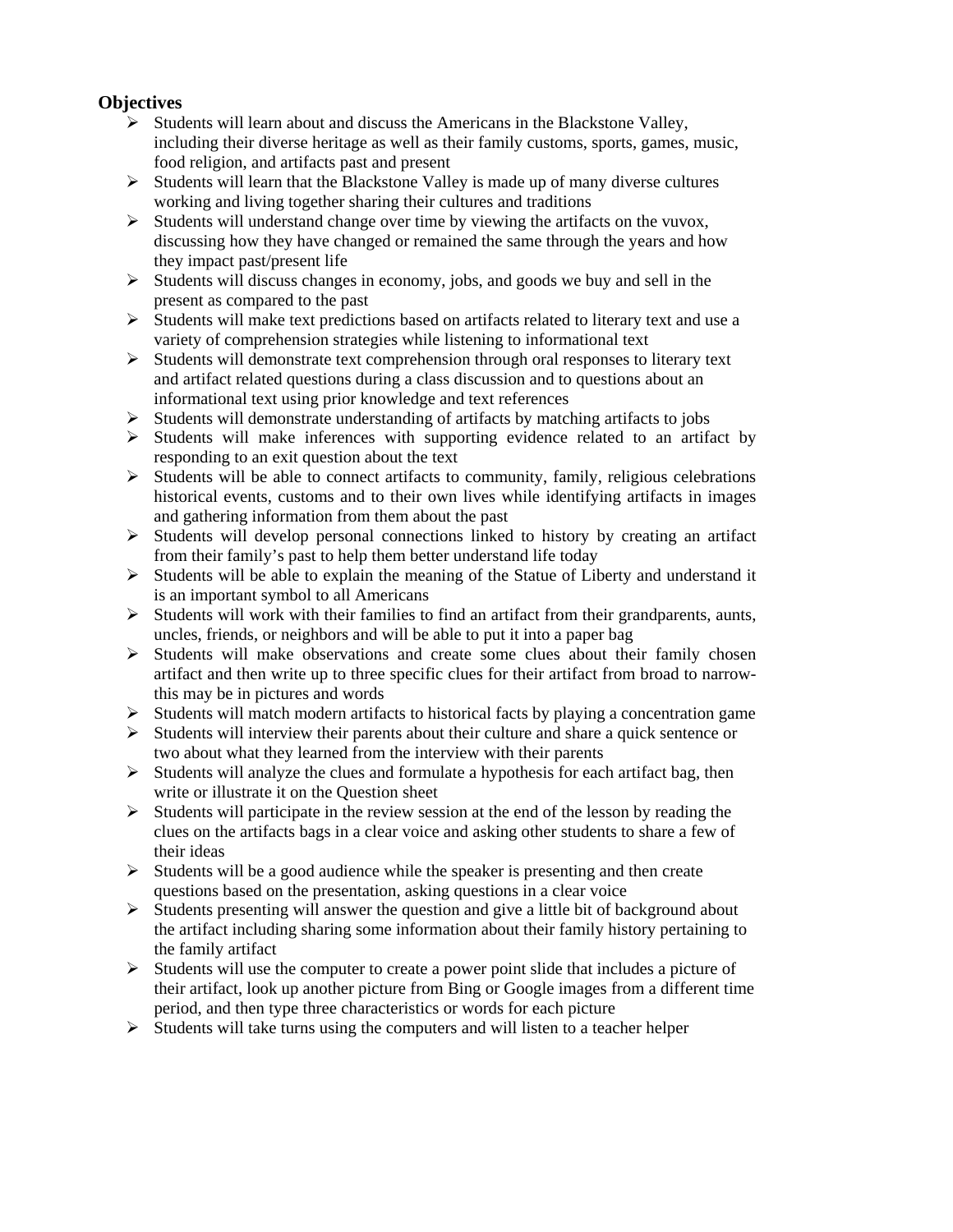#### **Index of lessons**

- Introductory Lesson # 1: The Blackstone Valley Past and Present: Welcoming and Embracing Immigrants from Diverse Cultures One day, 60 minutes
- Lesson # 2: Artifacts Tell a Story about a Person, their Family, and their Work: Predicting with Artifacts Two days, two 60 minute periods or 120 minutes
- Lesson #3: Connecting Past and Present Creating a Family Artifact Two days, two 60 minute periods or 120 minutes - if you doing the optional (Step 3, Day 2) it will add an extra day (another 60 minutes) to the lesson.
- Lesson # 4: Class Mystery Artifacts (Day  $1 \text{Get a Clue}$ ) (Day  $2 \text{What Is It?}$ ) (Day 3 – Let's Share ) (Day 4 – What's the Point? ) Four days, four  $30 - 60$  minute periods or  $120 - 240$  minutes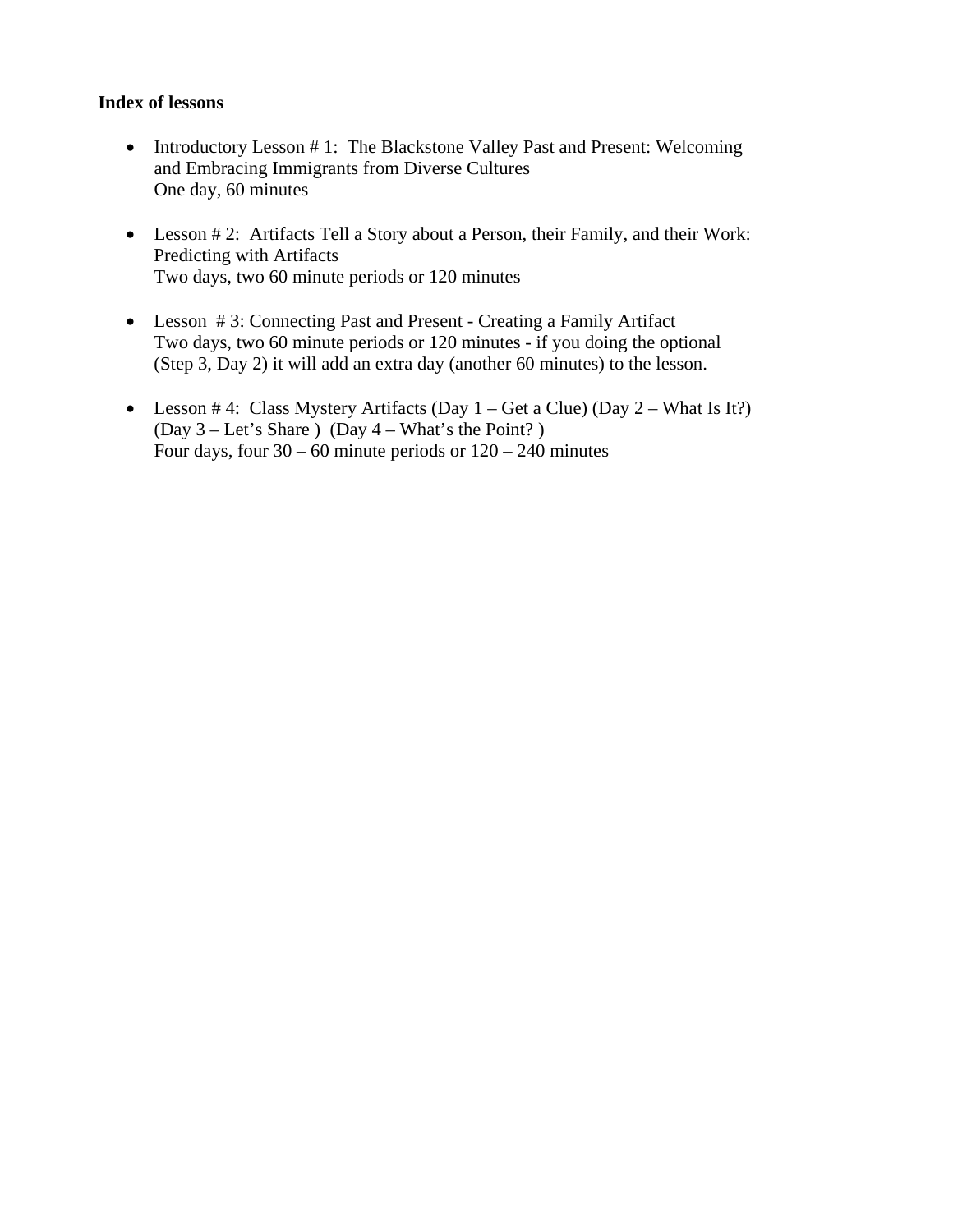Dear Families,

 We will be starting a unit on Artifacts. Please help us be sending in a family artifact from great grandparents, grandparents, aunts, uncles, close friend, or neighbor. We will use this artifact to study about the past and how it affects the future. All artifacts will be returned at the end of the unit. Remember, an **Artifact** is an object made or used by humans and that is of archeological or historical interest (e.g., tools, ceramics, pieces of furniture, etc.) Please send in this item as quickly as possible, so that we can get our unit underway. If you don't have the actual object, please send in a picture.

Thank- you for your participation and understanding. Sincerely,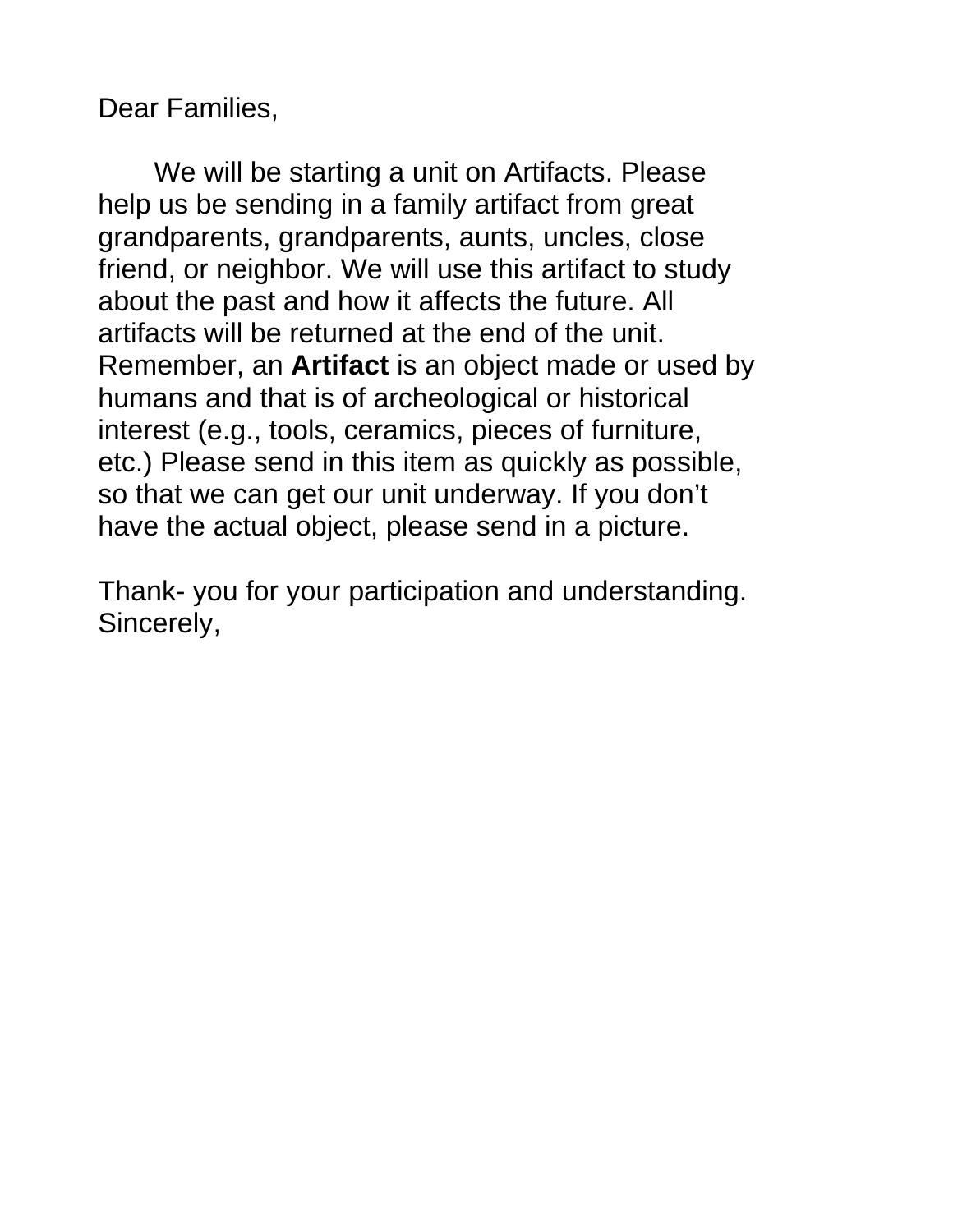# **Introduction Lesson #1**

# **Grade K - 2: The Blackstone Valley Past and Present: Welcoming and Embracing Immigrants from Diverse Cultures**

**Rhode Island Grade Level Expectations and Grade Span Expectations for Introductory Lesson #1: The Blackstone Valley Past and Present: Welcoming and Embracing Immigrants from Diverse Cultures** 

### **HP 1 (K-2) –1 Students** *act as historians,* **using a variety of tools (e.g., artifacts and Primary and secondary sources) by…**

a. identifying and categorizing the kinds of information obtained from a variety of artifacts and documents (e.g., *what would this artifact tell us about how people lived?*) b. distinguishing objects, artifacts, and symbols from long ago and today (e.g., passage of time documented through family photos, evolution of household appliances)

# **HP 2 (K-2) – 3 Students show understanding of change over time by…**

a. exploring and describing similarities and differences in objects, artifacts, and technologies from the past and present (e.g., transportation, communication, school and home life)

#### **HP 3 (K-2) – 2 Students make personal connections in an historical context (e.g., source-to-source, source to- self, source-to-world) by…**

a. using a variety of sources (e.g., photographs, written text, clothing, oral history) to reconstruct their past and understand the present

### **Massachusetts Curriculum Framework for Introductory Lesson #1: The Blackstone Valley Past and Present: Welcoming and Embracing Immigrants from Diverse Cultures**

# **K**

# **ECONOMICS**

**7.** Use words relating to work, such as *jobs, money, buying,* and *selling*. (E)

**8.** Give examples of how family members, friends, or acquaintances use money directly or indirectly (e.g., credit card or check) to buy things they want. (E)

*PreK–K.8* Give examples of different kinds of jobs that people do, including the work they do at home. (E)

*PreK–K.9* Explain why people work (e.g., to earn money in order to buy things they want). (E)

# **Grade 1**

**9.** Give examples of products (goods) that people buy and use.

**10.** Give examples of services that people do for each other

*1.9* Explain that Americans have a variety of different religious, community, and family celebrations and customs, and describe celebrations or customs held by members of the class and their families. (H)

# **Grade 2**

**ECONOMICS**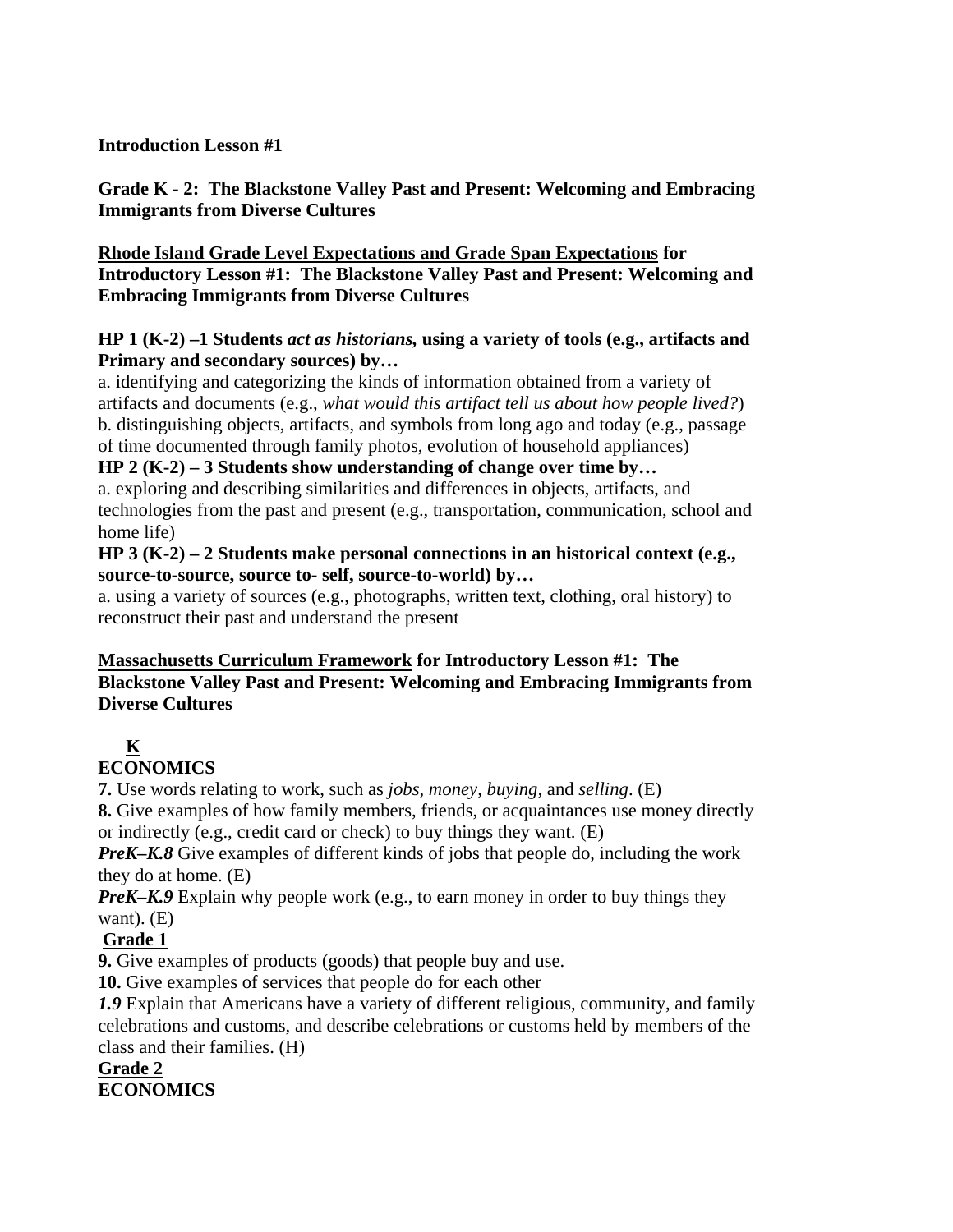**8.** Give examples of people in the school and community who are both producers and consumers. (E)

**9.** Explain what buyers and sellers are and give examples of goods and services that are bought and sold in their community. (E)

*2.7* On a map of the world, locate the continent, regions, or and then the countries from which students, their parents, guardians, grandparents, or other relatives or ancestors came. With the help of family members and the school librarian, describe traditional food, customs, sports and games, and music of the place they came from. (G, C) **2.8 With the help of the school librarian, give examples of traditions or customs from** other countries that can be found in America today. (G, C)

# **Objectives for Introductory Lesson #1: The Blackstone Valley Past and Present: Welcoming and Embracing Immigrants from Diverse Cultures**

- $\triangleright$  Students will learn about and discuss the Americans in the Blackstone Valley, including their diverse heritage as well as their family customs, sports, games, music, food religion, and artifacts past and present.
- $\triangleright$  Students will learn that the Blackstone Valley is made up of many diverse cultures working and living together sharing their cultures and traditions.
- $\triangleright$  Students will understand change over time by viewing the artifacts on the vuvox and discussing how they have changed or remained the same through the years
- $\triangleright$  Students will discuss changes in economy, jobs, and the goods we buy and sell in the present as compared to the past

# **Materials for Introductory Lesson #1: The Blackstone Valley Past and Present: Welcoming and Embracing Immigrants from Diverse Cultures**

Pencils Clipboards Sticky notes Maestro, Betty. Coming to America: The Story of Immigration. New York, N.Y.: Scholastic, 1996. Blabberize http://www.screentoaster.com/watch/stUE5URURPRFtXQlRYUlhfVVNT Password is: Artifact (It is case sensitive) Definition of Artifact Vuvox http://www.screentoaster.com/watch/stUE5URURPRFtXQ1VdUl5aXlNW<br>Password is: Culture2 (Cultural slideshow/ Vuvox) Homework: **http://www.parentsconnect.com/do/its\_getting\_hot\_in\_here.jhtml** Hot Cold Game handouts Exit cards Exit card criteria

# **Time needed for Introductory Lesson #1: The Blackstone Valley Past and Present: Welcoming and Embracing Immigrants from Diverse Cultures**

Approximately 60 minutes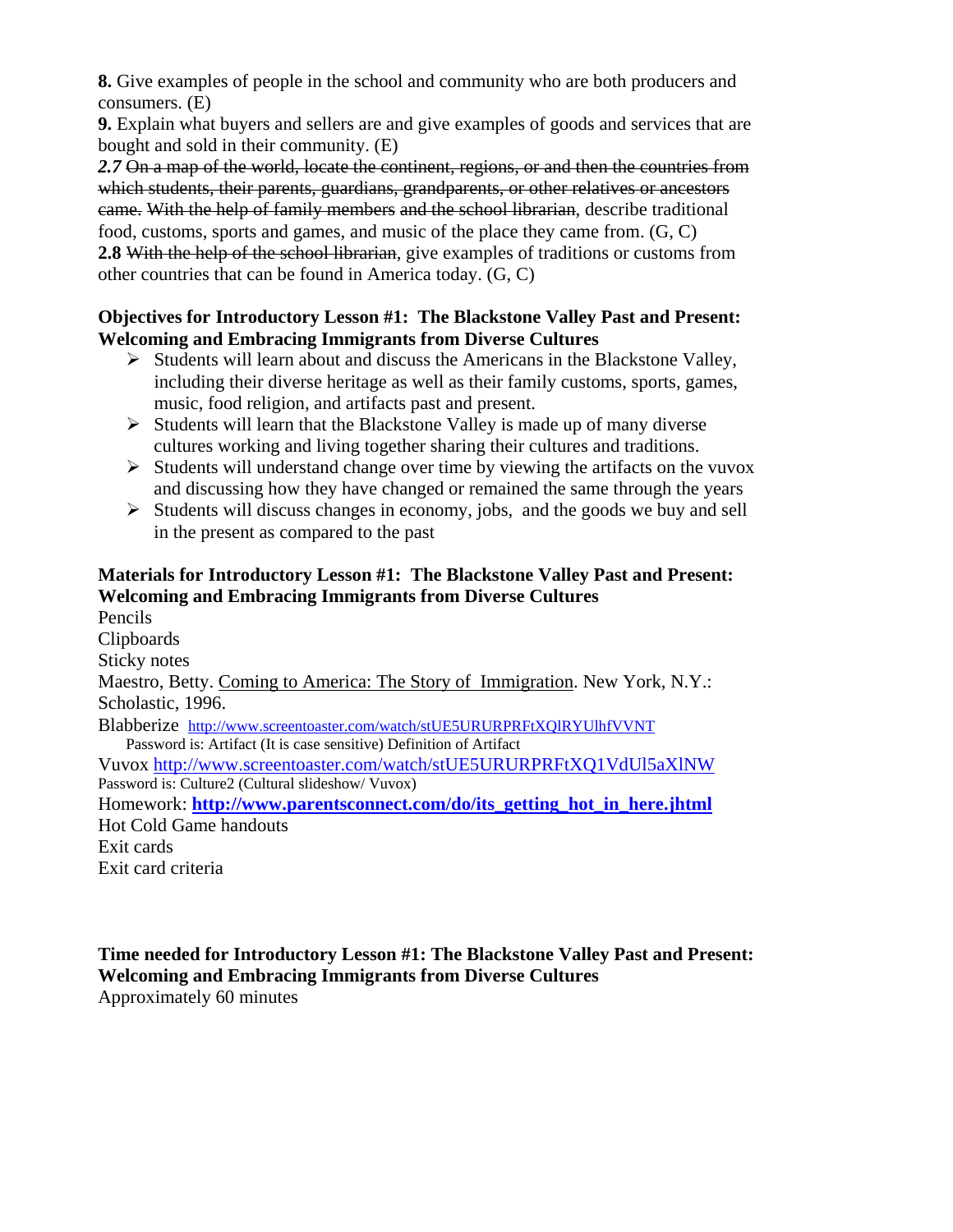#### **Detailed procedure for Introductory Lesson #1: The Blackstone Valley Past and Present: Welcoming and Embracing Immigrants from Diverse Cultures Set:**

The teacher will gather the students either in a meeting area or keep them seated at desks. The teacher will introduce students to the meaning of an artifact by having the students view and listen to the Blabberize

http://www.screentoaster.com/watch/stUE5URURPRFtXQlRYUlhfVVNT

Password is: Artifact (It is case sensitive) Definition of Artifact. Discuss the meaning of artifacts and have students' offer examples of artifacts. A game can be played in the classroom "I'm thinking of an artifact…" This can be played several ways. The first way is like the game Hot/Cold: One student is chosen as 'It' and leaves the room. The other students decide on an artifact for 'It' to find. When 'It' returns, everyone says "hotter" or "colder" as 'It' gets closer or farther from the artifact until 'It' finds the correct artifact. See who can find the artifact fastest. The second way is for the teacher to begin "I'm thinking of an artifact…and give three hints. The first student who guesses becomes the hint giver next.

#### **Procedure/Activities Introductory Lesson #1: The Blackstone Valley Past and Present: Welcoming and Embracing Immigrants from Diverse Cultures**

- 1. Read Aloud Coming to America: The Story of Immigration by Betsy Maestro or another book that tells the story of immigration. (*The teacher will want to adapt some of the reading or skip some of the pages for younger students).*
- 2. Discuss story. The teacher will connect the story to the history of the Blackstone Valley and the diverse immigrant cultures settling here to live and go to work.
- 3. Explain that students will view a Vuvox slide show where they will see examples of artifacts from many of these diverse cultures who came to the Blackstone Valley to live and work.
- 4. Show the Vuvox http://www.screentoaster.com/watch/stUE5URURPRFtXQ1VdUl5aXlNW Password is: Culture2 (Cultural slideshow/ Vuvox)slide show once without stopping. Second grade students can use sticky notes or clip boards with papers to note any questions or comments they may have about the slide show as it is shown.
- 5. After that, discuss the Vuvox slide show. Go to specific slides to explain further or to answer student questions.

#### **Closure for Introductory Lesson #1: The Blackstone Valley Past and Present: Welcoming and Embracing Immigrants from Diverse Cultures**

The teacher will tell the students to think (*to themselves –in their own head-not aloud*) for one to three minutes (i.e., *K students may only be able to sit thinking for one minute; set timer*) What was your favorite artifact in the slideshow? Why? The teacher may want to give the students a choice between two or three of the artifacts. Now students will record their answers to the question on exit cards. The teacher may need to record answers for K and provide support by printing words on board, word wall or putting up picture/word cards.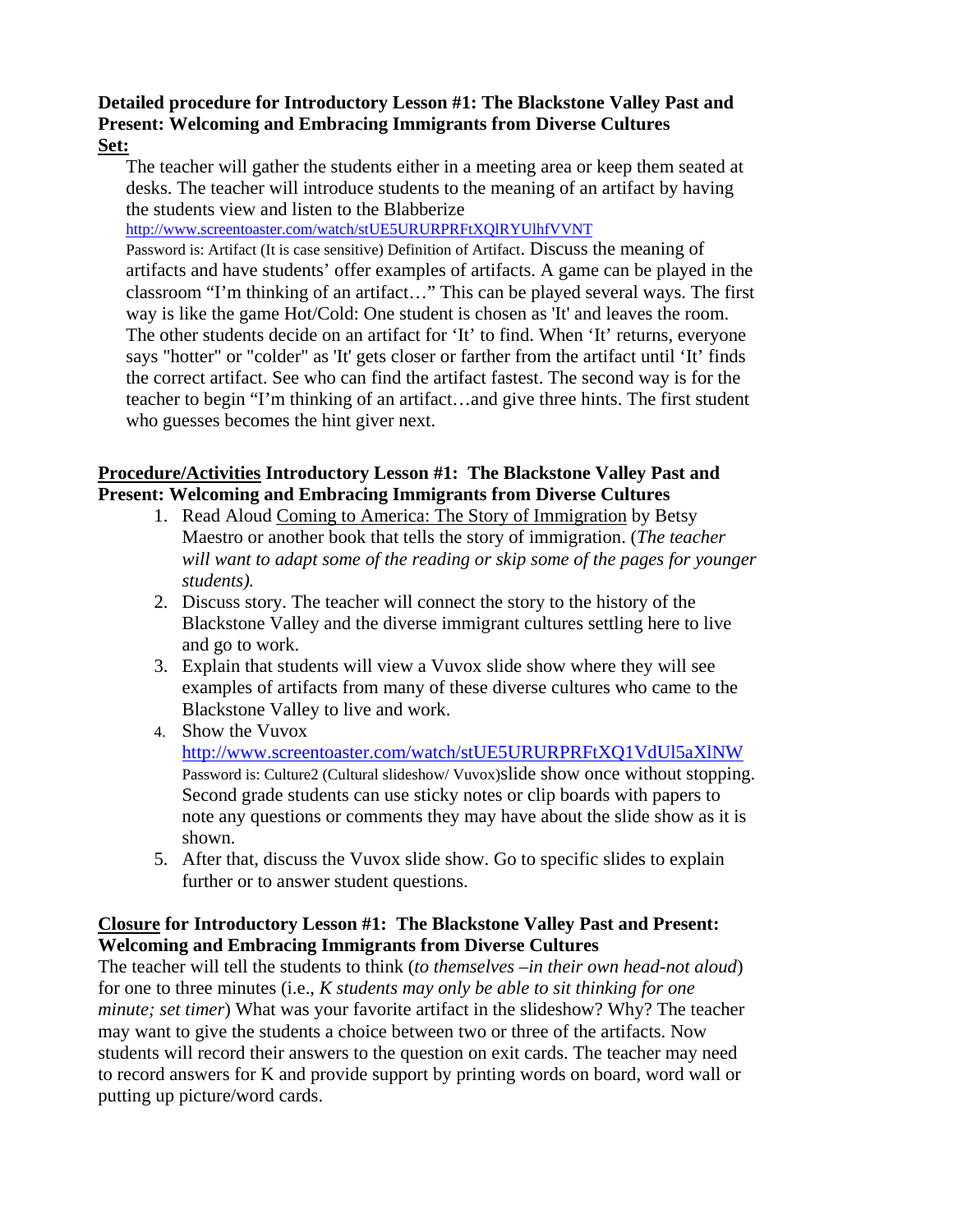### **Homework/Assignments for Introductory Lesson #1: The Blackstone Valley Past and Present: Welcoming and Embracing Immigrants from Diverse Cultures**

Teacher will tell students that they will teach their families how to play the Hot/Cold Game for homework. They may play it with artifacts or with any items they have in the house. See hand outs for homework.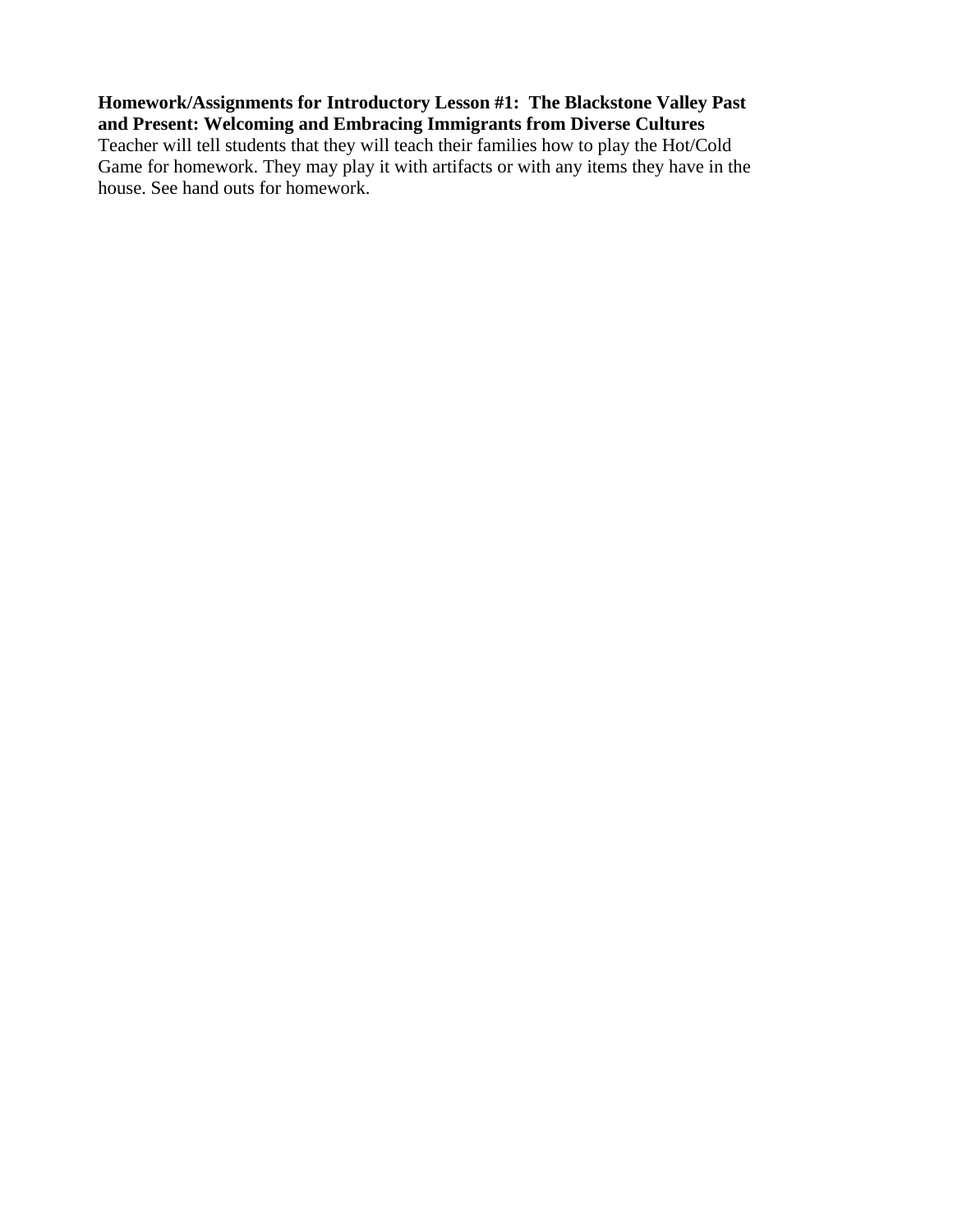# **All handouts and readings (maps, pictures, etc.) for Introductory Lesson #1: The Blackstone Valley Past and Present: Welcoming and Embracing Immigrants from Diverse Cultures**

# Exit Cards

| Name one thing you<br>learned from<br>watching the Vuvox<br>slide show? | Name one thing you<br>learned from<br>watching the Vuvox<br>slide show? | Name one thing you<br>learned from watching<br>the Vuvox slide show? | Name one thing you<br>learned from watching<br>the Vuvox slide show? |
|-------------------------------------------------------------------------|-------------------------------------------------------------------------|----------------------------------------------------------------------|----------------------------------------------------------------------|
| Name                                                                    | Name_                                                                   | Name                                                                 | Name_                                                                |
| Name one thing you<br>learned from<br>watching the Vuvox<br>slide show? | Name one thing you<br>learned from<br>watching the Vuvox<br>slide show? | Name one thing you<br>learned from watching<br>the Vuvox slide show? | Name one thing you<br>learned from watching<br>the Vuvox slide show? |
| Name                                                                    | Name                                                                    | Name                                                                 | Name                                                                 |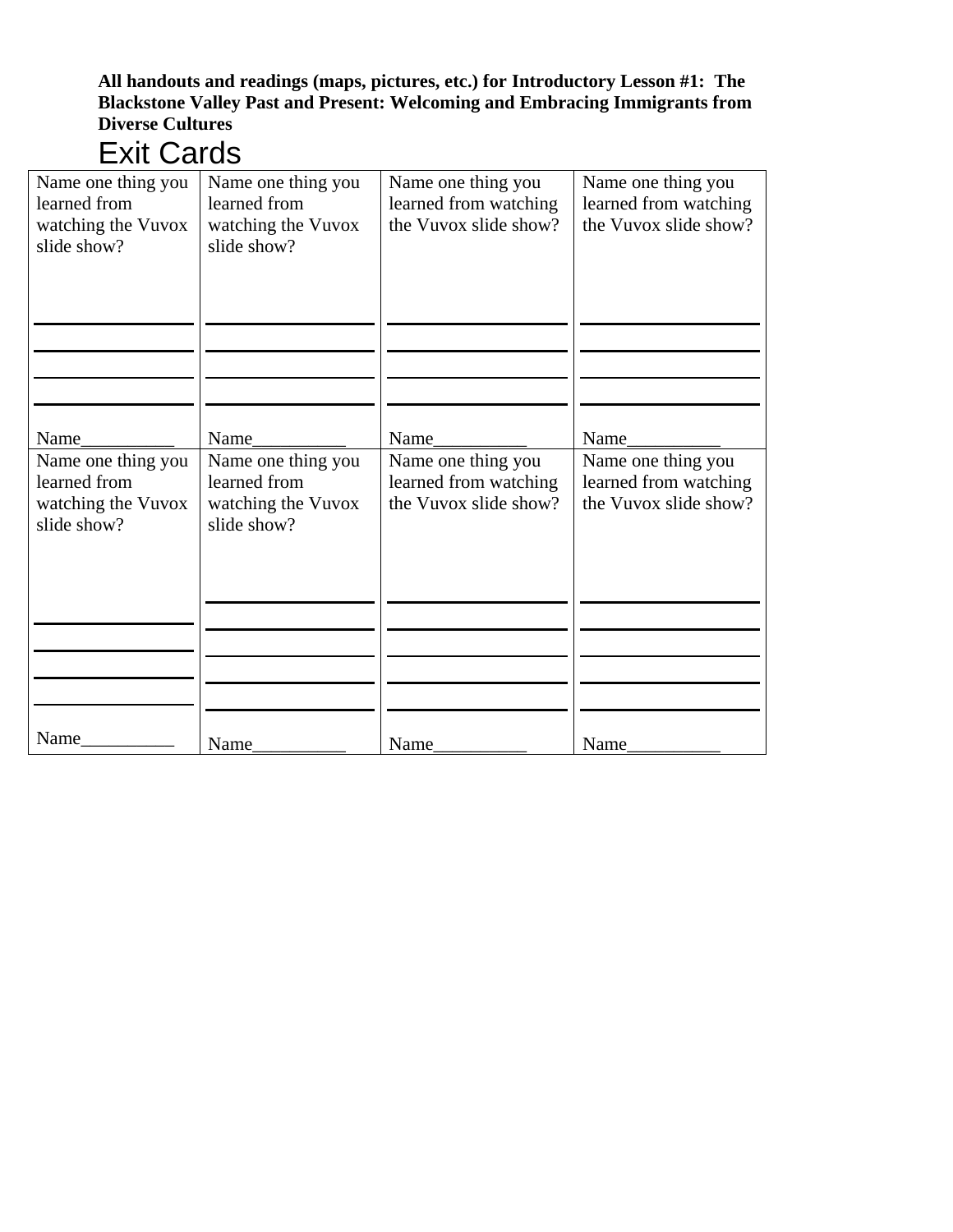Homework: Play this game with your family tonight. Have fun! **http://www.parentsconnect.com/do/its\_getting\_hot\_in\_here.jhtml** 

# **Hot Cold Game**

Get the kids warmed up with this chill game!

Yell out, "hot" when they get close to a hidden item and "cold" when they stray far away.

Hidden item: Anything small and easy to hide, including an item that becomes a prize for the successful searcher (say a set of stickers. You can never have too many!).

Searcher: Your child

Hider: Mom, Dad, Grandparents, an older sibling

 Hiding place and play area: This game can be played indoors in any room of the house, or outside.

Send the searcher out of the room.

 While he's gone, the hider stashes the item in a safe, age-appropriate place. It's also a good idea to avoid hiding things like eggs or other breakable or degradable items. Call the searcher back into the room and have him start searching.

 The hider helps the searcher by yelling out, "warm" when he is headed in the right direction and "cold" when he isn't. Make the game more fun by coming up with extreme adjectives, rather than just "warm," "hot," "cool" and "cold." Here are some more words to use that just may improve your child's vocabulary:

Frigid or freezing: When he's strayed very far away.

• Scalding, sweltering, scorching, searing: All these "s" words are great for when he's practically stepping on the item.

Subzero: Means he's headed in the wrong direction.

• Antarctic: When he's left the "continent" and isn't even in the general vicinity of the item.

- Caliente: Teach your kids some Español while you're at it!
- Ice Cubes: Nowhere near it.
- Glacier: Absolutely nowhere near it.
- Tropical: In the general vicinity.
- Boiling: It's right under his nose.

When he finds the item, have him do a little victory dance.

Swap places. The searcher becomes the hider and vice versa.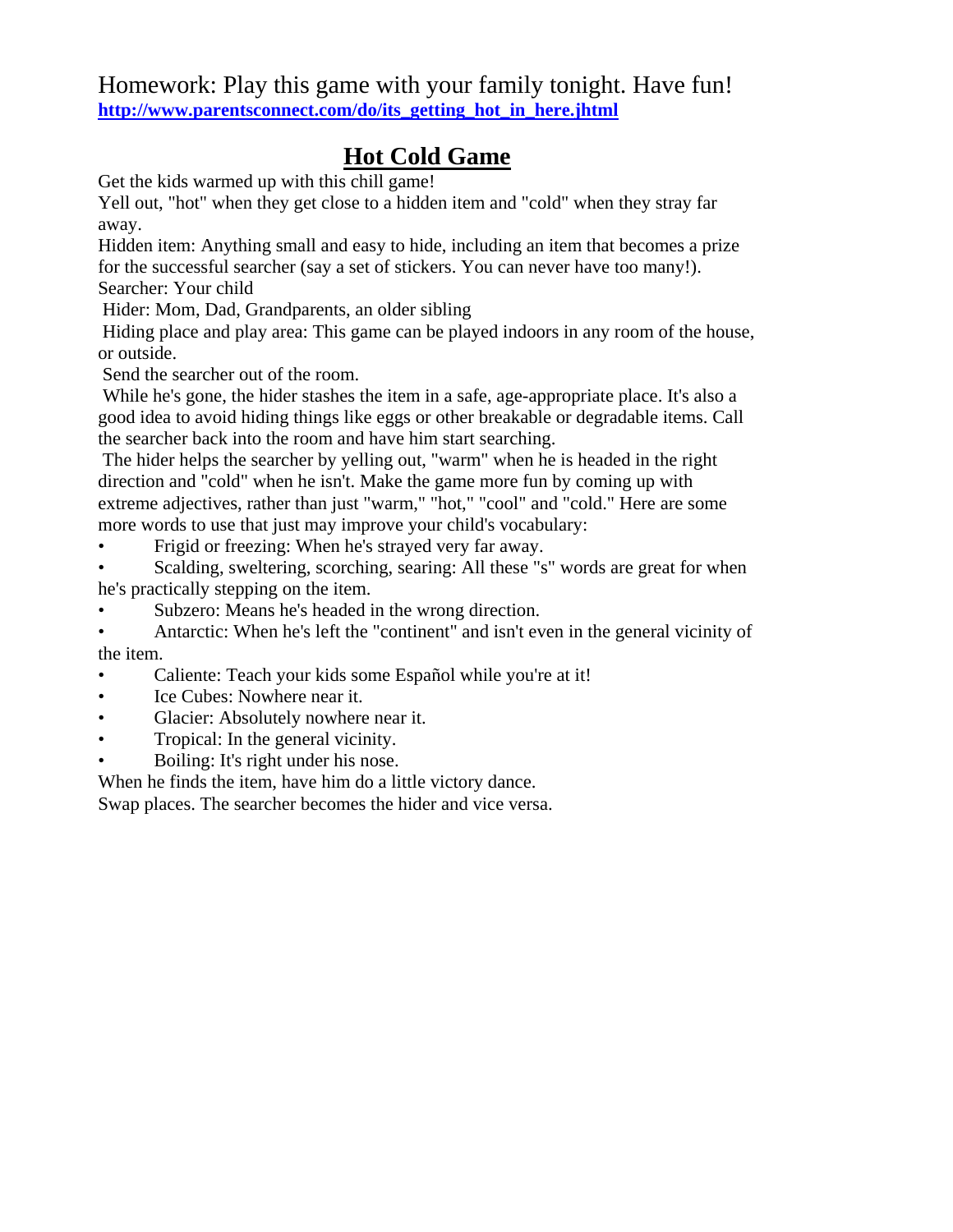|                                                                                                                                                                                                                          | Date_      |                                |       |                   |                        |
|--------------------------------------------------------------------------------------------------------------------------------------------------------------------------------------------------------------------------|------------|--------------------------------|-------|-------------------|------------------------|
|                                                                                                                                                                                                                          |            |                                |       |                   |                        |
| <b>Criteria For when Lesson #1 Exit</b><br><b>Cards</b>                                                                                                                                                                  | <b>Wow</b> | Met                            | Close | <b>Not</b><br>Yet | $\mathbf I$<br>noticed |
| I drew a picture of<br>$\blacksquare$<br>something I learned from the<br>Vuvox slide show<br>I wrote what I learned from<br>п<br>the Vuvox slide show<br>My explanation makes sense<br>п<br>and it is easy to understand |            |                                |       |                   |                        |
| Comments                                                                                                                                                                                                                 |            |                                |       |                   |                        |
|                                                                                                                                                                                                                          |            |                                |       |                   |                        |
| Questions                                                                                                                                                                                                                |            | . Who is assessing this piece? |       |                   |                        |
|                                                                                                                                                                                                                          |            | Self-assessment                |       |                   |                        |
|                                                                                                                                                                                                                          |            | Peer-assessment                |       |                   |                        |
|                                                                                                                                                                                                                          |            | Teacher-assessment             |       |                   |                        |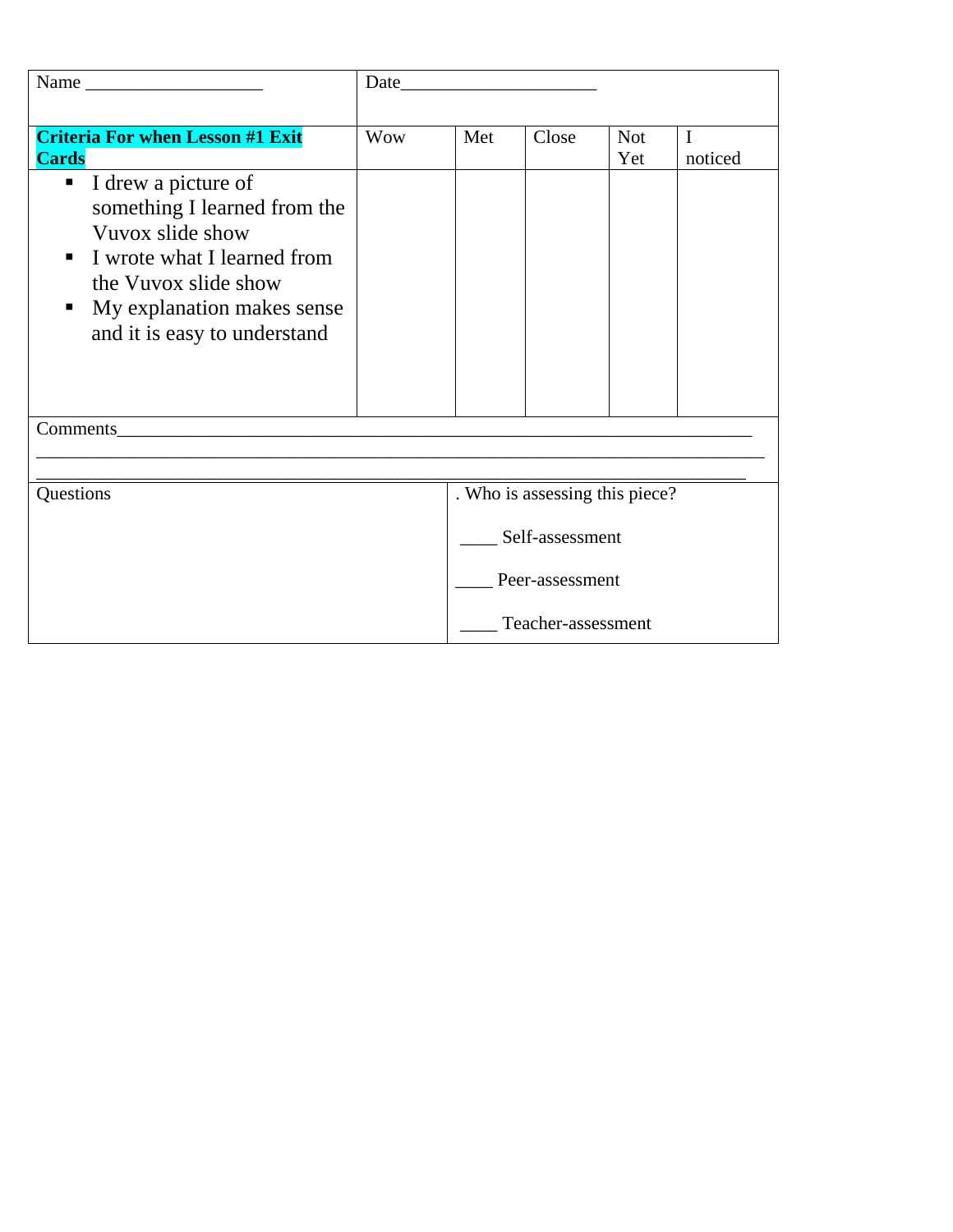### **Lesson #2**

# **Grade K - 2: Artifacts Tell a Story about a Person, their Family, and their Work: Predicting with Artifacts**

**Rhode Island Grade Level Expectations and Grade Span Expectations for Lesson 2: Artifacts Tell a Story about a Person, their Family, and their Work: Predicting with Artifacts** 

#### **HP 1 (K-2) –1 Students** *act as historians,* **using a variety of tools (e.g., artifacts and Primary and secondary sources) by…**

a. identifying and categorizing the kinds of information obtained from a variety of artifacts and documents (e.g., *what would this artifact tell us about how people lived?*) b. distinguishing objects, artifacts, and symbols from long ago and today (e.g., passage of time documented through family photos, evolution of household appliances)

# **HP 2 (K-2) – 3 Students show understanding of change over time by…**

a. exploring and describing similarities and differences in objects, artifacts, and technologies from the past and present (e.g., transportation, communication, school and home life)

### **HP 3 (K-2) – 2 Students make personal connections in an historical context (e.g., source-to-source, source to- self, source-to-world) by…**

a. using a variety of sources (e.g., photographs, written text, clothing, oral history) to reconstruct their past and understand the present

### **R–K–13 Uses comprehension strategies (flexibly and as needed) while listening to literary or informational text.** (Local)

EXAMPLES of reading comprehension strategies might include: using prior knowledge; predicting and making simple text-based inferences; generating clarifying questions; constructing sensory images (e.g., making pictures in one's mind); or making connections (text to self, text to text, and text to world)

See Appendix D for meta-cognition strategies for understanding text.

# **R–1–13 Uses comprehension strategies (flexibly and as needed) while reading or listening to literary and informational text** (Local)

EXAMPLES of reading comprehension strategies might include: using prior knowledge; predicting and making simple text-based inferences; generating clarifying questions; constructing sensory images (e.g., making pictures in one's mind); or making connections (text to self, text to text, and text to world)

See Appendix D for meta-cognition strategies for understanding text.

# **R–2–13 Uses comprehension strategies (flexibly and as needed) while reading or listening to literary and informational text** (Local)

EXAMPLES of reading comprehension strategies might include: using prior knowledge; predicting and making text-based inferences; determining importance; generating literal and clarifying questions; constructing sensory images (e.g., making pictures in one's mind); or making connections (text to self, text to text, and text to world); or locating and using text features (e.g. headings, parts of the book)

See Appendix D for meta-cognition strategies for understanding text.

# **W**–**K**–**3 in response to literary or informational text read aloud, students make and support analytical judgments about text by…**

**W–K–3.1** Using prior knowledge or reference to text to respond to a question using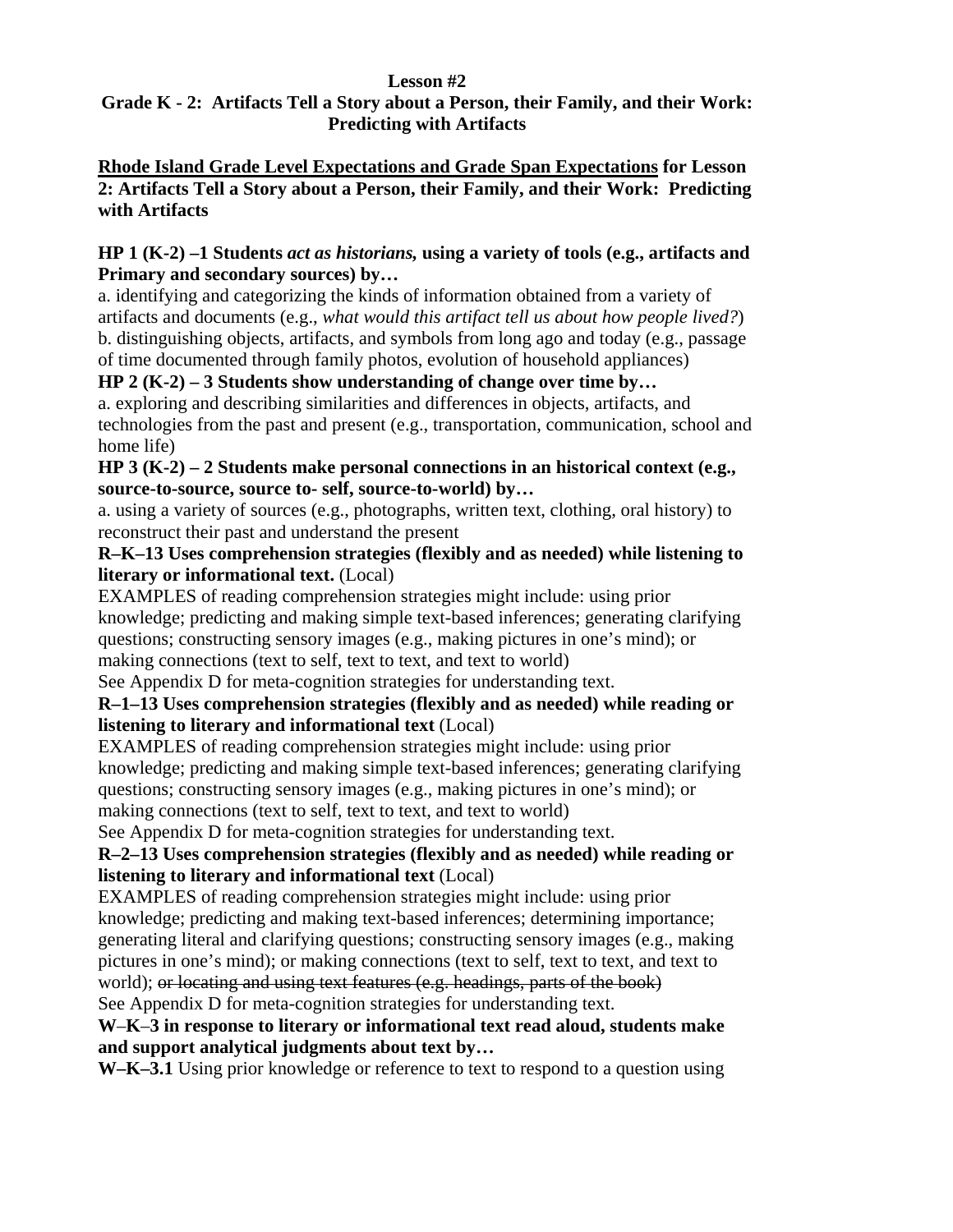pictures (pictures may include labels, which might only include beginning sounds and/or ending sounds) (Local)

**W–K–3.3** Not assessed at this grade level

**W– K–3.4** Not assessed at this grade level

**W–1–3 In response to literary or informational text read aloud or read independently, students make and support analytical judgments about text by… W–1–3.1** Using prior knowledge or references to text to respond to a question

(evidence may take the form of pictures, words, sentences, or some combination) (Local)

**W–1–3.3** Not assessed at this grade level

**W–1–3.4** Organizing ideas by using a beginning and an ending given a structure (Local)

**W–2–3 in response to literary or informational text, students make and support analytical judgments about text by…**

**W–2–3.1** Stating a focus (purpose), when responding to a given question (Local)

**W–2–3.3** Using details or references to text to support a given focus (Note: support may include prior knowledge) (Local)

**W–2–3.4** Organizing ideas by using a beginning, middle, and concluding statement/sentence given a structure (Local)

EXAMPLES: template, frame, graphic organizer

# **Massachusetts Curriculum Framework for Lesson 2: Artifacts Tell a Story about a Person, their Family, and their Work: Predicting with Artifacts**

# **K**

# **ECONOMICS**

**7.** Use words relating to work, such as *jobs, money, buying,* and *selling*. (E)

**8.** Give examples of how family members, friends, or acquaintances use money directly or indirectly (e.g., credit card or check) to buy things they want. (E)

*PreK–K.8* Give examples of different kinds of jobs that people do, including the work they do at home. (E)

*PreK–K.9* Explain why people work (e.g., to earn money in order to buy things they want). (E)

# **Grade 1**

**9.** Give examples of products (goods) that people buy and use.

**10.** Give examples of services that people do for each other

**1.3** Identify and explain the meaning of American national symbols. (H, C)

A. the American flag B. the bald eagle C. the White House D. the Statue of Liberty

*1.9* Explain that Americans have a variety of different religious, community, and family celebrations and customs, and describe celebrations or customs held by members of the class and their families. (H)

# **Grade 2**

# **ECONOMICS**

**8.** Give examples of people in the school and community who are both producers and consumers. (E)

**9.** Explain what buyers and sellers are and give examples of goods and services that are bought and sold in their community. (E)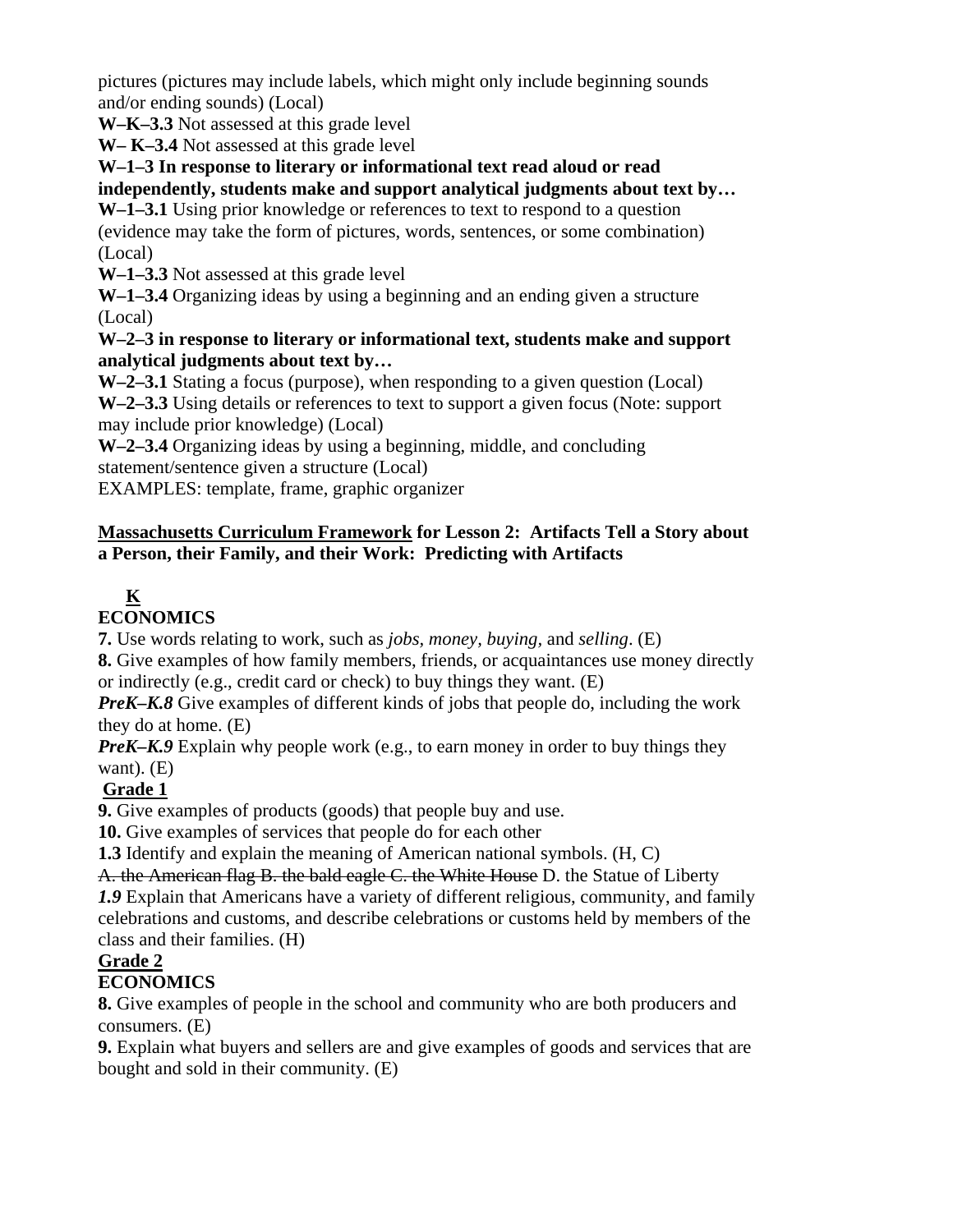*2.7* On a map of the world, locate the continent, regions, or and then the countries from which students, their parents, guardians, grandparents, or other relatives or ancestors came. With the help of family members and the school librarian, describe traditional food, customs, sports and games, and music of the place they came from. (G, C) **2.8** With the help of the school librarian, give examples of traditions or customs from other countries that can be found in America today. (G, C)

### **Objectives for Lesson 2: Artifacts Tell a Story about a Person, their Family, and their Work: Predicting with Artifacts**

- $\triangleright$  Students will make text predictions based on artifacts related to literary text
- $\triangleright$  Students will demonstrate text comprehension through oral responses to text and artifact related questions during a class discussion
- $\triangleright$  Students will demonstrate understanding of artifacts by matching artifacts (tools) to jobs
- $\triangleright$  Students will make inferences with supporting evidence related to an artifact by responding to an exit question about the text
- $\triangleright$  Students will be able to connect artifacts to community, family, religious celebrations historical events, customs and to their own lives
- $\triangleright$  Students will discuss how artifacts have changed or remained the same over time and how they impact past/present life

# **Materials for Lesson 2: Artifacts Tell a Story about a Person, their Family, and their Work: Predicting with Artifacts**

Pencils

Cards with 8 artifact images, 4 of each (1 for the class signs)

Prediction Sheets

http://www.readwritethink.org/files/resources/interactives/doodle/

(Students will insert prediction under significance of Doodle to Text)

Hest, Amy. When Jessie Came Across the Sea. Cambridge, MA: Candlewick Press, 1997.

"Read aloud apron" (Any kind of apron – bought or handmade with pockets that are there, added, or both to hold objects, artifacts, and supplies to enhance a read aloud) Artifacts: a needle and thread, a piece of lace, a jar with coins inside, a mini alphabet book, a tiny silver box, a wedding ring, a letter, and a piece of leather Crayons

Box for artifacts

Homework http://www.education.com/files/86801\_86900/86807/file\_86807.pdf http://www.education.com/files/86801\_86900/86810/file\_86810.pdf

Chart paper with questions

Team work Rubric

http://www.uwstout.edu/static/profdev/rubrics/primaryteamworkrubric.pdf

Prediction criteria/rubric

Discussion Rubric http://www.mashell.com/~parr5/techno/group.html

Exit cards

Exit card criteria

Sticks with students' names or numbers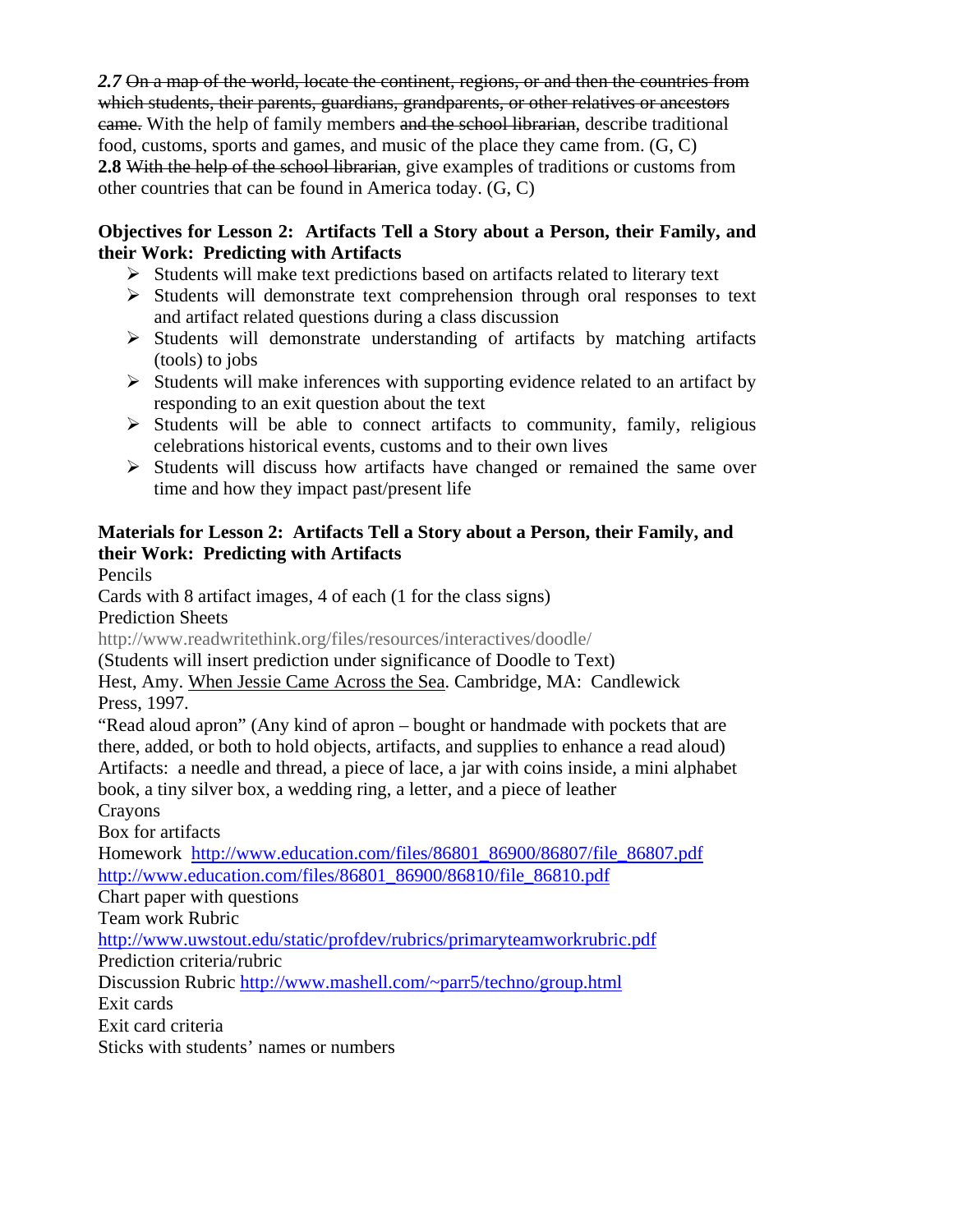#### **Time needed for Lesson 2 - Activity #1 & #2: Artifacts Tell a Story about a Person, their Family, and their Work: Predicting with Artifacts, Day 1 & 2**  Approximately two 45 - 60 minute class periods or blocks (one for each day/activity)

#### **Detailed procedure for Lesson 2 - Activity #1: Artifacts Tell a Story about a Person, their Family, and their Work: Predicting with Artifacts, Day 1 Set:**

The teacher will gather the students either in a meeting area or keep them seated at desks. The teacher will put on the "read aloud apron". Next, the teacher will show the students the artifacts one at a time (a needle and thread, a piece of a lace, a jar with coins inside, a mini alphabet book, a tiny silver box, a wedding ring, a letter, and a piece of leather) that are in the pockets of the apron, making certain that each student knows what each item is (*The length of discussion will be determined by the students in the class.*) Afterwards, put the artifacts in a box and pass them around for each student to observe and touch. When all the students have looked at the artifacts, display them in a spot where everyone can see them.

#### **Procedure/Activities for Lesson 2 Activity #2: Artifacts Tell a Story about a Person, their Family, and their Work: Predicting with Artifacts, Day 2**

- 1. Preview the book, When Jessie Came Across the Sea by showing the students the cover of the book, reading the title, the author, and previewing the illustrations (*The preview should go quickly; don't give away too much of the book*).
- 2. Next, the teacher will use the cooperative learning structure: think, pair, and share. The teacher will hand the students numbered cards with images or photographs of the artifacts:  $(\#1)$  a picture of a needle and thread,  $(\#2)$  a picture of a piece lace, (#3) a picture of a jar of coins, (#4) a picture of a mini alphabet book, (#5) a picture of a tiny silver box, (#6) a picture of a wedding ring, (#7) a picture of a letter, (#8) a picture of a piece of leather.
- 3. The teacher will tell the students to think (*to themselves –in their own head- not aloud*) for one to three minutes (i.e., *K will only be able to sit thinking for about one minute; set timer*). Why is the artifact in the picture important to the story? What will happen in the story related to the artifact in the picture? What is their prediction? The teacher will tell the students that when the timer is up they will meet with another student who has the same artifact to share their thoughts. They will work at the spot in the classroom with their artifact sign. (*The teacher will post signs ahead of time in 8 appropriate group working areas. There may be more than one pair of students working in an area depending on the size of the class.*)
- 4. The teacher may choose to assign one student in each group as the recorder and one as the sharer or presenter. One easy way to do this is by placing an S or a P on the prediction paper next to the student's name. The teacher will pass out the prediction sheets, crayons, and pencils or students can work on computers at this web address:

http://www.readwritethink.org/files/resources/interactives/doodle/. First, the students should discuss their predictions, then the recorders need to write the prediction and draw the artifact on the prediction sheet (*Note: teacher will need*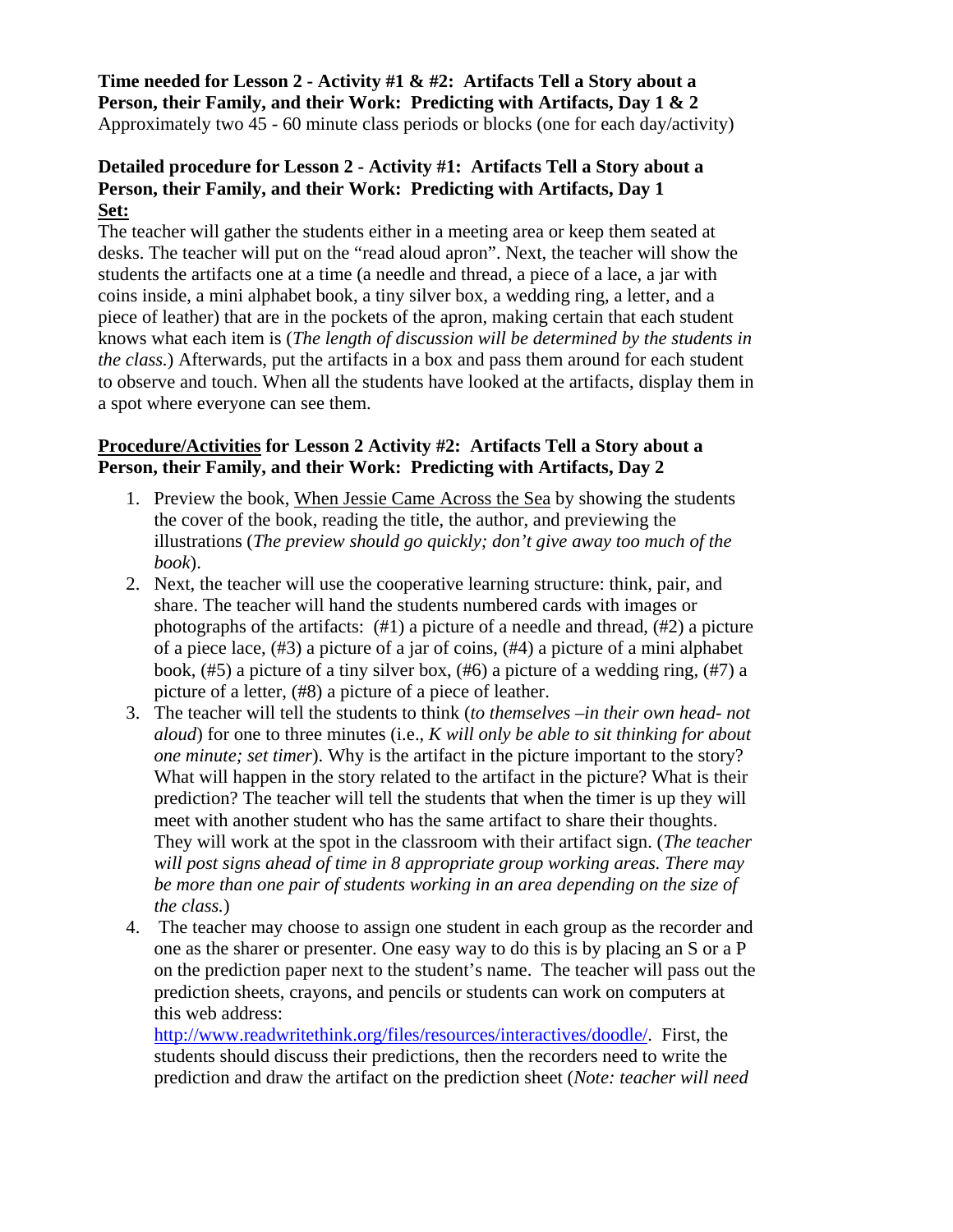*to add/delete support to differentiate learning depending on grade level and ability)*.

5. Tell students they have ten minutes. Remind them when there are five, two, one minute left. Teacher will indicate when time is up and tell the students to return to the meeting area with their predictions. Have the sharer from each group share the pair's prediction.

#### **Closure for Lesson 2 - Activity #1: Artifacts Tell a Story about a Person, their Family, and their Work: Predicting with Artifacts, Day 1**

6. Teacher will post predictions on bulletin board for students to view as they finish

sharing their prediction.

### **Homework/Assignments for Lesson 2 - Activity #1: Artifacts Tell a Story about a Person, their Family, and their Work: Predicting with Artifacts, Day 1**

Teacher will tell the students to bring in one artifact from home that represents them or tells something about them. It can represent their hobby, a sport they play, their favorite game, or something special to them. Be sure it is not something that will break at school.

# **Procedure/Activities for Lesson 2 Activity #2: Artifacts Tell a Story about a Person, their Family, and their Work: Predicting with Artifacts, Day 2**

- 1. Have students gather in meeting area and share artifacts students brought from home by placing them on a museum table. Review previous day's predictions. Refer to posted student predictions.
- 2. Read the story, When Jessie Came Across the Sea, aloud.
- 3. Discuss predictions. Was anyone close? Was the story different than student predictions?
- 4. Ask questions in sequence and discuss student answers. (*Teacher might use sticks with students' names or numbers or a color-coded system (i.e. "if you're wearing a red shirt") to encourage all students to participate accountably in the discussion*).
	- a. In the story Grandmother taught Jessie how to sew lace and Jessie taught Grandmother to read and write. Do people sew lace for wedding dresses by hand today or is it done in a factory by a machine? Did these lessons help them? How? Do people sew lace for wedding dresses by hand today or is it done in a factory by a machine?
	- b. In the story Grandmother dropped coins in a jar. How do you think she used the coins? Do you think Grandmother and Jessie still kept a jar for the money they earned after Grandmother came to America? Do people save money in jars today? Where do most people put the money that they want to save now? Is there a special place in the community where money is kept safely for people?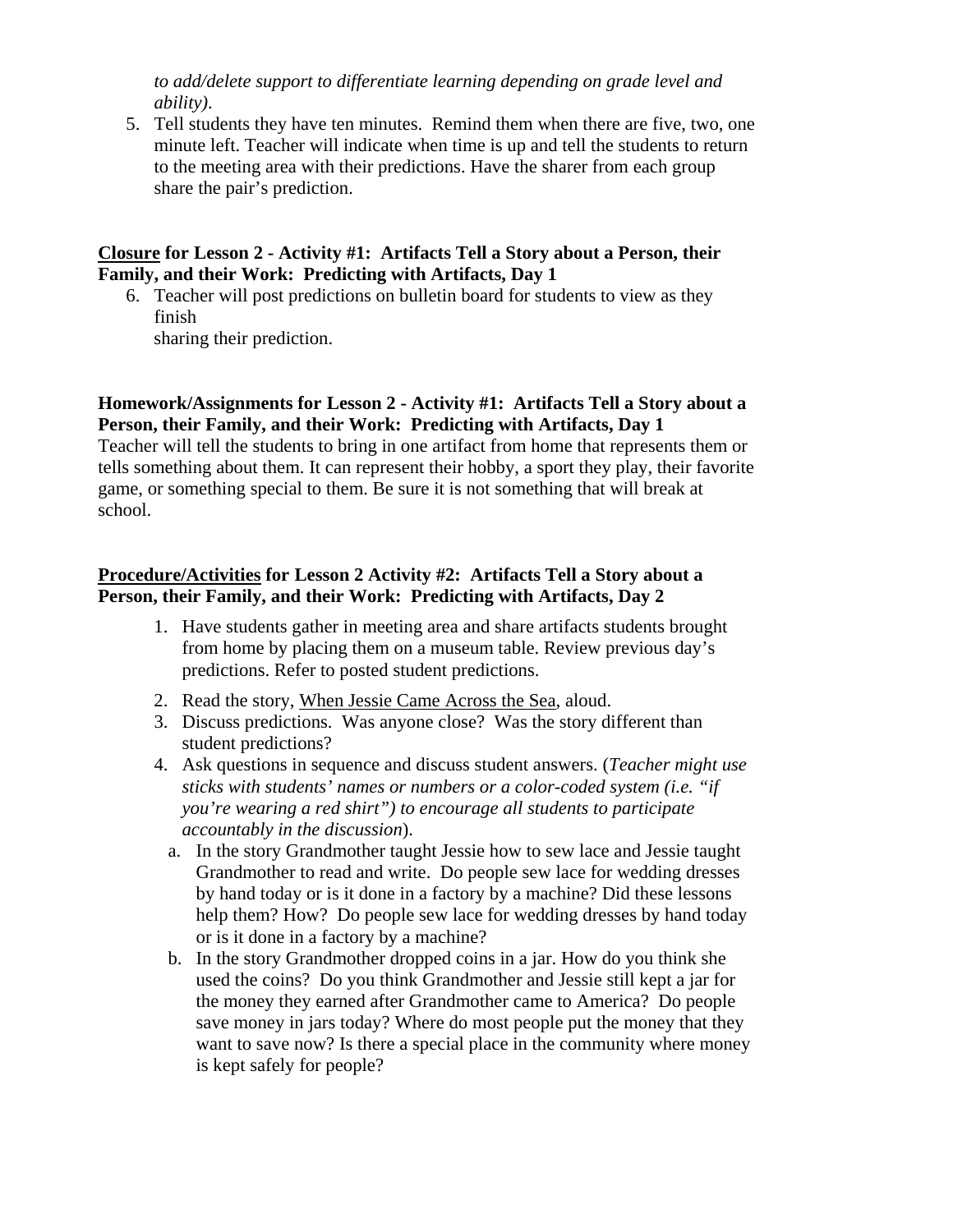- c. Why do you think Jessie took the silver box with her to America, but not the wedding band? Why did the illustrator put a wedding ring after the words on the last page?
- d. Do you think that Cousin Kay was glad that Jessie worked for her? Why?
- e. Why did Lou want Jessie to meet his family? Why did Jessie bring a basket with a lace cloth when she went to meet Lou's family?
- f. Why did Jessie tell Lou, "Soon", when he asked her to marry him?
- g. Do you think all people who come to America can do the same work they did in their birth or native country? Why? Give an example.
- h. How do workers learn a new job or trade?

### **Closure for Lesson 2 - Activity #2: Artifacts Tell a Story about a Person, their Family, and their Work: Predicting with Artifacts, Day 2**

5. The teacher will tell the students to think (*to themselves –in their own headnot aloud*) for one to three minutes (i.e., *K students may only be able to sit thinking for one minute; set timer*) about the one artifact that was most important to Jessie and why it was so important. The teacher may want to give the students a choice between two or three of the artifacts. When time is up, the teacher will tell students to turn to their elbow partner and whisper share their answer to each other (this is someone sitting to the right or left of the student \* make sure that each student has a partner). Their answers will also be put on exit cards. The teacher may need to record answers for K and provide support by printing words on board, word wall or putting up picture/word cards. Finally, the teacher will tell the students that the next day they will create an artifact that they would take to a new land that symbolizes their family or their family's work and pack it in a suitcase.

### **Homework/Assignments for Lesson 2 - Activity #2: Artifacts Tell a Story about a Person, their Family, and their Work: Predicting with Artifacts, Day 2**

Distribute homework sheet: The teacher will go over the example with the students. "Jessie's job was a seamstress. She made lace bridal dresses. What tools did she use? Can you choose the objects or artifacts from the box that was Jessie's tool? For homework you have pictures of workers and words that tell the job they have. On the other side there are tools to do the job. You need to match the worker with the tool. There are extra tools that don't belong. Be careful. Some of them may be tricky."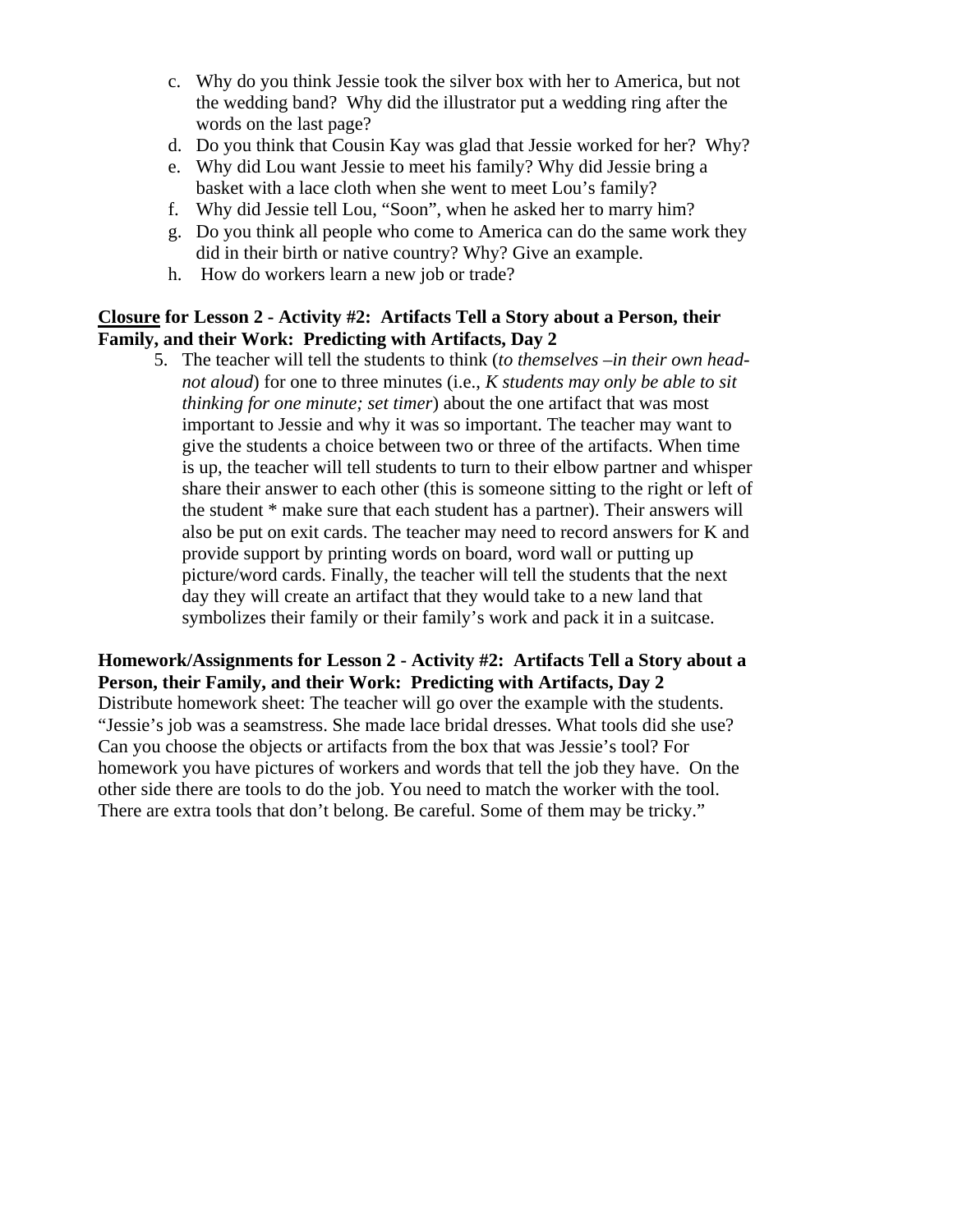**All handouts and readings (maps, pictures, etc.) for Lesson 2 -: Artifacts Tell a Story about a Person, their Family, and their Work: Predicting with Artifacts** 

**Artifact Cards** 

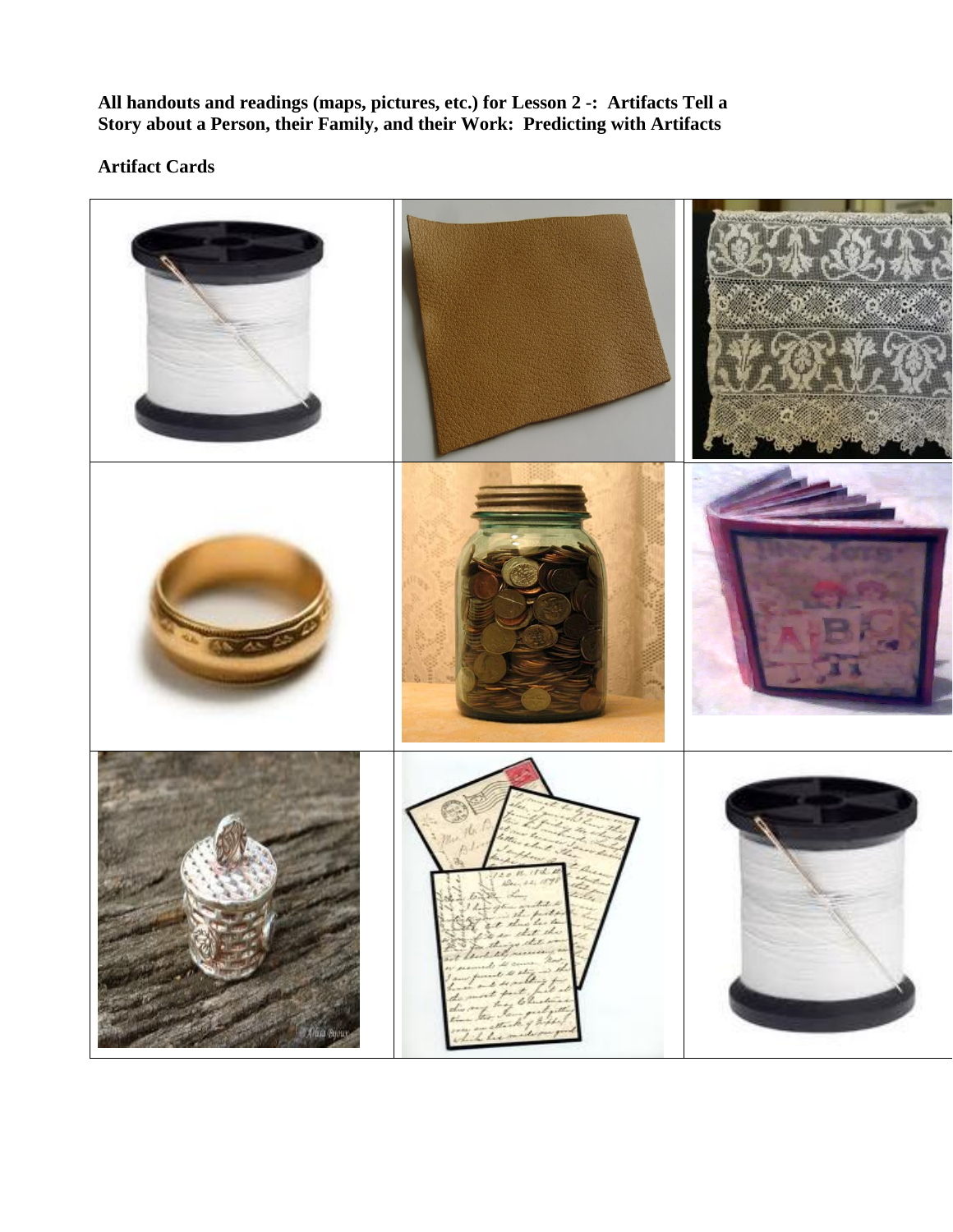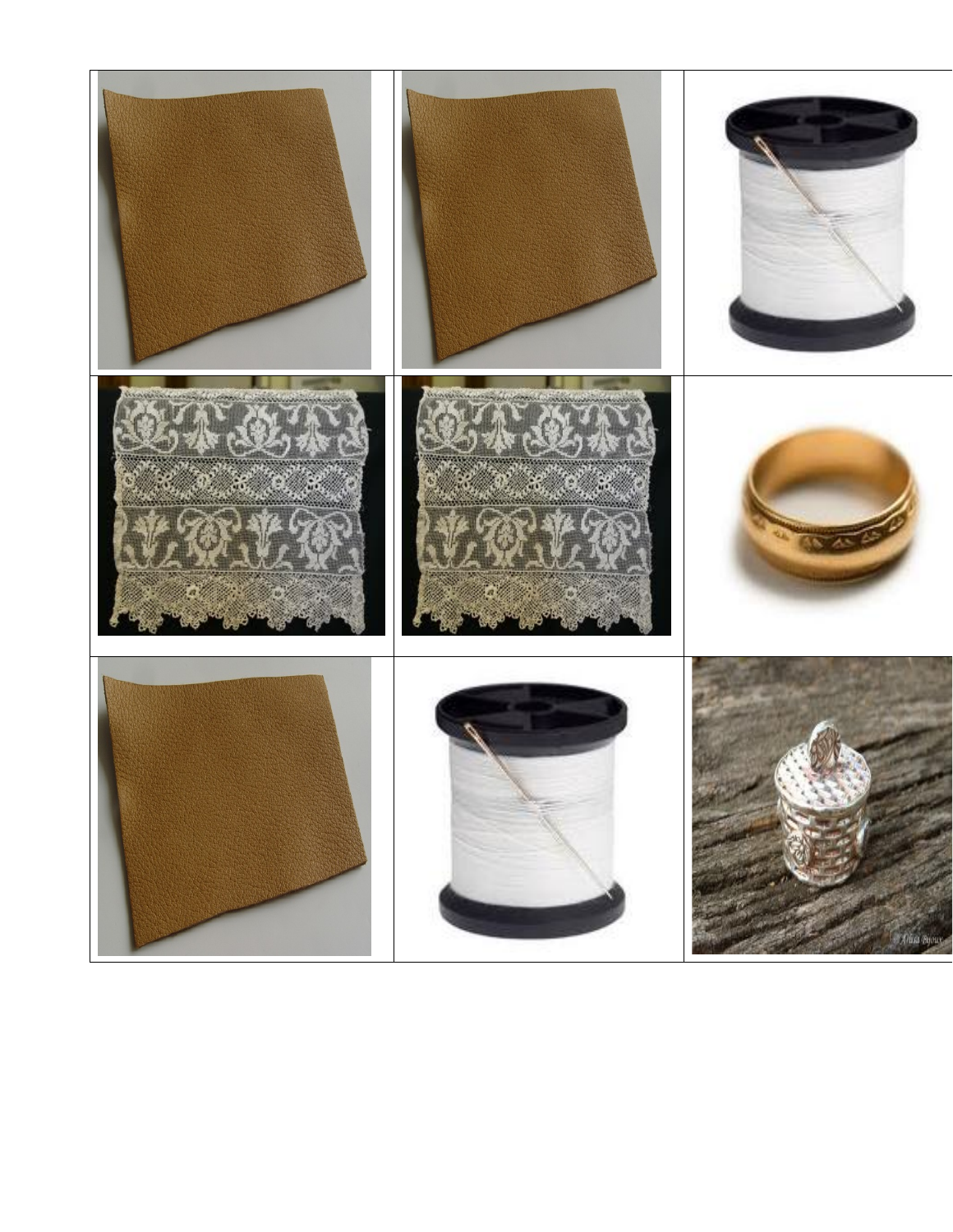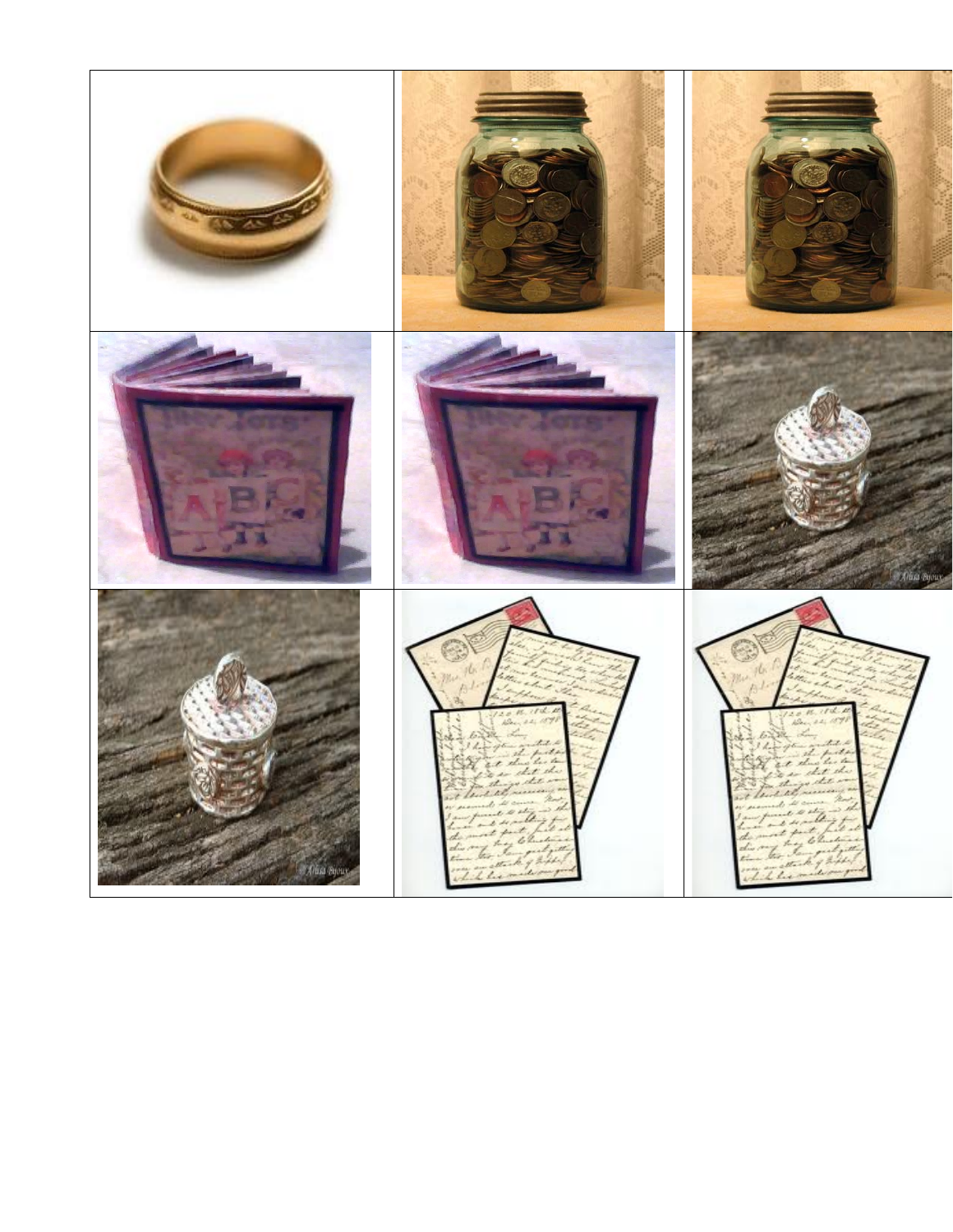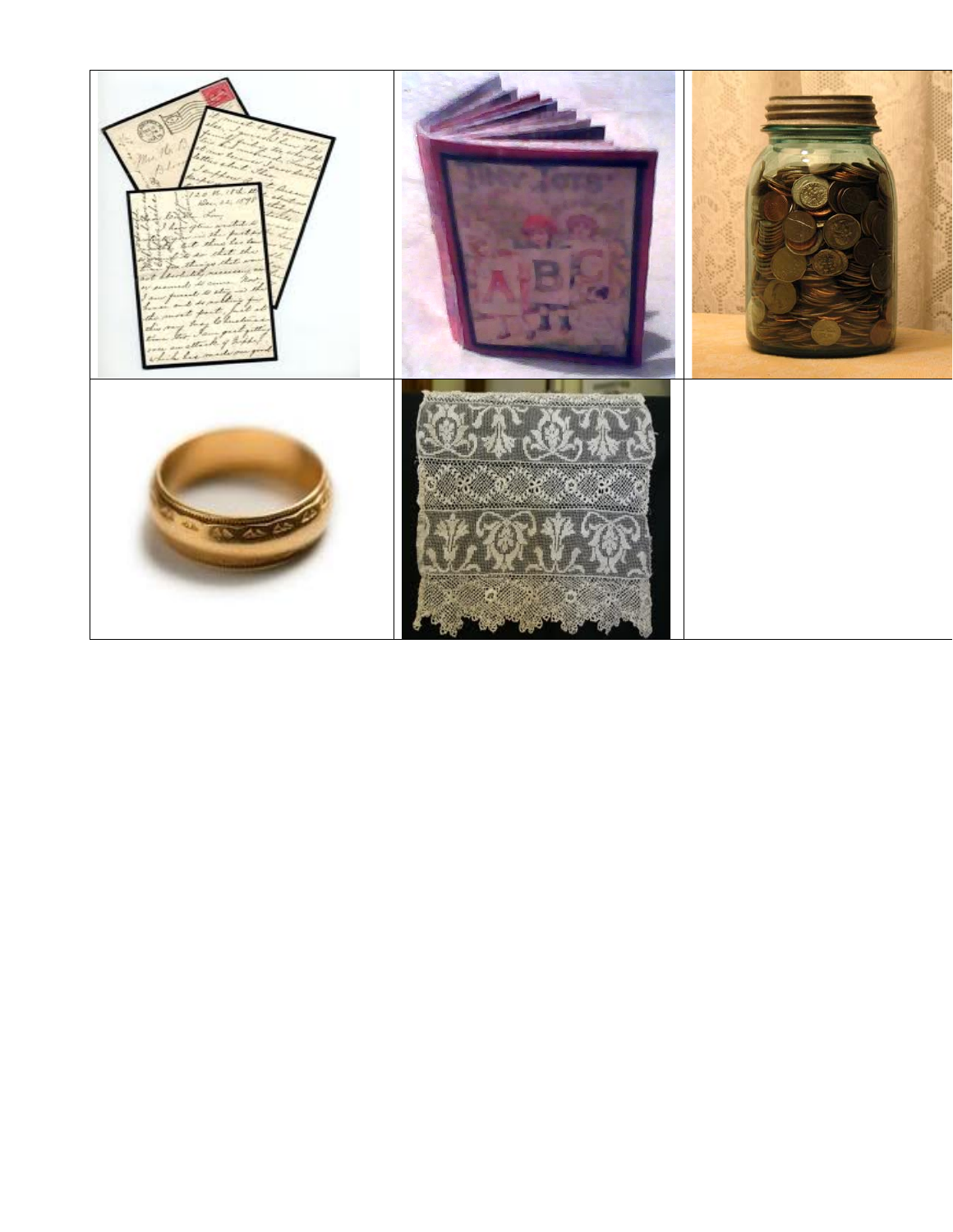# **Homework/Assignments for Lesson 2 - Activity #1: Predicting with Artifacts, Day 1**

Teacher will tell the students to bring in one artifact from home that represents them or tells something about them. It can represent their hobby, a sport they play, their favorite game, or something special to them. Be sure it is not something that will break at school.

**Tomorrow, take in 1 artifact <b>to** to school that tells about you. It can be about a sport  $\bullet$ , a hobby **<b>4**, a game **4**, something you do well  $\mathbf{w}^*$ , a favorite toy<sup>*,*</sup>, or something that **you treasure**. **Be sure not to take in anything that is easy to** 

break, like glass **or ceramic. Let** .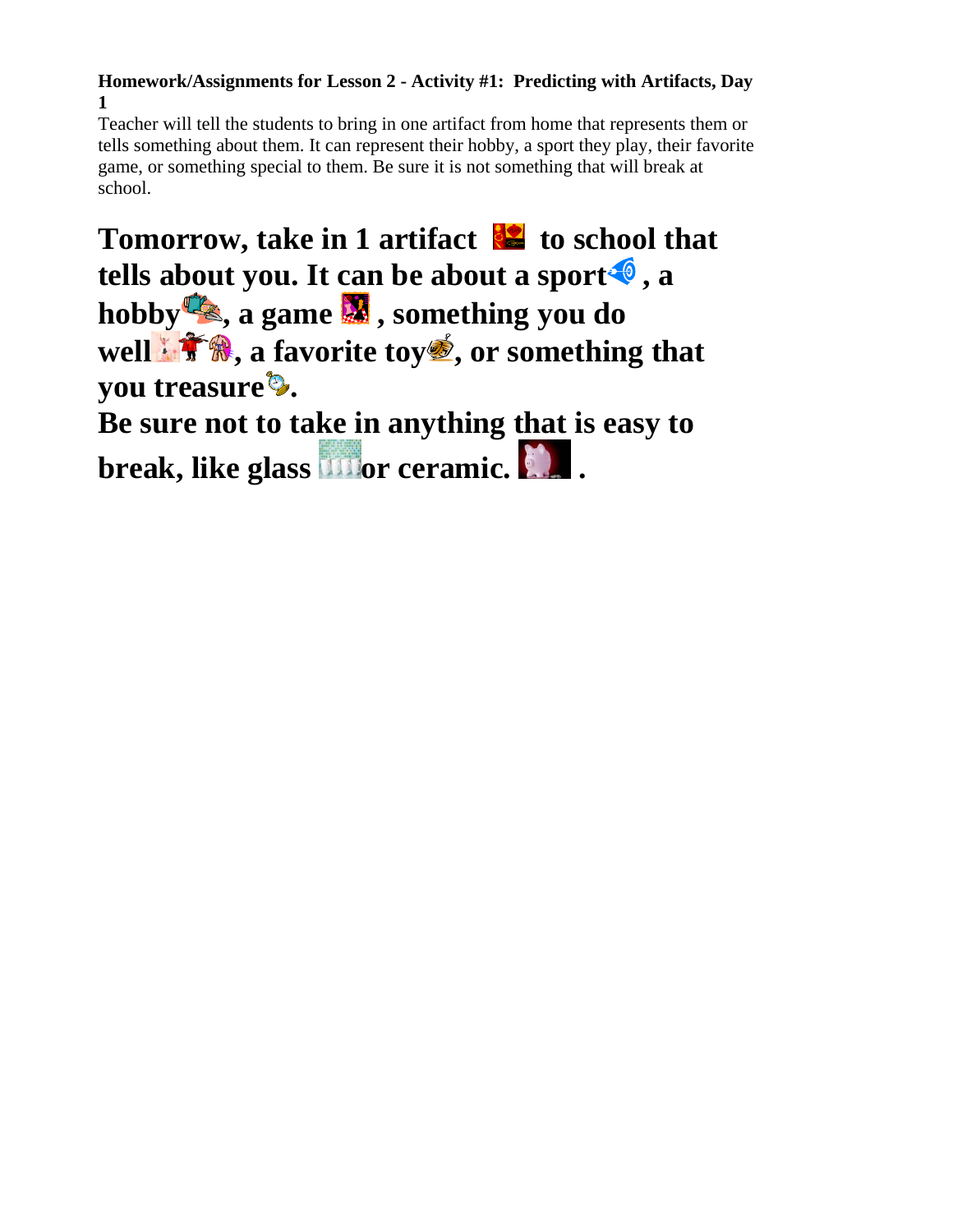Name\_\_\_\_\_\_\_\_\_\_\_\_\_\_\_\_\_\_\_\_\_\_\_\_

# **When Jessie Came Across the Sea Prediction Sheet**

| <b>Picture of Artifact</b>         |
|------------------------------------|
|                                    |
|                                    |
|                                    |
|                                    |
|                                    |
|                                    |
|                                    |
|                                    |
| <b>Explanation of the Artifact</b> |
| This artifact is                   |
|                                    |
| It is used                         |

Prediction (Why is the artifact in the picture important to the story? What will happen in the story related to the artifact in the picture?)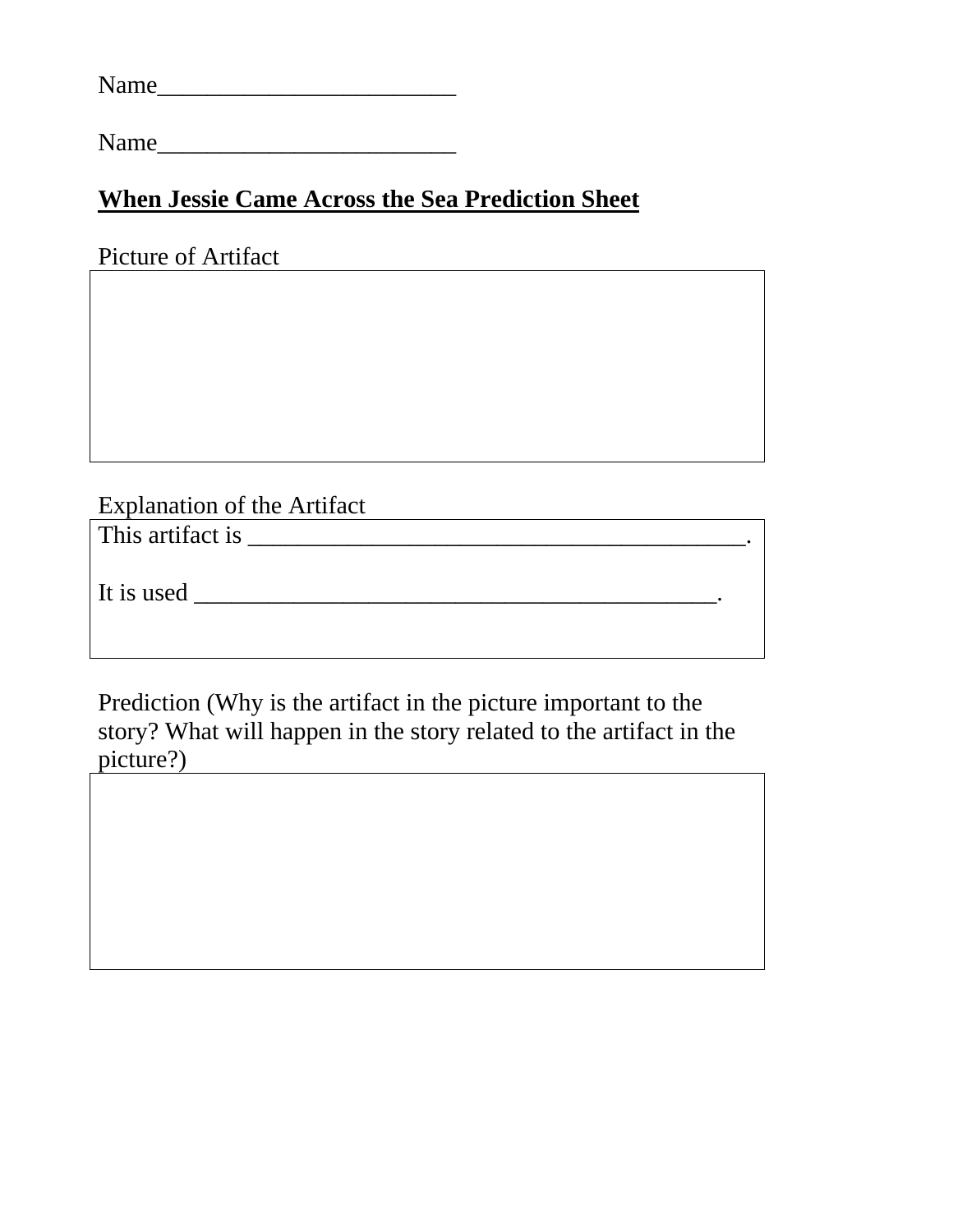# Exit Cards

| What artifact do<br>you think was<br>most important to<br>Jessie? Why?         | What artifact do<br>you think was most<br>important to<br>Jessie? Why?         | What artifact do you<br>think was most<br>important to Jessie?<br>Why?         | What artifact do you<br>think was most<br>important to Jessie?<br>Why?         |
|--------------------------------------------------------------------------------|--------------------------------------------------------------------------------|--------------------------------------------------------------------------------|--------------------------------------------------------------------------------|
| Name<br>What artifact do<br>you think was<br>most important to                 | Name<br>What artifact do<br>you think was most<br>important to<br>Jessie? Why? | Name<br>What artifact do you<br>think was most<br>important to Jessie?         | Name<br>What artifact do you<br>think was most<br>important to Jessie?         |
| Jessie? Why?                                                                   |                                                                                | Why?                                                                           | Why?                                                                           |
| Name<br>What artifact do<br>you think was<br>most important to<br>Jessie? Why? | Name<br>What artifact do<br>you think was most<br>important to<br>Jessie? Why? | Name<br>What artifact do you<br>think was most<br>important to Jessie?<br>Why? | Name<br>What artifact do you<br>think was most<br>important to Jessie?<br>Why? |
| Name_                                                                          | Name_                                                                          | Name_                                                                          | Name_                                                                          |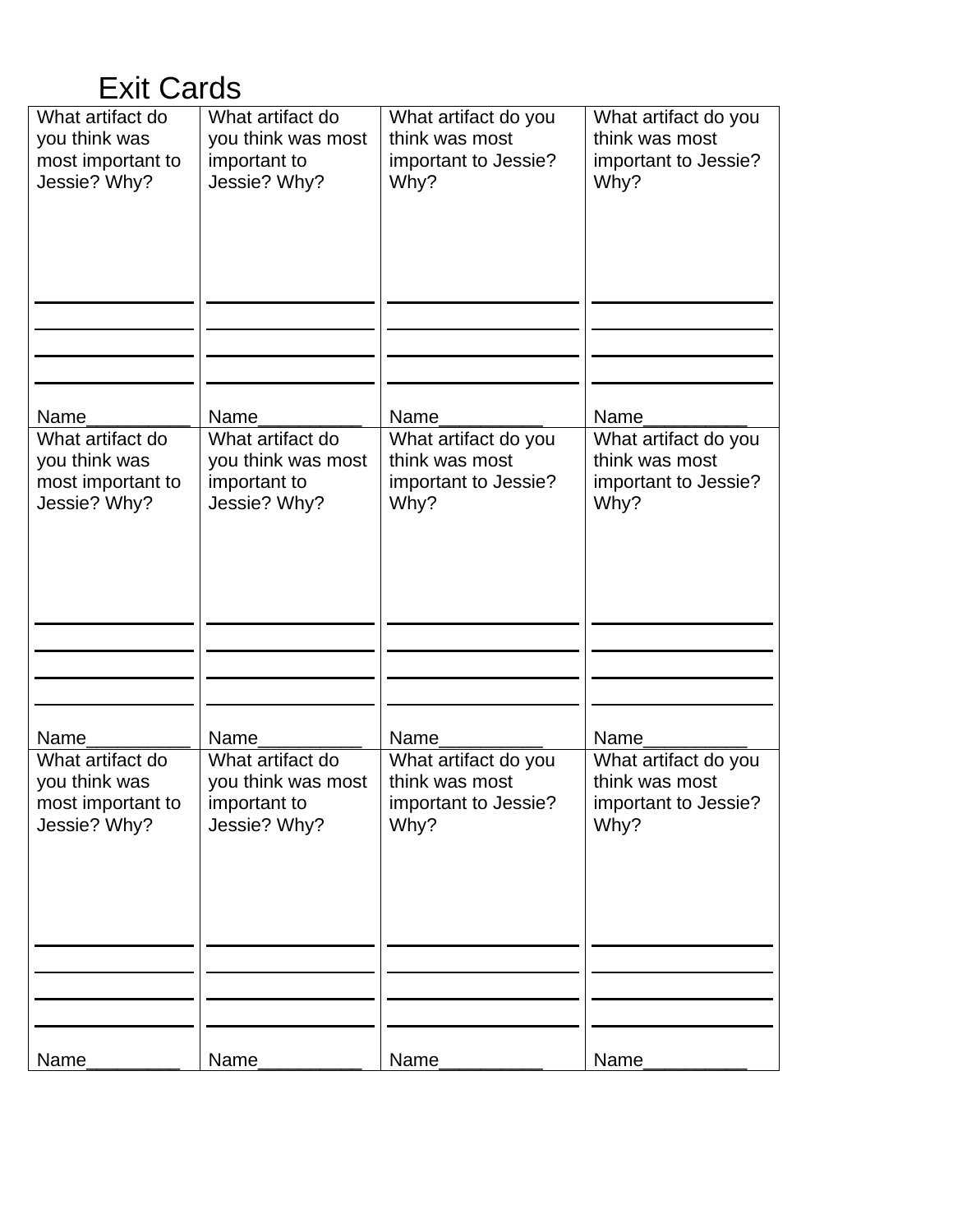| Name                                            |            |     |                              |            |             |
|-------------------------------------------------|------------|-----|------------------------------|------------|-------------|
| Partner's Name                                  | Date       |     |                              |            |             |
|                                                 |            |     |                              |            |             |
| <b>Criteria For when Jessie Came Across</b>     | <b>Wow</b> | Met | Close                        | <b>Not</b> | $\mathbf I$ |
| the Sea Artifact Prediction                     |            |     |                              | Yet        | noticed     |
| I drew my artifact                              |            |     |                              |            |             |
| I named my artifact<br>п                        |            |     |                              |            |             |
| I told the use of my artifact                   |            |     |                              |            |             |
| I predicted why my artifact is<br>ш             |            |     |                              |            |             |
| important to the story                          |            |     |                              |            |             |
| I predicted what will happen in<br>п            |            |     |                              |            |             |
| the story related to my artifact<br>٠           |            |     |                              |            |             |
| My prediction makes sense                       |            |     |                              |            |             |
| My prediction tells more<br>I included:         |            |     |                              |            |             |
| $\triangleright$ an inference (I put a few      |            |     |                              |            |             |
| clues together and figured                      |            |     |                              |            |             |
| out important information                       |            |     |                              |            |             |
| about the artifact)                             |            |     |                              |            |             |
| a question (I asked an<br>$\blacktriangleright$ |            |     |                              |            |             |
| important question about                        |            |     |                              |            |             |
| the artifact)                                   |            |     |                              |            |             |
| $\triangleright$ a sensory image or a mind      |            |     |                              |            |             |
| picture (I explained or                         |            |     |                              |            |             |
| drew a mind picture                             |            |     |                              |            |             |
| related to the artifact)                        |            |     |                              |            |             |
| $\triangleright$ a connection (text to self,    |            |     |                              |            |             |
| text to text, and text to                       |            |     |                              |            |             |
| world) (I explained a                           |            |     |                              |            |             |
| personal, book, movie, or                       |            |     |                              |            |             |
| news connection)                                |            |     |                              |            |             |
|                                                 |            |     |                              |            |             |
| Comments                                        |            |     |                              |            |             |
|                                                 |            |     |                              |            |             |
|                                                 |            |     |                              |            |             |
| Questions                                       |            |     | Who is assessing this piece? |            |             |
|                                                 |            |     | Self-assessment              |            |             |
|                                                 |            |     |                              |            |             |
|                                                 |            |     | Peer-assessment              |            |             |
|                                                 |            |     | Teacher-assessment           |            |             |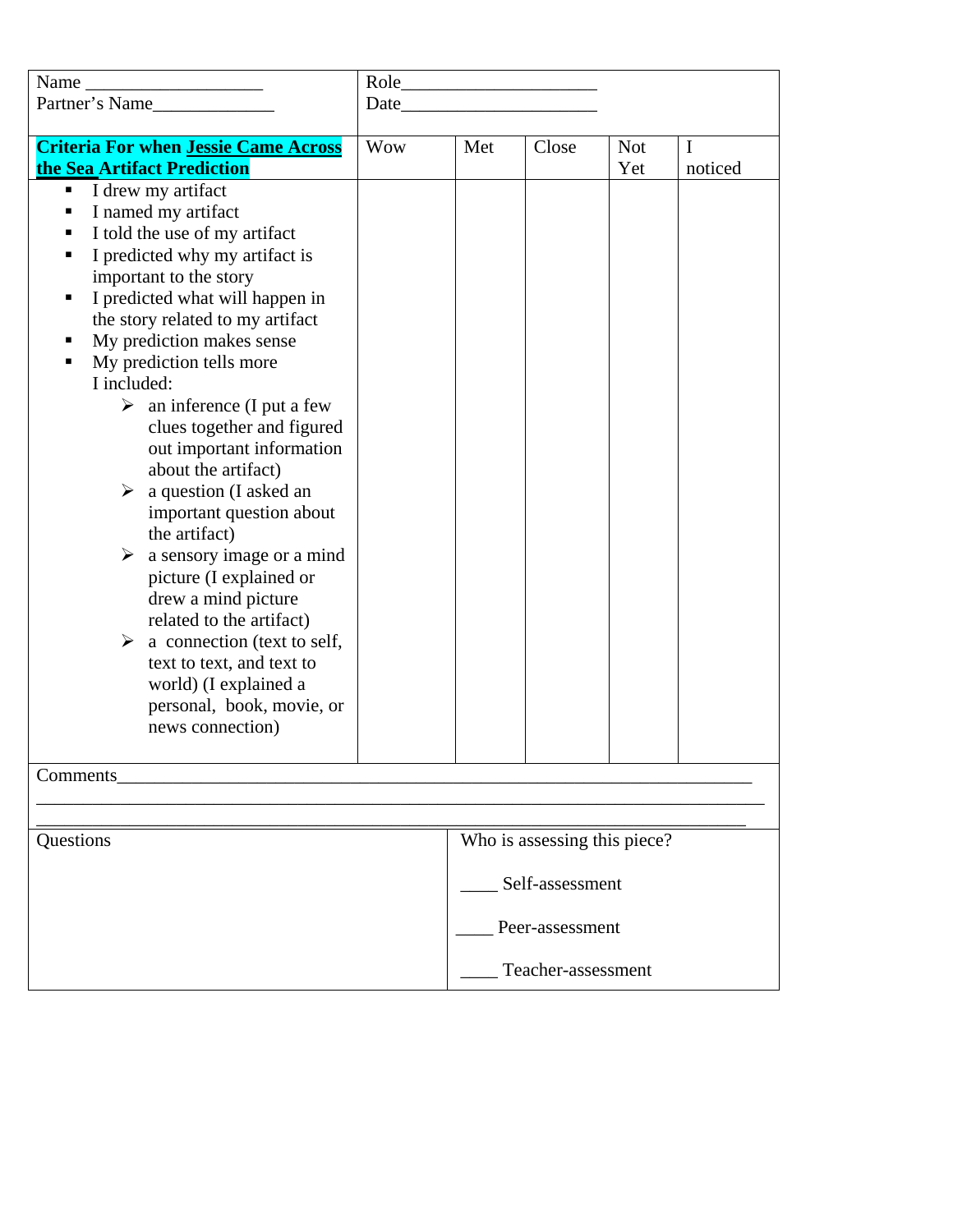|                                                                                                                                                                                                                              | Date       |     |                              |                   |              |
|------------------------------------------------------------------------------------------------------------------------------------------------------------------------------------------------------------------------------|------------|-----|------------------------------|-------------------|--------------|
|                                                                                                                                                                                                                              |            |     |                              |                   |              |
| <b>Criteria For when Jessie Came Across</b><br>the Sea Exit Cards<br>I drew a picture of the<br>П<br>artifact that was most<br>important to Jessie<br>I told what artifact was most<br>$\blacksquare$<br>important to Jessie | <b>Wow</b> | Met | Close                        | <b>Not</b><br>Yet | I<br>noticed |
| I told why I thought it was<br>п<br>the most important artifact to<br>Jessie<br>I add details from the text<br>п<br>I add evidence from the text<br>п<br>My explanation makes sense<br>and it is easy to understand          |            |     |                              |                   |              |
| Comments                                                                                                                                                                                                                     |            |     |                              |                   |              |
|                                                                                                                                                                                                                              |            |     |                              |                   |              |
| Questions                                                                                                                                                                                                                    |            |     | Who is assessing this piece? |                   |              |
|                                                                                                                                                                                                                              |            |     | Self-assessment              |                   |              |
|                                                                                                                                                                                                                              |            |     | Peer-assessment              |                   |              |
|                                                                                                                                                                                                                              |            |     | Teacher-assessment           |                   |              |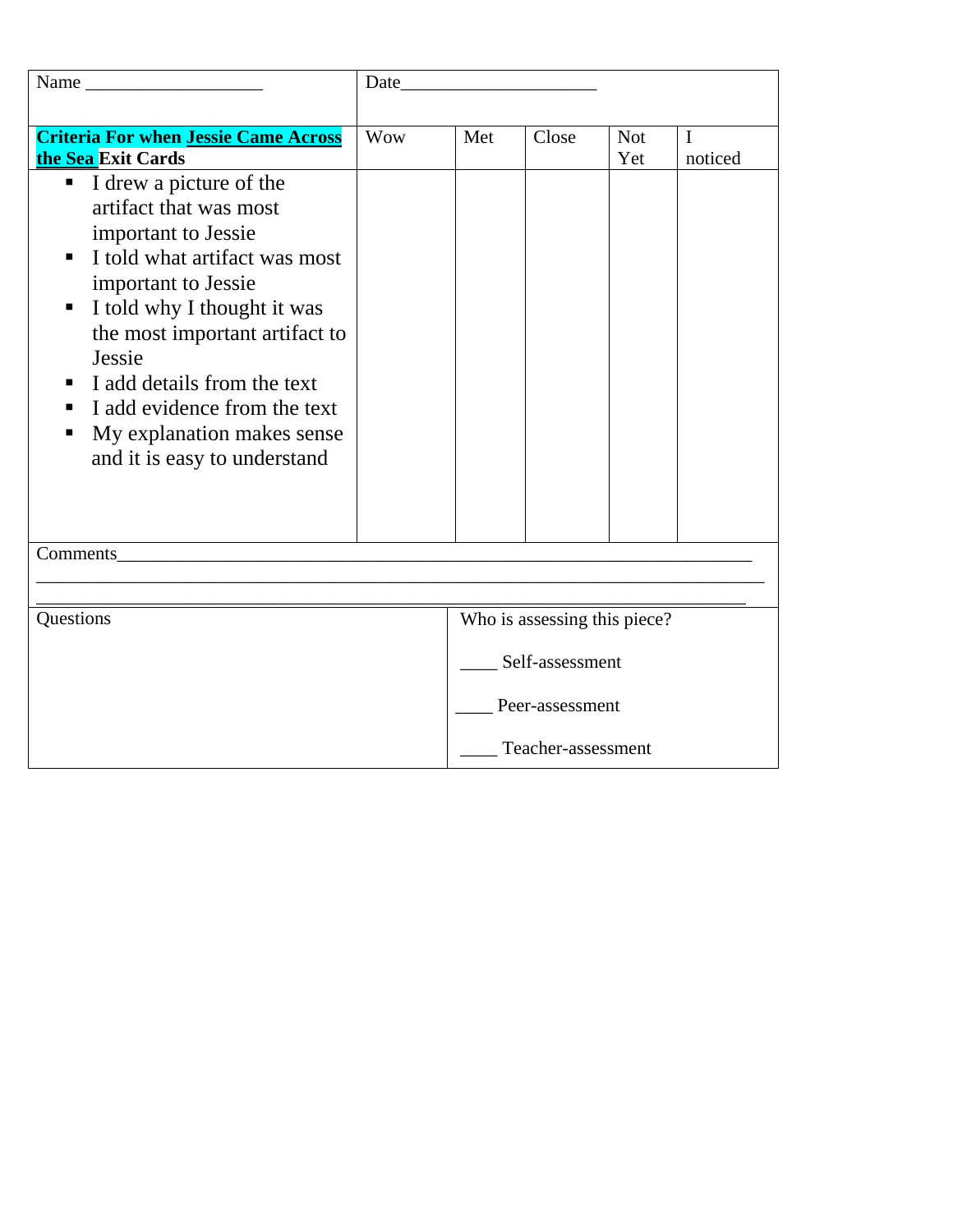### **Rhode Island Grade Level Expectations and Grade Span Expectations for Lesson # 3: Connecting Past and Present - Creating a Family Artifact**

### **HP 1 (K-2) –1 Students** *act as historians,* **using a variety of tools (e.g., artifacts and Primary and secondary sources) by…**

a. identifying and categorizing the kinds of information obtained from a variety of artifacts and documents (e.g., *what would this artifact tell us about how people lived?*) b. distinguishing objects, artifacts, and symbols from long ago and today (e.g., passage of time documented through family photos, evolution of household appliances)

# **HP 2 (K-2) – 3 Students show understanding of change over time by…**

a. exploring and describing similarities and differences in objects, artifacts, and technologies from the past and present (e.g., transportation, communication, school and home life)

### **HP 3 (K-2) – 2 Students make personal connections in an historical context (e.g., source-to-source, source to- self, source-to-world) by…**

a. using a variety of sources (e.g., photographs, written text, clothing, oral history) to reconstruct their past and understand the present

#### **R–K–13 Uses comprehension strategies (flexibly and as needed) while listening to literary or informational text.** (Local)

EXAMPLES of reading comprehension strategies might include: using prior knowledge; predicting and making simple text-based inferences; generating clarifying questions; constructing sensory images (e.g., making pictures in one's mind); or making connections (text to self, text to text, and text to world)

See Appendix D for meta-cognition strategies for understanding text.

### **R–1–13 Uses comprehension strategies (flexibly and as needed) while reading or listening to literary and informational text** (Local)

EXAMPLES of reading comprehension strategies might include: using prior knowledge; predicting and making simple text-based inferences; generating clarifying questions; constructing sensory images (e.g., making pictures in one's mind); or making connections (text to self, text to text, and text to world)

See Appendix D for meta-cognition strategies for understanding text.

# **R–2–13 Uses comprehension strategies (flexibly and as needed) while reading or listening to literary and informational text** (Local)

EXAMPLES of reading comprehension strategies might include: using prior knowledge; predicting and making text-based inferences; determining importance; generating literal and clarifying questions; constructing sensory images (e.g., making pictures in one's mind); or making connections (text to self, text to text, and text to world); or locating and using text features (e.g. headings, parts of the book) See Appendix D for meta-cognition strategies for understanding text.

# **W–K–6 in informational writing (reports or procedures), students organize ideas/concepts by …**

**W–K–6.1** Naming or labeling objects or pictures (Local)

W–K–6.2 Representing facts through pictures (Local)

**W–1–6 in informational writing (reports or procedures), students organize ideas/concepts by …**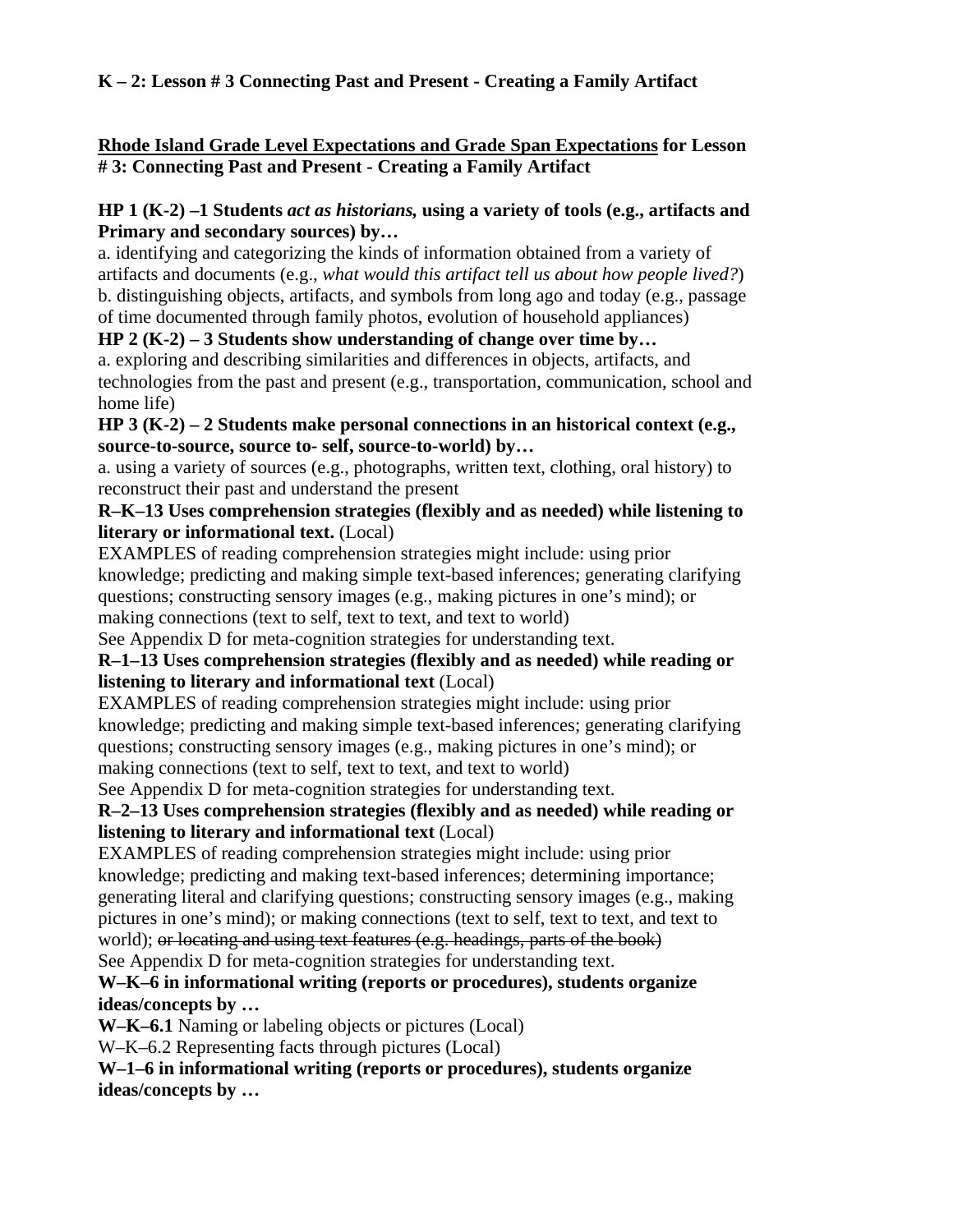**W–1–6.1** Sorting and classifying facts (Local)

**W–1–6.2** Representing facts through pictures, "words," "sentences," or some combination (Local)

**W–2–6 in informational writing (reports or procedures), students organize ideas/concepts by …** 

**W–2–6.1** Using a given organizational structure for grouping facts (e.g., template, frame, graphic organizer), with instructional support (Local) **W–2–6.2** Selecting facts to set context/background (Local)

# **Massachusetts Curriculum Framework for Lesson # 3: Connecting Past and Present - Creating a Family Artifact**

# **K**

# **ECONOMICS**

**7.** Use words relating to work, such as *jobs, money, buying,* and *selling*. (E)

*PreK–K.8* Give examples of different kinds of jobs that people do, including the work they do at home. (E)

*PreK–K.9* Explain why people work (e.g., to earn money in order to buy things they want). (E)

# **Grade 1**

**9.** Give examples of products (goods) that people buy and use.

**10.** Give examples of services that people do for each other

**1.3** Identify and explain the meaning of American national symbols. (H, C)

A. the American flag B. the bald eagle C. the White House D. the Statue of Liberty *1.9* Explain that Americans have a variety of different religious, community, and family celebrations and customs, and describe celebrations or customs held by members of the class and their families. (H)

# **Grade 2**

# **ECONOMICS**

**8.** Give examples of people in the school and community who are both producers and consumers. (E)

**9.** Explain what buyers and sellers are and give examples of goods and services that are bought and sold in their community. (E)

*2.7* On a map of the world, locate the continent, regions, or and then the countries from which students, their parents, guardians, grandparents, or other relatives or ancestors

came. With the help of family members and the school librarian, describe traditional food, customs, sports and games, and music of the place they came from. (G, C)

**2.8** With the help of the school librarian, give examples of traditions or customs from other countries that can be found in America today. (G, C)

# **Objectives Lesson # 3: Connecting Past and Present - Creating a Family Artifact**

- $\triangleright$  Students will use a variety of comprehension strategies while listening to informational text
- $\triangleright$  Students will identify artifacts from the past in images and be able to gather information from them about the past
- $\triangleright$  Students will be able to respond orally to questions about an informational text using prior knowledge and text references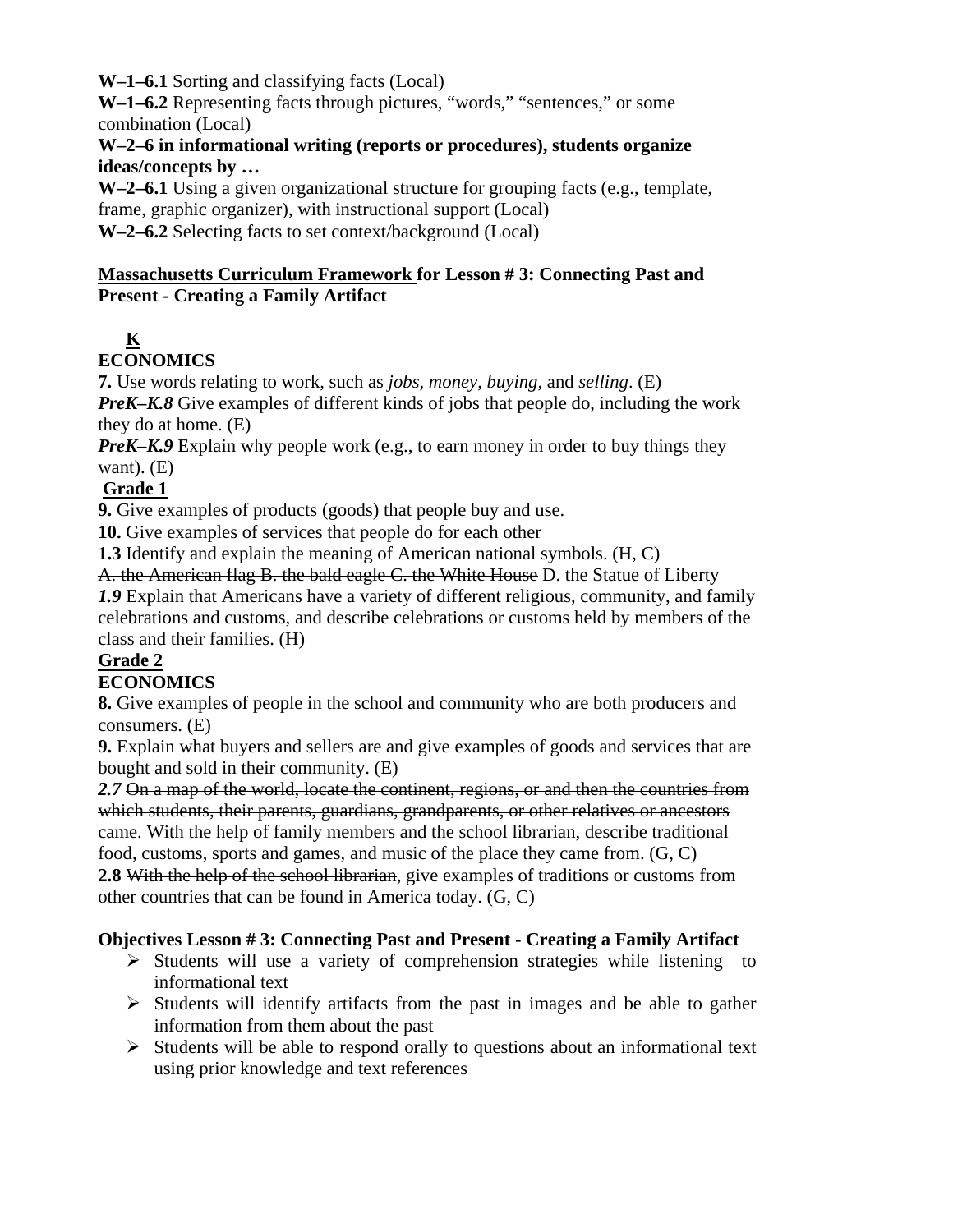- $\triangleright$  Students will be able to tell similarities and differences in artifacts from the past to the present
- $\triangleright$  Students will develop personal connections linked to history (source-to-source, source to- self, source-to-world) by creating an artifact from their family's past to help them better understand life today
- $\triangleright$  Students will be able to explain the meaning of the Statue of Liberty and understand it is an important symbol to all Americans

# **Materials Lesson # 3: Connecting Past and Present - Creating a Family Artifact**

Pencils

Crayons

Box for artifacts (optional)

Handle (pipe cleaner or plastic) (optional)

Assorted craft decorations, construction paper, fabric, wheels, and stickers for box suitcase(optional)

Clay or Crayola® Air-Dry Clay Model Magic(optional)

Magazines or photographs (optional)

Discussion Rubric http://www.mashell.com/~parr5/techno/group.html

http://www.teach-nology.com/worksheets/graphic/suitcase2.html printable suitcase

Lawlor, Veronica. *I Was Dreaming to Come to America: Memories from the Ellis* 

*Island Oral History Project*. New York, N.Y.: Viking Penguin Books Inc., 1995. Levine, Ellen. *If Your Name Was Changed at Ellis Island*. New York, N.Y.: Scholastic, 1993.

http://pbskids.org/bigapplehistory/immigration/topic4\_pic.html

http://video.scholastic.com/services/player/bcpid1842760475?bctid=1885473949

http://digitalgallery.nypl.org/nypldigital/id?212029 Italian immigrants

http://digitalgallery.nypl.org/nypldigital/id?833677Irish immigrants

http://digitalgallery.nypl.org/nypldigital/id?417073 group wearing fezzes

http://digitalgallery.nypl.org/nypldigital/id?107648 Greek child

http://digitalgallery.nypl.org/nypldigital/id?731894F Statue of Liberty

http://digitalgallery.nypl.org/nypldigital/id?836577 Ellis Island

http://www.nps.gov/featurecontent/stli/eTour.htm Statue of Liberty Video Tour*http://videos.howstuffworks.com/hsw/26167-history-in-the-making-statue-ofliberty-renovation-video.htm* statue of liberty restoration video*.*  Criteria for Connecting Past&Present creating a family artifact packing a suitcase.doc

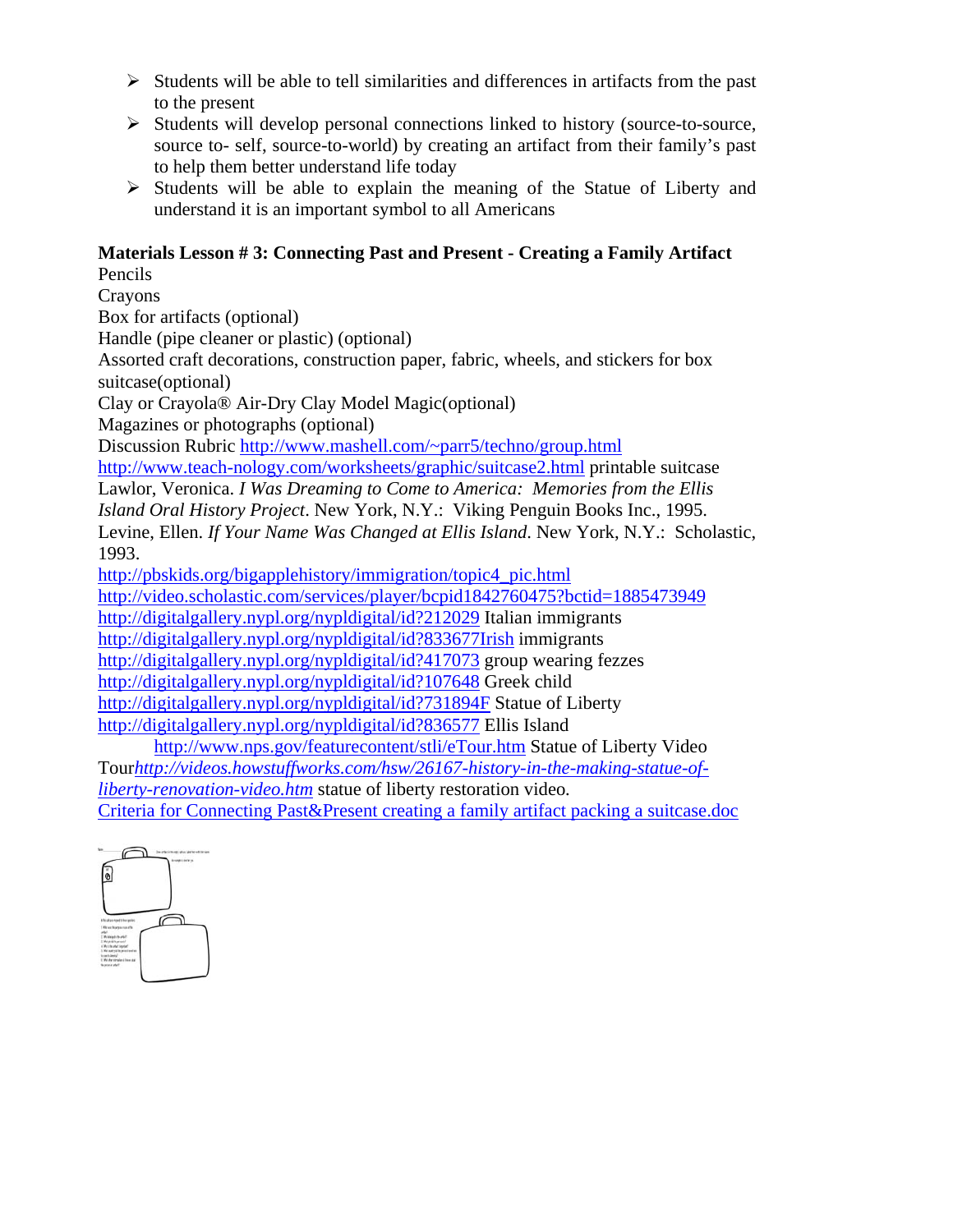

http://www.featurepics.com/FI/Thumb300/20100722/Thermometers-1617554.jpg White board White board markers http://www.english-4kids.com/flashcards.html free flashcards http://www.eslkidsworld.com/flashcards.html free flashcards Sticks with students' names or numbers

### **Time needed for Lesson #3: Connecting Past and Present - Creating a Family Artifact**

The time needed for this lesson is approximately two 40 - 60 minute periods (two days) if you are not decorating the optional box suitcase. This box (Step 3, Day 2) will add an extra day (another 60 minutes) to the lesson.

# **Detailed procedure for Lesson 3 – Activity #1: Connecting Past and Present: Creating a Family Artifact; Day 1**

**Set:**

The teacher will gather the students together in a meeting area. The teacher will project a picture of passengers disembarking at Ellis Island onto a screen for students to view or print the pictures and pass it around for students to see. http://pbskids.org/bigapplehistory/immigration/topic4\_pic.html http://video.scholastic.com/services/player/bcpid1842760475?bctid=1885473949 (Immigrants disembarking at Ellis Island image and video clip) http://digitalgallery.nypl.org/nypldigital/id?212029 Italian immigrants http://digitalgallery.nypl.org/nypldigital/id?833677Irish immigrants http://digitalgallery.nypl.org/nypldigital/id?417073 group wearing fezzes http://digitalgallery.nypl.org/nypldigital/id?107648 Greek child Students will volunteer some ideas of what the passengers might be carrying in their luggage and baggage. What artifacts might they have? Will they save these as mementos or memories of their past lives? Read page  $19 - 20$ , showing text illustrations of *If Your Name Was Changed at Ellis Island* by Ellen Levine and illustrated by Wayne Parmenter.

# **Procedure/Activities for Lesson 3 – Activity #1: Connecting Past and Present: Creating a Family Artifact; Day 1**

1. Read the forward and excerpts (pages 12, 16, 18, 34) from *I Was Dreaming to Come to America Memories from the Ellis Island Oral History* Project aloud and show accompanying illustrations. Discuss readings. What does the book say about Ellis Island and the Statue of Liberty? Briefly talk about the two places and show images. http://digitalgallery.nypl.org/nypldigital/id?731894F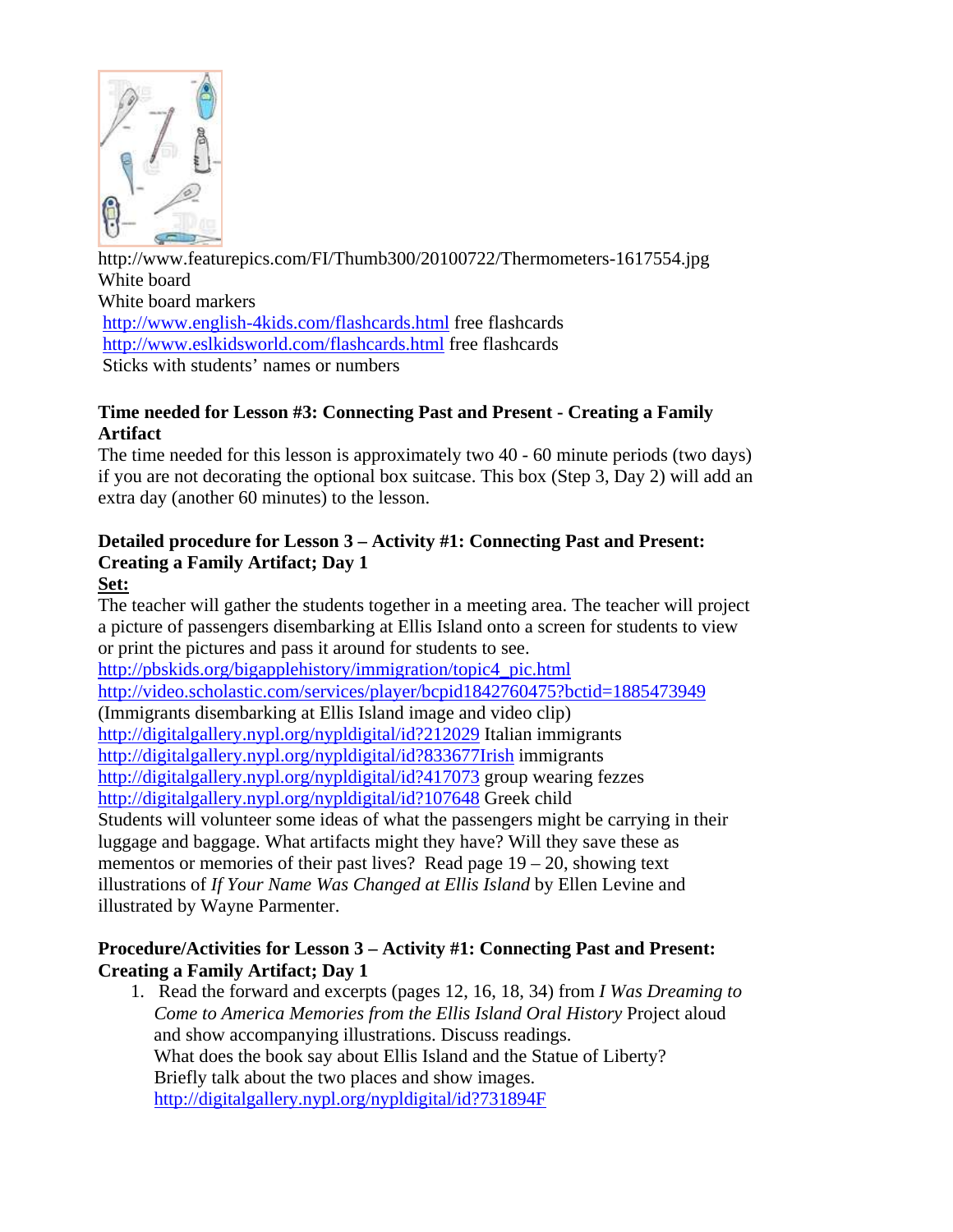http://digitalgallery.nypl.org/nypldigital/id?836577 http://www.nps.gov/featurecontent/stli/eTour.htm Statue of Liberty Video Tour (*This may be too much for K students)*

*http://videos.howstuffworks.com/hsw/26167-history-in-the-making-statue-ofliberty-renovation-video.htm* statue of liberty restoration video*.* 

2. Ask what the students notice in the illustrations? Is there anything they notice about the immigrant's names and their countries? Have students find (or teacher will show students depending on ability) some of the countries on a globe or world map. Point out the relation in location to the America, especially Ellis Island. What type of artifacts did immigrants' bring with them? If your grandfather or grandmother was a doctor, what kind of artifact might they take with them? Teacher will give students hints until someone volunteers a fever thermometer. Next, the teacher will put an example of how the thermometer has changed over time on the ELMO or pass out a handout to students.



http://www.featurepics.com/FI/Thumb300/20100722/Thermometers-1617554.jpg

# **Closure for Lesson 3 - Activity #1: Connecting Past and Present: Creating a Family Artifact; Day 1**

3. Play a short untraditional game of **Artifact Pictionary®.** The Drawer draws a picture of a tool (artifact) and prints the word (i.e., hammer) on paper or writes

the

word for a job (i.e., carpenter) and draws a picture of a carpenter. The Guesser must name the job or the artifact or tool related to the job. If the guesser is correct, then they become the drawer. If not, choose another student until someone guesses correctly. Occupation cards and word/ picture cards will be helpful for K students and ELL learners.

 http://www.english-4kids.com/flashcards.html free flashcards http://www.eslkidsworld.com/flashcards.html free flashcards (*Teacher might use sticks with students' names or numbers or a color-coded system (i.e. "if you're wearing a red shirt") to encourage all students to* 

 *participate accountably in the discussion*).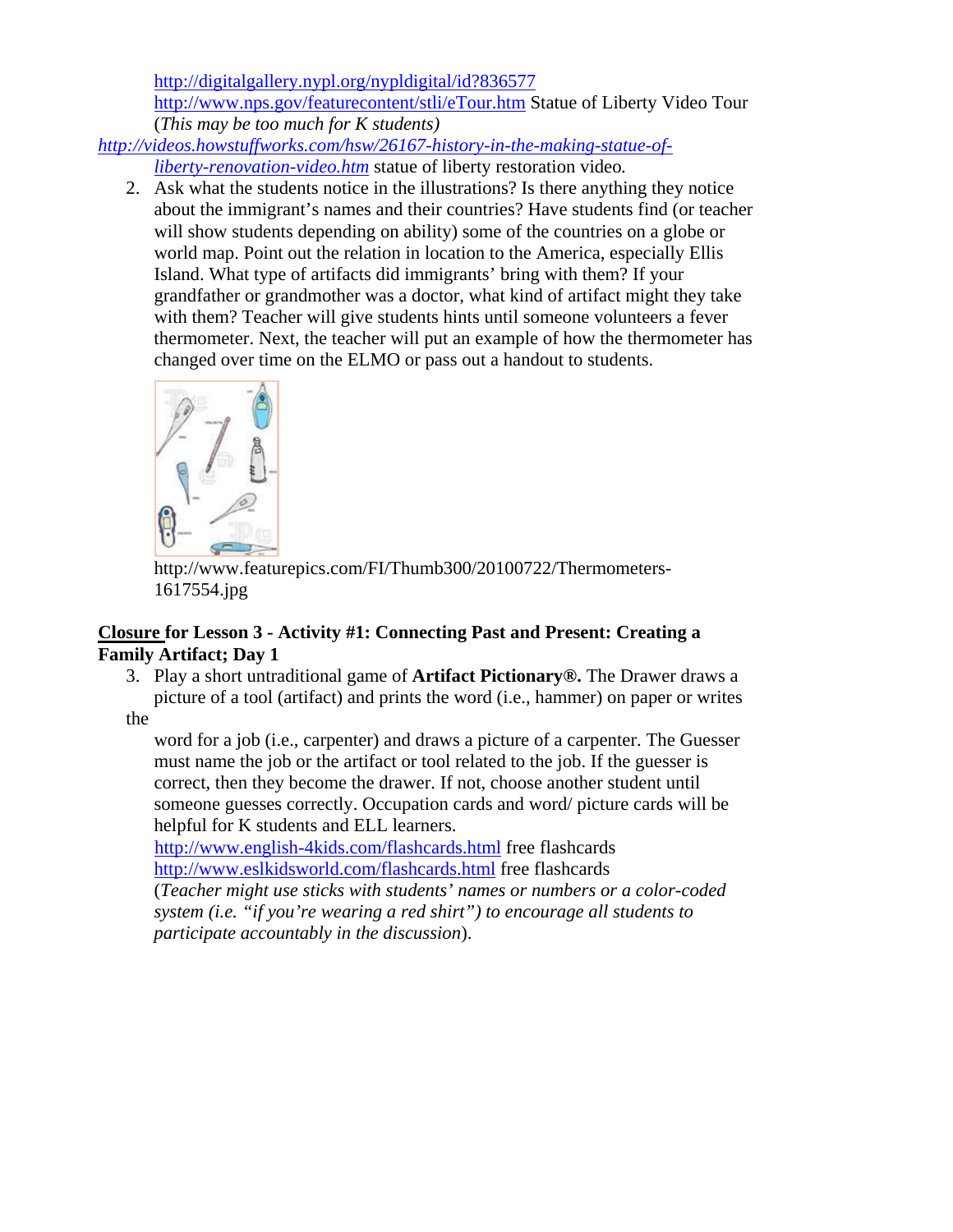# **Homework/Assignments for Lesson 3 - Activity #1: Connecting Past and Present: Creating a Family Artifact; Day 1**

Homework: Teach someone at home to play **Artifact Pictionary<sup>®</sup>:** The Drawer draws a picture of a tool (artifact) and prints the word (i.e., hammer) on paper or writes the word for a job (i.e., carpenter) and draws a picture of a carpenter. The Guesser must name the job or the artifact or tool related to the job. If the guesser is correct, then they become the drawer.

# **Detailed procedure for Lesson 3 – Activity #2: Connecting Past and Present: Creating a Family Artifact; Day 1**

- 1. Pass out sticky notes to students at their desks. Have them draw a picture, print a word, or write a sentence, to remind them about one thing they learned from the previous day's lesson that they want to share. Gather students in meeting area. Review the previous day's lesson by sharing stickies.
- 2. The teacher will explain that students will create an artifact that they would take to a new land that symbolizes their family or their family's work, and then they will pack it in a suitcase. Students will draw the artifact on the suitcase organizer. They will label the name of the artifact; tell about how it is used, and why it is important to their family. Suitcase worksheet Handout



More suitcases:

 http://www.makeworldbetter.com/sitebuilder/images/suitcase\_bare-400x300.jpg http://www.teach-nology.com/worksheets/graphic/suitcase2.html http://www.daniellesplace.com/Images6/suitcasepatpaper72.gif  **Suitcase**: **Draw** Four Items You 172 × 230 - 3k – gif enchantedlearning.com http://www.justgirlsjustitaly.com/Images/G19-suitcase.jpg Criteria for Connecting Past&Present creating a family artifact packing a suitcase.doc suitcasesortworksheet.GIF suitcasesort2.gif

3. Optional: Students will decorate a box to look like a suitcase, add a handle and wheels if they wish make their artifact out of clay or Crayola® Air-Dry Clay Model Magic, take a photograph of their artifact, or cut out a magazine or computer image of their artifact and put it in the box. (This will take and extra day.)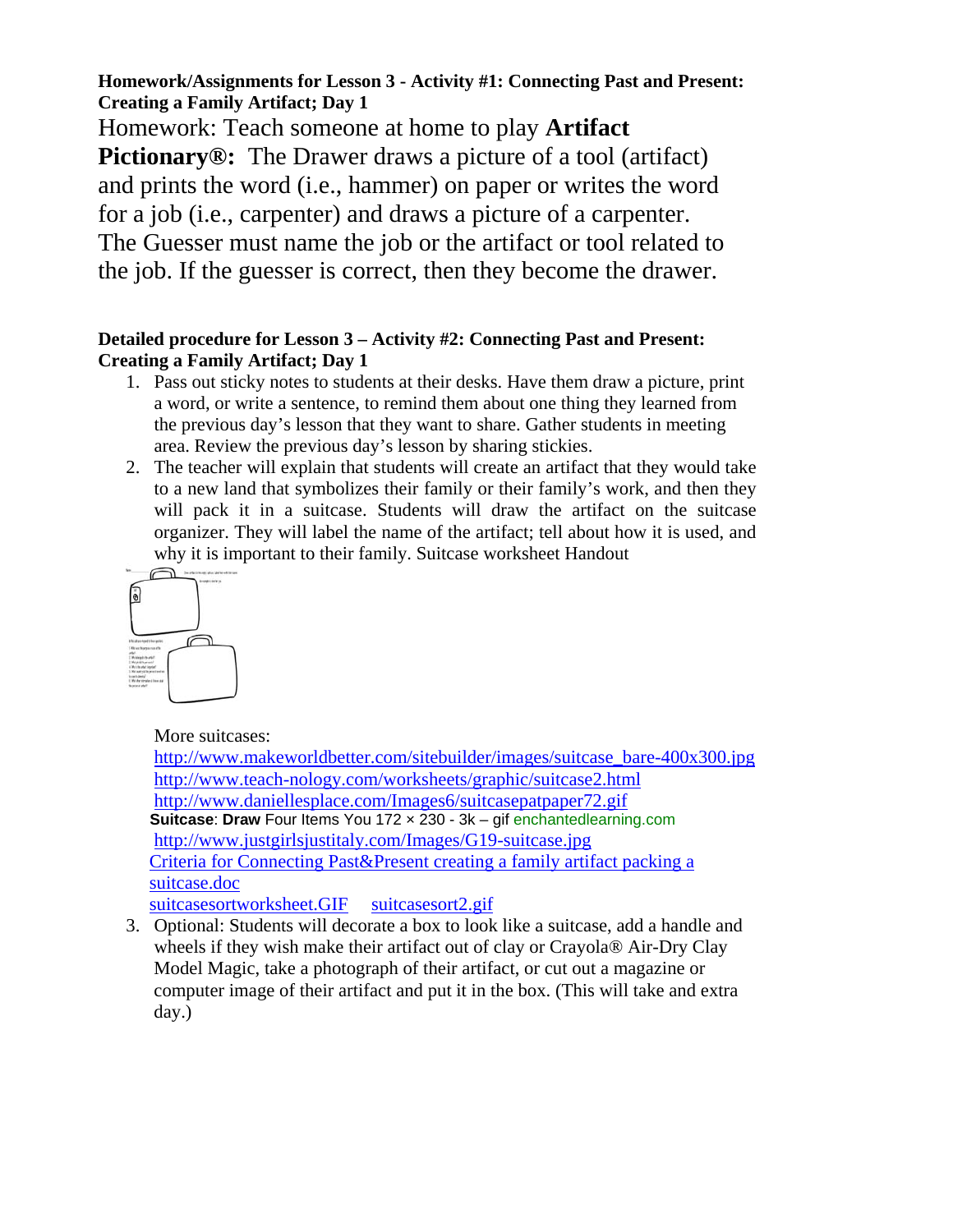### **Closure for Lesson 3 - Activity #2: Connecting Past and Present: Creating a Family Artifact; Day 2**

4. Play game: http://www.activityvillage.co.uk/i\_packed\_my\_suitcase.htm "I Packed My Suitcase" is a classic memory game which is useful for all sorts of occasions, from a doctor's waiting room to a long car journey! The teacher can adapt it to all ages of kids, and adults enjoy playing as much as children. The teacher can adapt it to this lesson. The students will follow one of the variations below or the teacher can make up rules to match the lesson. The students choose an artifact to pack that they or their family would have used in their job in the country of their heritage. For example, perhaps my family recently moved to the Blackstone Valley from Columbia and my grandmother, my uncle, and my mother all work as dentists, so I pack a dental pick or a drill. "I Packed My Suitcase" Traditional Game Directions: The first player thinks of a word beginning with the letter "a" and then says, for example: "I packed my suitcase with an apple." The next player repeats the sentence and adds something beginning with "b", for example: "I packed my suitcase with an apple and a banana". The next player adds a word beginning with "c": "I packed my suitcase with an apple, a banana and a canary." Play continues until someone can't remember the list or makes a mistake. Depending on their age, either prompt them or disqualify them! Keep going until all players but one are disqualified, or until you reach the end of the alphabet.

#### **Homework/Assignments for Lesson 3 - Activity #2: Connecting Past and Present: Creating a Family Artifact; Day 2**

Teacher will remind students to bring in their historical artifact from a family member, friend, or neighbor the next day. A reminder note will be sent home.



 **Remember to bring in your historical artifact from a family member, friend, or neighbor tomorrow.**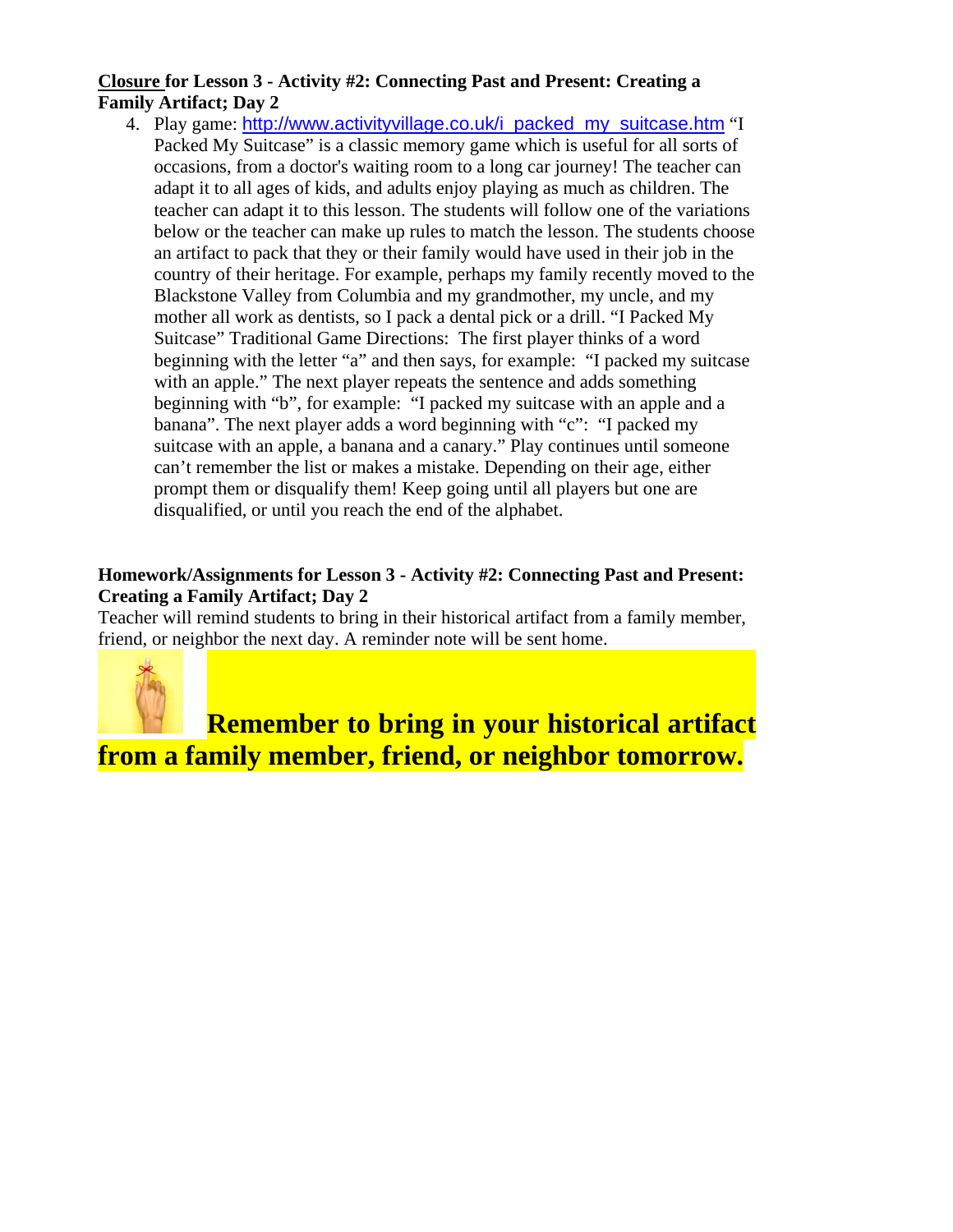| Name_                                                                                                                                                                                                                                                                                                                                                                                                                                                             | Date       |     |                                                 |                   |              |
|-------------------------------------------------------------------------------------------------------------------------------------------------------------------------------------------------------------------------------------------------------------------------------------------------------------------------------------------------------------------------------------------------------------------------------------------------------------------|------------|-----|-------------------------------------------------|-------------------|--------------|
| <b>Criteria - Connecting Past and Present</b><br>- Creating a Family Artifact Packed in<br>a Suitcase                                                                                                                                                                                                                                                                                                                                                             | <b>Wow</b> | Met | Close                                           | <b>Not</b><br>Yet | I<br>Noticed |
| I drew my artifact<br>I named (labeled) my artifact<br>I told the purpose or use of my<br>$\bullet$<br>artifact<br>I told who belonged to my artifact<br>$\bullet$<br>I told what job the person or<br>$\bullet$<br>family did<br>I told why my artifact was<br>$\bullet$<br>important<br>I told what country the person or<br>$\bullet$<br>family traveled from to come to<br>America<br>I included more information<br>about the person, family, or<br>artifact |            |     |                                                 |                   |              |
| Comments                                                                                                                                                                                                                                                                                                                                                                                                                                                          |            |     |                                                 |                   |              |
| Questions                                                                                                                                                                                                                                                                                                                                                                                                                                                         |            |     | Who is assessing this piece?<br>Self-assessment |                   |              |
|                                                                                                                                                                                                                                                                                                                                                                                                                                                                   |            |     | Peer-assessment<br>Teacher-assessment           |                   |              |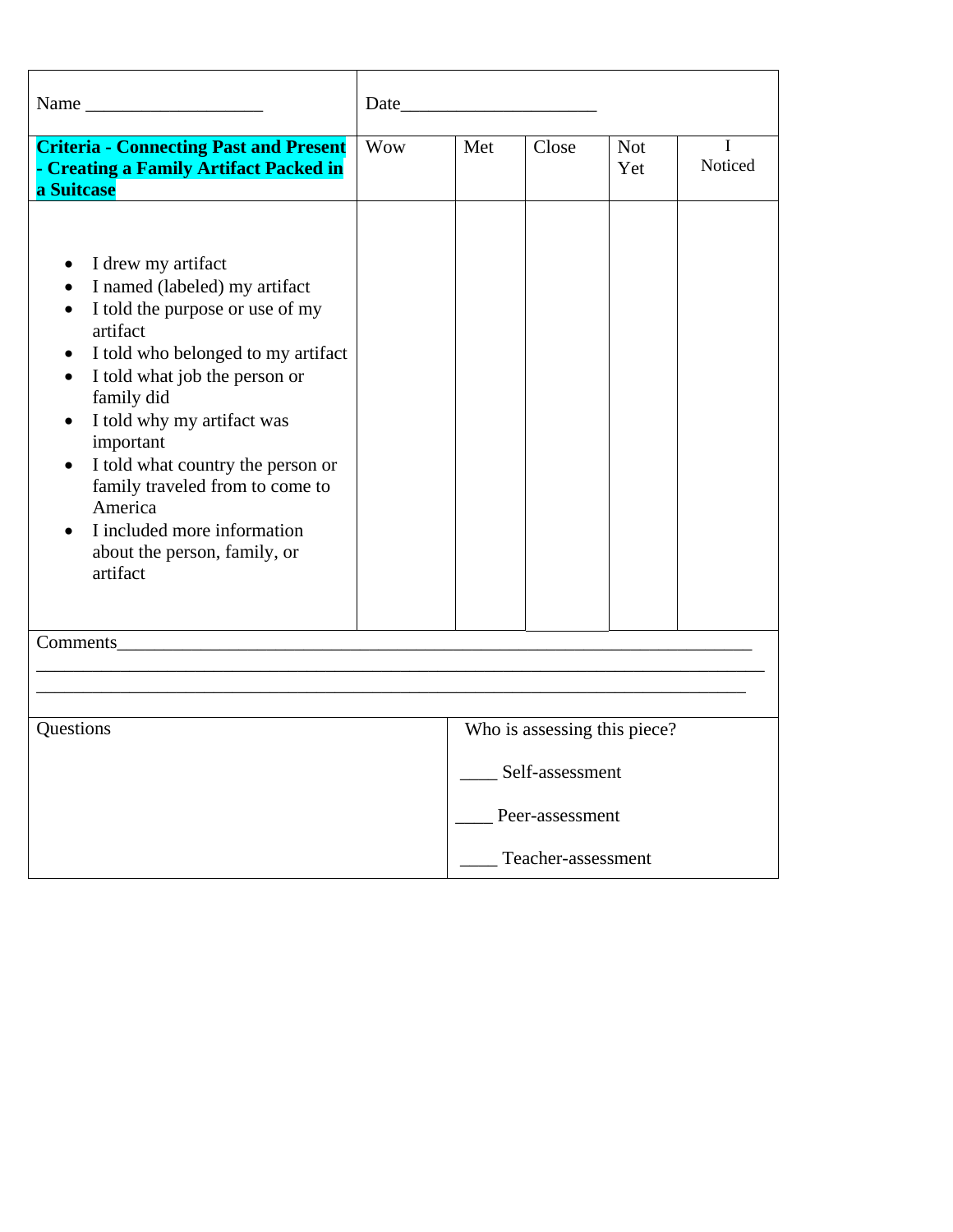| Name                                                                                                                                                                                                                                                                                                       | Draw artifacts in the empty suitcase. Label them with their name. |
|------------------------------------------------------------------------------------------------------------------------------------------------------------------------------------------------------------------------------------------------------------------------------------------------------------|-------------------------------------------------------------------|
|                                                                                                                                                                                                                                                                                                            | An example is done for you.                                       |
| ball                                                                                                                                                                                                                                                                                                       |                                                                   |
| In this suitcase respond to these questions:                                                                                                                                                                                                                                                               |                                                                   |
| 1. What was the purpose or use of the<br>artifact?<br>2. Who belonged to the artifact?<br>3. What job did the person do?<br>4. Why is the artifact important?<br>5. What country did the person travel from<br>to come to America?<br>6. What other information do I know about<br>the person or artifact? |                                                                   |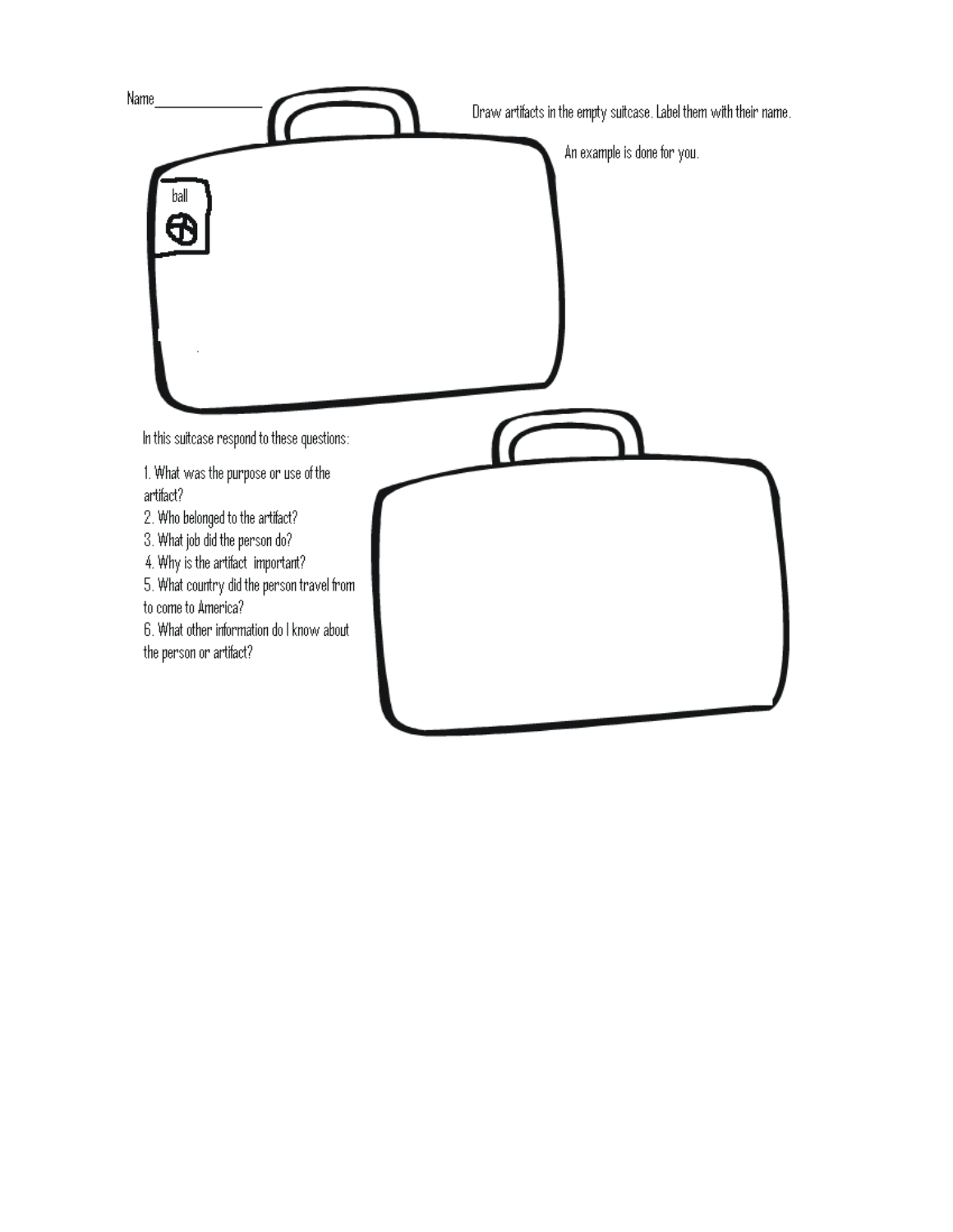

# **Remember to bring in your historical artifact from a family member, friend, or neighbor tomorrow.**

# **Homework: Lesson # 3, Activity 1, Day 1**

 Homework: Teach someone at home to play **Artifact Pictionary<sup>®</sup>:** The Drawer draws a picture of a tool (artifact) and prints the word (i.e., hammer) on paper or writes the word for a job (i.e., carpenter) and draws a picture of a carpenter. The Guesser must name the job or the artifact or tool related to the job. If the guesser is correct, then they become the drawer.

More Handouts:



http://www.featurepics.com/FI/Thumb300/20100722/Thermometers-1617554.jpg Online Prediction Sheet http://www.readwritethink.org/files/resources/interactives/doodle/ Homework http://www.education.com/files/86801\_86900/86807/file\_86807.pdf http://www.education.com/files/86801\_86900/86810/file\_86810.pdf

# **Rubrics or assessments**

Students will be assessed by predictions, participation in the discussion of the questions, exit cards and homework.

 Teamwork rubric http://www.uwstout.edu/static/profdev/rubrics/primaryteamworkrubric.pdf Prediction criteria/rubric Discussion Rubric http://www.mashell.com/~parr5/techno/group.html Exit cards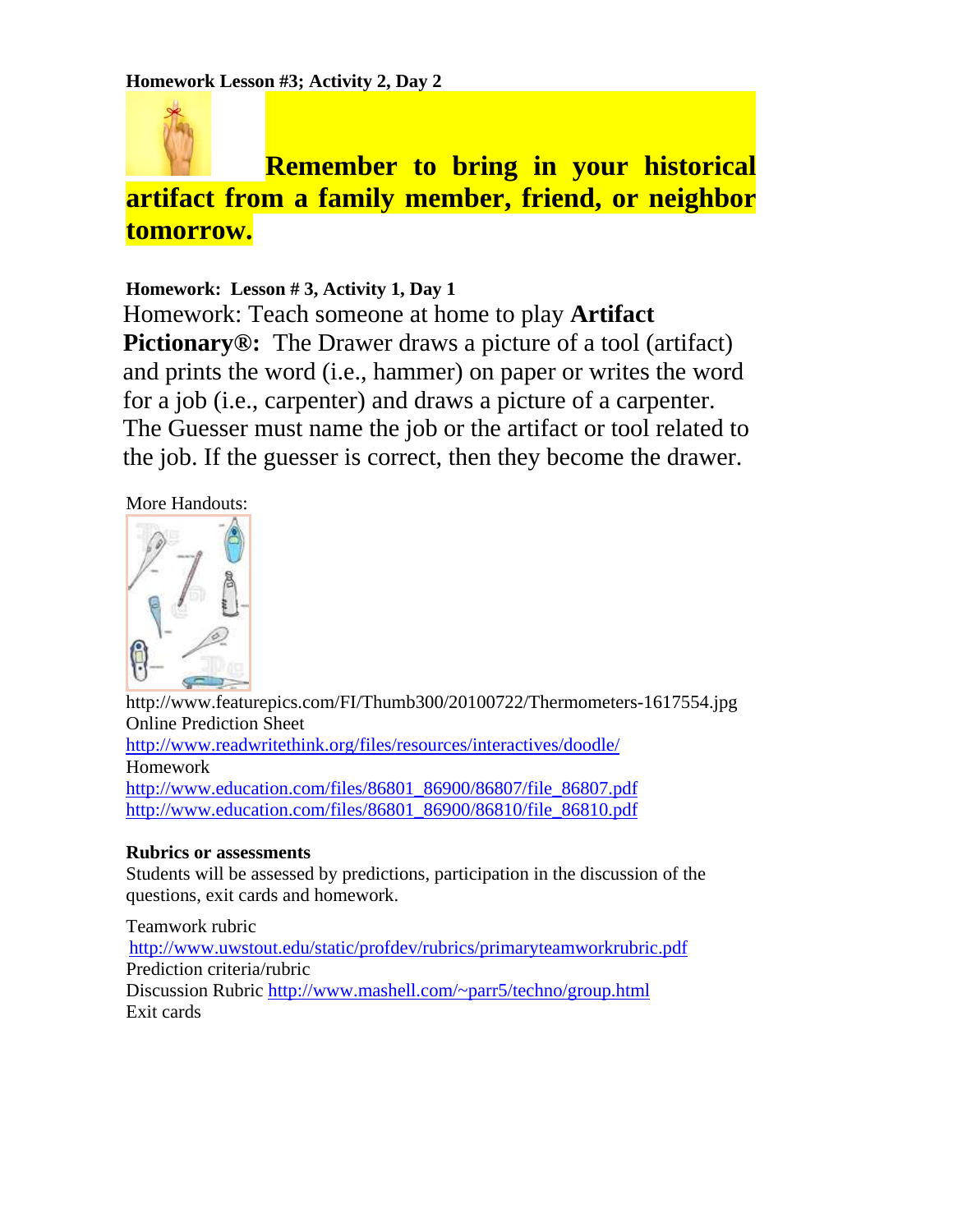# **Lesson # 4**

# **Grade K - 2: Class Mystery Artifacts**

# **Rhode Island Grade Level Expectations and Grade Span Expectations for Lesson**

### **HP 1 (K-2) –1 Students act as historians, using a variety of tools (e.g., artifacts and Primary and secondary sources) by…**

a. identifying and categorizing the kinds of information obtained from a variety of artifacts and documents (e.g., What would this artifact tell us about how people lived?) b. distinguishing objects, artifacts, and symbols from long ago and today (e.g.,passage of time documented through family photos, evolution of household appliances)

# **HP 2 (K-2) – 3 Students show understanding of change over time by…**

a. exploring and describing similarities and differences in objects, artifacts, and technologies from the past and present (e.g., transportation, communication, school and home life)

#### **HP 3 (K-2) – 2 Students make personal connections in an historical context (e.g., source-to-source, source to- self, source-to-world) by…**

A. using a variety of sources (e.g., photographs, written text, clothing, oral history) to reconstruct their past and understand the present.

#### **W–K–6 In informational writing (reports or procedures), students organize ideas/concepts by …**

W–K–6.1 Naming or labeling objects or pictures (Local)

W–K–6.2 Representing facts through pictures (Local)

# **W–1–6 In informational writing (reports or procedures), students organize ideas/concepts by …**

• W–1–6.1 Sorting and classifying facts (Local)

• W–1–6.2 Representing facts through pictures, "words," "sentences," or some combination (Local)

### **W–2–6 In informational writing (reports or procedures), students organize ideas/concepts by …**

• W–2–6.1 Using a given organizational structure for grouping facts (e.g., template, frame, graphic organizer), with instructional support (Local) W–2–6.2 Selecting facts to set context/background (Local)

# http://www.ride.ri.gov/HighSchoolReform/TECHINSCHOOLS/Ed\_tech1.aspx

# **3. Technology productivity tools**

### **Students use technology tools to enhance learning, increase productivity, and promote creativity.**

Students use productivity tools to collaborate in constructing technology-enhanced models, preparing publications, and producing other creative works.

### **5. Technology research tools**

### **Students use technology to locate, evaluate, and collection information from a variety of sources.**

Students use technology tools to process data and report results.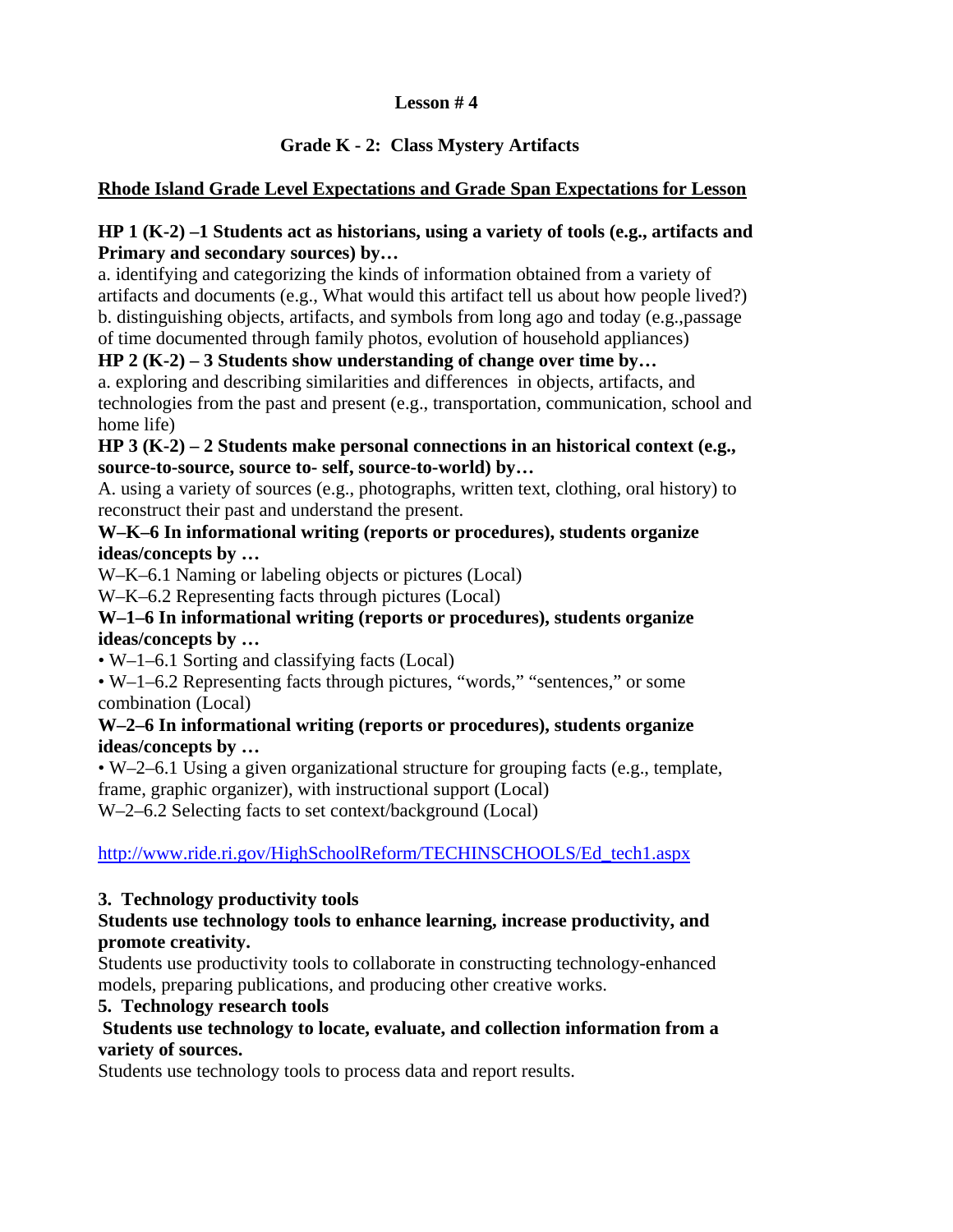Students evaluate and select new information resources and technological innovations based on the appropriateness to specific tasks.

# **Massachusetts Curriculum Framework for Lesson**

# **Grade 1**

**9.** Give examples of products (goods) that people buy and use.

**10**. Give examples of services that people do for each other

# **Grade 2**

# **ECONOMICS**

*2.7* On a map of the world, locate the continent, regions, or and then the countries from which students, their parents, guardians, grandparents, or other relatives or ancestors eame. With the help of family members and the school librarian, describe traditional food, customs, sports and games, and music of the place they came from. (G, C) **2.8 With the help of the school librarian, give examples of traditions or customs from** other countries that can be found in America today. (G, C)

# **Pre K/ K**

# **COMPOSITION, STANDARDS 19 AND 24:** *WRITING* **AND** *RESEARCH*

■ Draw pictures and/or use letters or phonetically-spelled words to give others

information

❚ Dictate sentences for a letter or directions and collaborate to put the sentences in order.

❚ Generate questions and gather information from several sources in a classroom,

school, or public library.

# **Grade 1-2**

# **COMPOSITION, STANDARDS 19 AND 24:** *WRITING* **AND** *RESEARCH*

❚ Write or dictate letters, directions, or accounts of personal experiences that have a

logical order.

■ Write or dictate research questions. ■ Generate questions and gather information from several sources in a classroom, school, or public library.

# **Objectives Lesson # 4: Class Mystery Artifacts, Get A Clue**

- $\triangleright$  Students will work with their families to find an artifact from their grandparents, aunts, uncles, friends, or neighbors and will be able to put it into a paper bag.
- $\triangleright$  Students will make observations and create some clues about their family chosen artifact.
- $\triangleright$  Students will write up to three specific clues for their artifact from broad to narrow- this may be in pictures and words.
- $\triangleright$  Students will match modern artifacts to historical facts by playing a concentration game.
- $\triangleright$  Students will interview their parents about their culture. (food, favorite games, music, and special events.)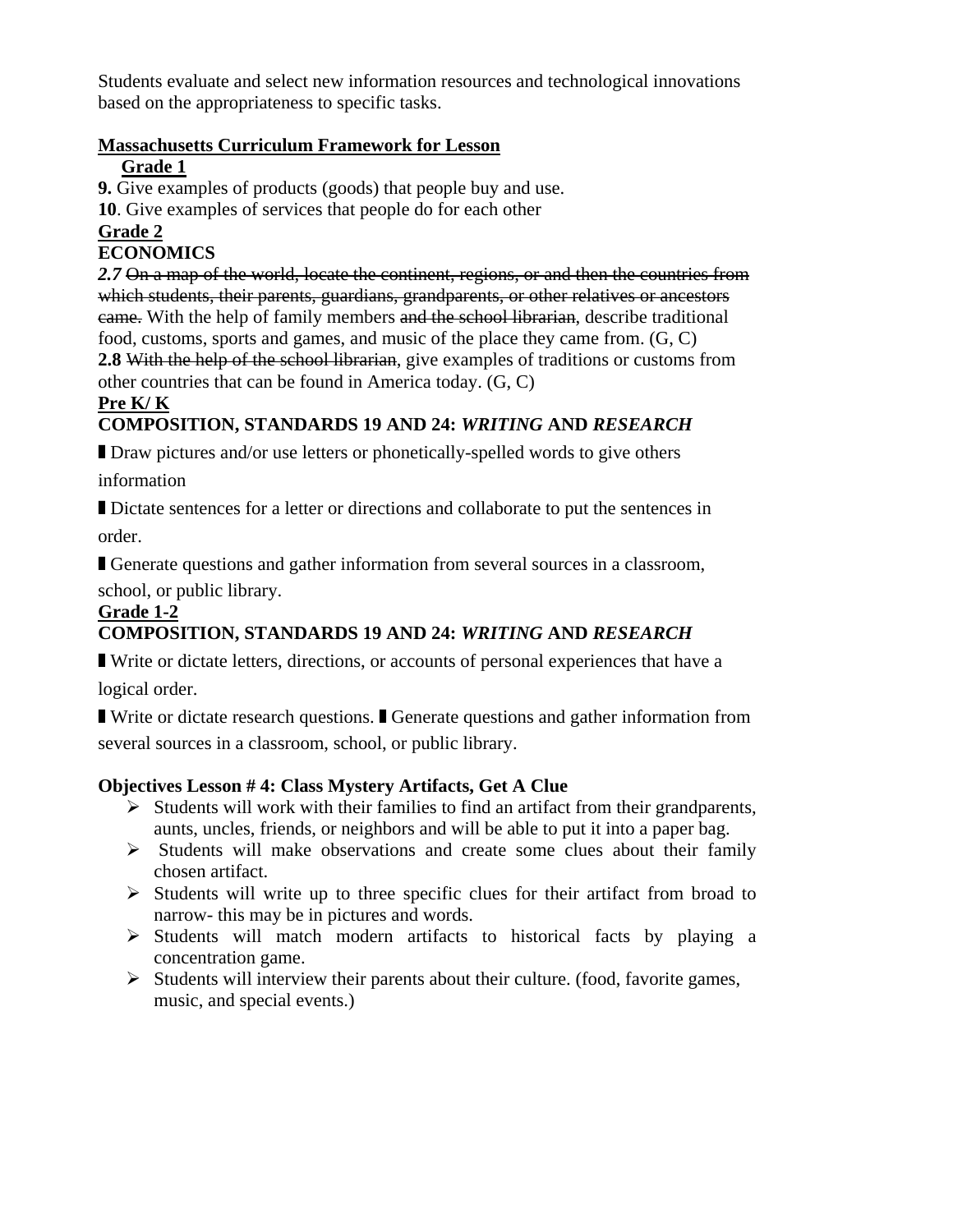**Materials Class Mystery Artifacts, Get A Clue Day 1**  Artifacts from home Small and large paper bags A pencil for each student Artifact sheets Rubric Teacher Artifact Chart paper, or wipe off board Concentration game Interview question sheet (HW)

### **Time needed for lesson 4 Class Mystery Artifacts, Get A Clue Day 1**

Approximately 30-60 minutes, However, K teachers may want to break the session into smaller groups.

#### **Detailed procedure for Lesson: Class Mystery Artifacts, Get A Clue Day 1 Set:**

Review the oral stories from the day before and ask if the students remember what each person was talking about bringing from their country to America. Write the country and the object on a list. Remind the students that each of the things that they see on the list is an artifact. Write the word Artifact on the board along with its definition. (**Artifact** – an object made or used by man that is of archeological or historical interest (e.g., tools, weapons, ceramics, pieces of furniture, etc.) Have the students come up with some more artifacts that they have see so far in the unit and add those to the list on the board. When you feel the student have a good sense of what an artifact is, tell the students that today we will be looking at our artifacts more closely, so that we can come up with some clues or details about the artifact.

Note \* The teacher should pick an artifact that the students wouldn't bring in. Go through the handout with your object.

### **Procedure/Activities Class Mystery Artifacts, Get A Clue Day 1:**

1. Bring out your object and ask the students if they ever saw an object like this before.

2. Let the students make some observations about what they see.

3. Write the observations on the chart paper or the wipe off board, so the students will be able to see it. After you have a lot of details about what it looks like ask the students what it might have been used for.

4. Let the students take some time to predict what it was used for. If the students don't figure it out tell them what it was used for.

5. Show the students their Artifact paper and let them know that this is where they will record their observations.

6. Ask them if your object is a document (an important piece of paper), something a person can wear, or a tool? After the students answer, show them the artifact sheet and color or circle the correct box.

7. Ask the students to look at the object again to see if the object is hard, soft, or hard and soft. Show them how to color or circle the correct box.

8. Look to see if the object is small, medium, or large. Record your answer.

9. Look to see if your object is smooth, rough, or both and record your answer.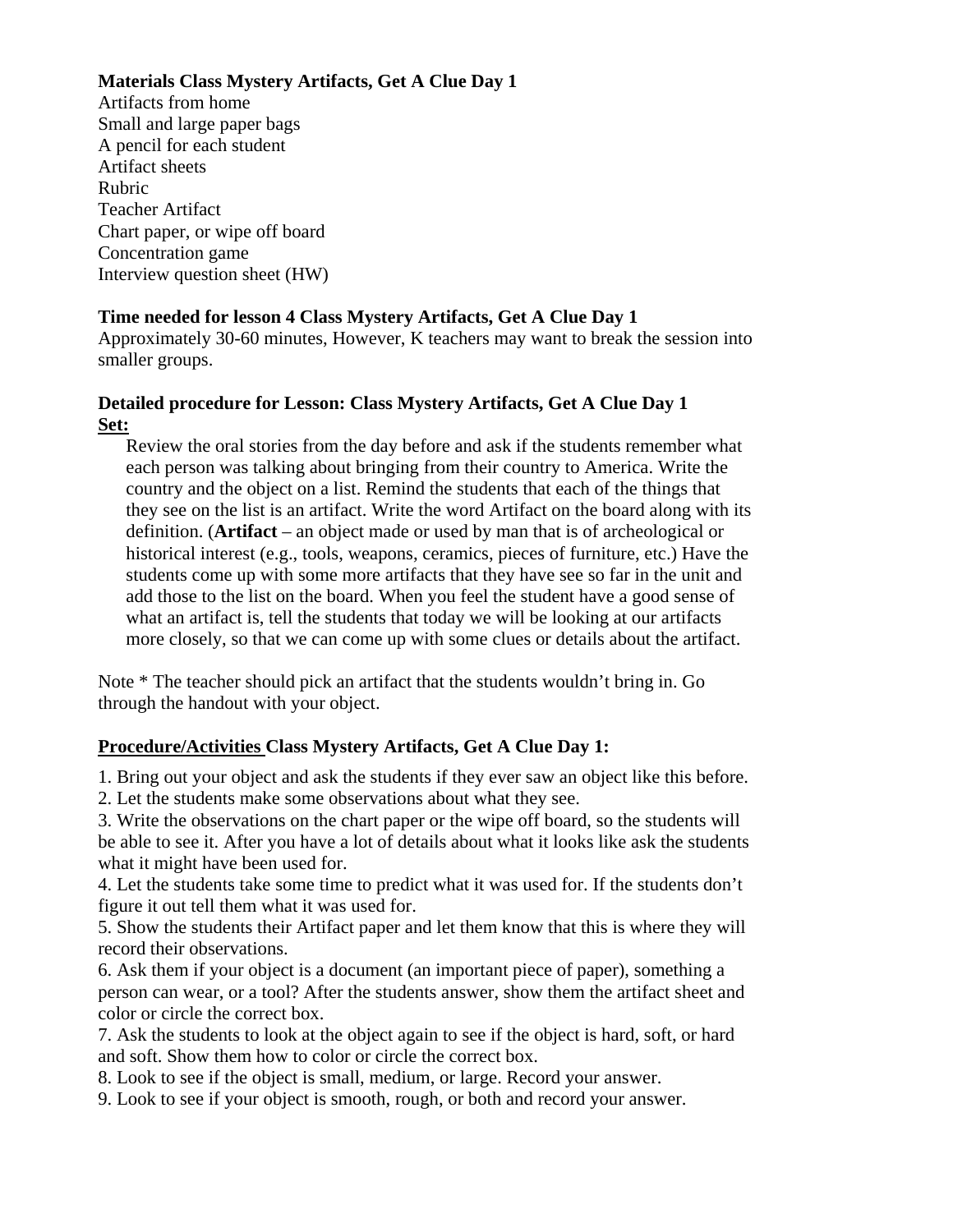10. The last three spots are empty and the students will be able to write three more specific clues about the object.

11. Guide the students through the last three details with your object so they have an idea for what to put down for their own family artifact.

12. Have the students think about their own objects and what they might write down on their papers.

13. Give the students plenty of time to write their own clues down on their fact sheets.

\* Note: Grade 2 students have a different outline or you could follow the same format as K and grade 1.

### **Closure Lesson #4: Class Mystery Artifacts, Get A Clue Day 1**

After students are finished writing the clues for their family artifact, let them play the artifact concentration game while waiting for the others to finish. This will give you some time to work with the other students that need extra help. When most students are finished ask the students to come to the carpet, and name one thing that they noticed about their artifact. \* don't let the students say what their artifact is.

#### **Homework/ assignments:**

Student will bring home a question sheet to ask their parents about their culture.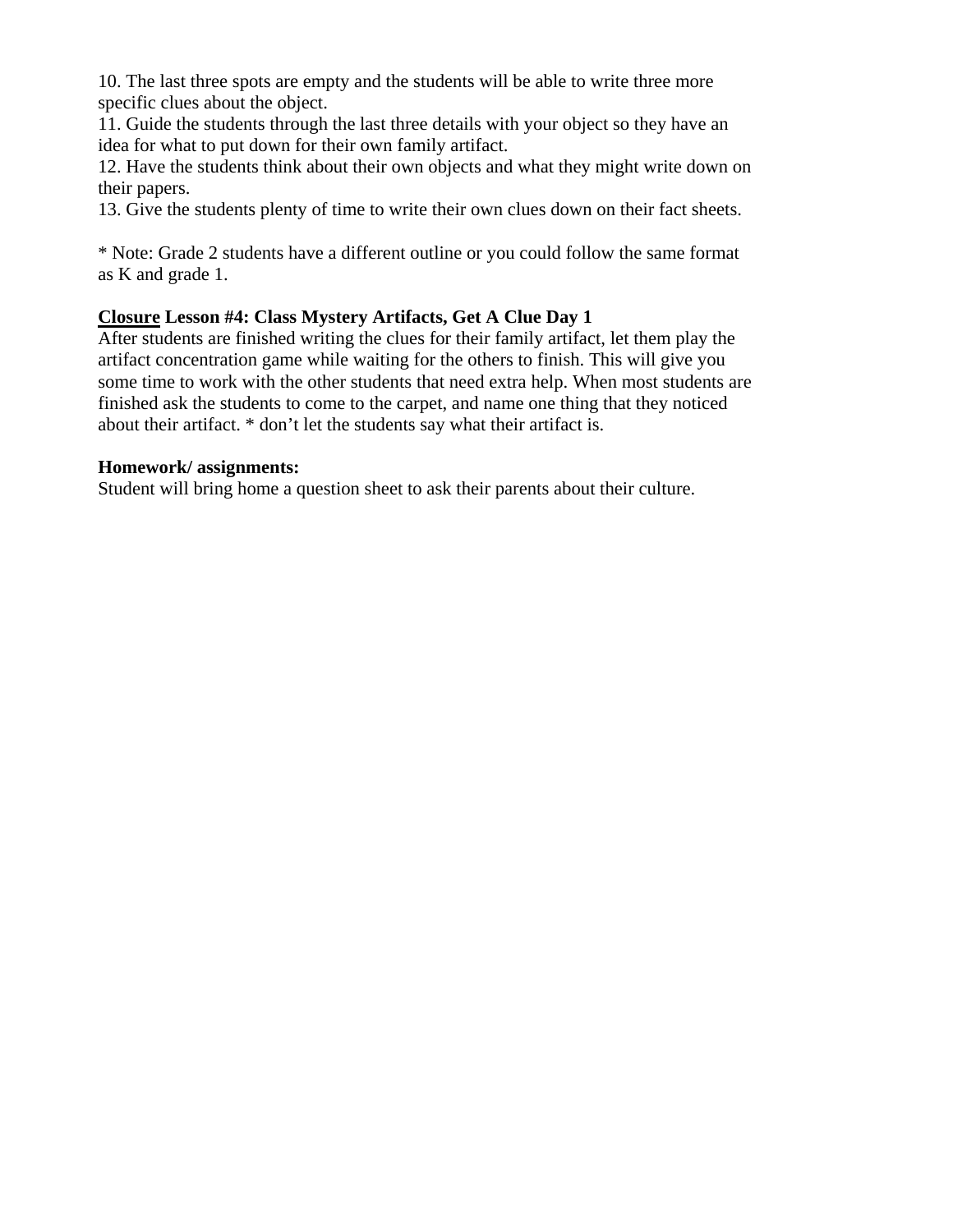| Name |  |
|------|--|
|      |  |

Name: \_\_\_\_\_\_\_\_\_\_\_\_\_\_\_\_\_\_\_\_\_\_\_\_\_\_\_\_\_\_\_\_\_\_\_\_\_ Date: \_\_\_\_\_\_\_\_\_\_\_\_\_\_\_\_\_\_\_\_

# Kindergarten/Grade 1 Artifact Sheet

| My object is a | Document<br>Important paper | Something you can wear | Tool- (simple machine,<br>mechanical device, or an<br>instrument, appliances). |
|----------------|-----------------------------|------------------------|--------------------------------------------------------------------------------|
| My object is   | Hard<br>Hard hat            | Soft<br>Pillow         | Both<br>Hard and soft                                                          |
| My object is   | Large                       | Medium                 | Small                                                                          |
| My object is   | Smooth                      | Rough                  | <b>Both</b>                                                                    |
| My object is   |                             |                        |                                                                                |

What is my Artifact?

\_\_\_\_\_\_\_\_\_\_\_\_\_\_\_\_\_\_\_\_\_\_\_\_\_\_\_\_\_\_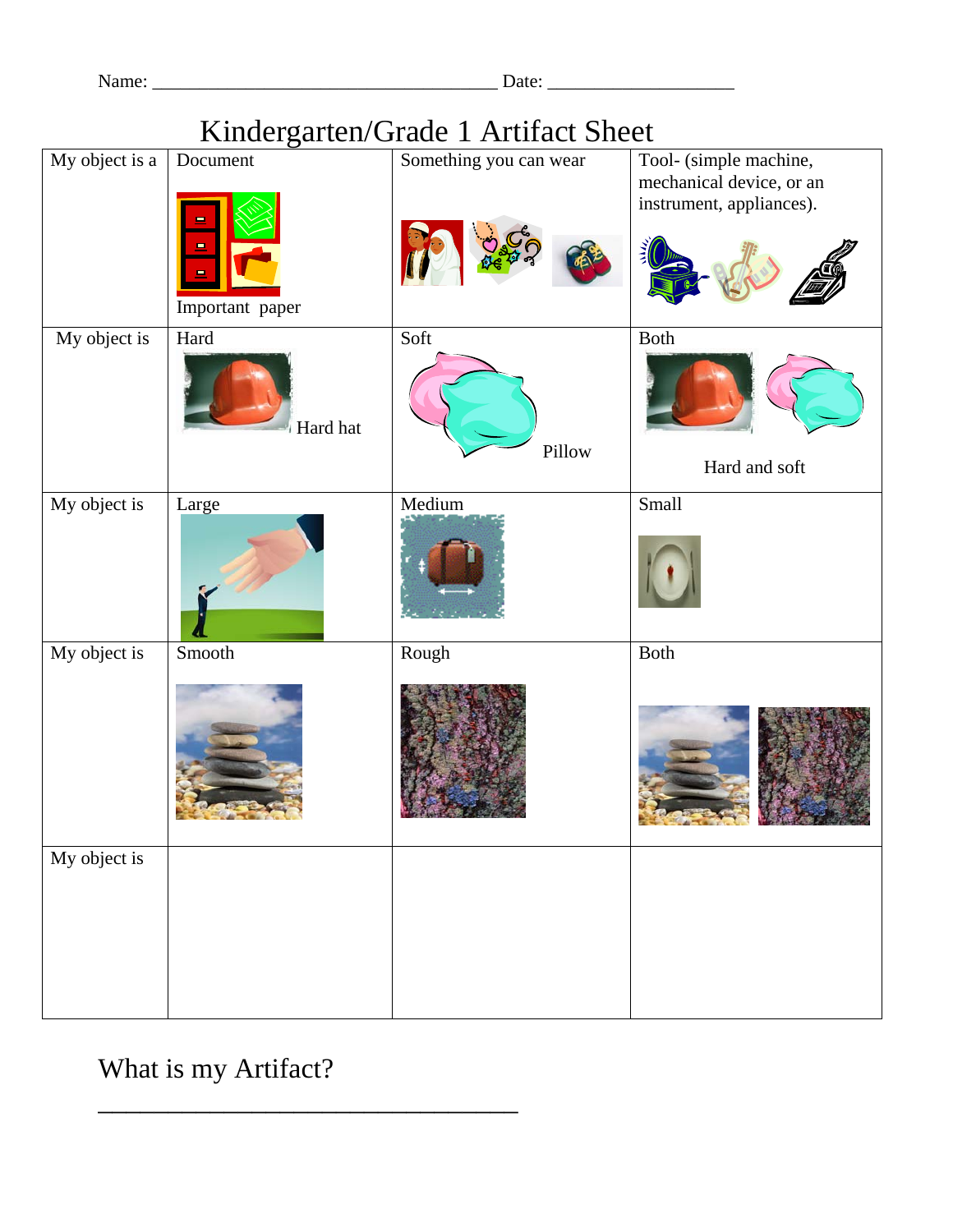Name:

Date:  $\_\_$ 

# Grade 2 Artifact Sheet

You must have 5 clues about your object.

They must be written and drawn.

Clues are in order from general to specific.

At least 1 clue is from a piece of text.

| 1. |  |  |
|----|--|--|
|    |  |  |
|    |  |  |
|    |  |  |
|    |  |  |
|    |  |  |
|    |  |  |
|    |  |  |
|    |  |  |
|    |  |  |
|    |  |  |
|    |  |  |
|    |  |  |
|    |  |  |
|    |  |  |
|    |  |  |
|    |  |  |
|    |  |  |
|    |  |  |
|    |  |  |
|    |  |  |
|    |  |  |
|    |  |  |
|    |  |  |
|    |  |  |
|    |  |  |
|    |  |  |

What is my Artifact?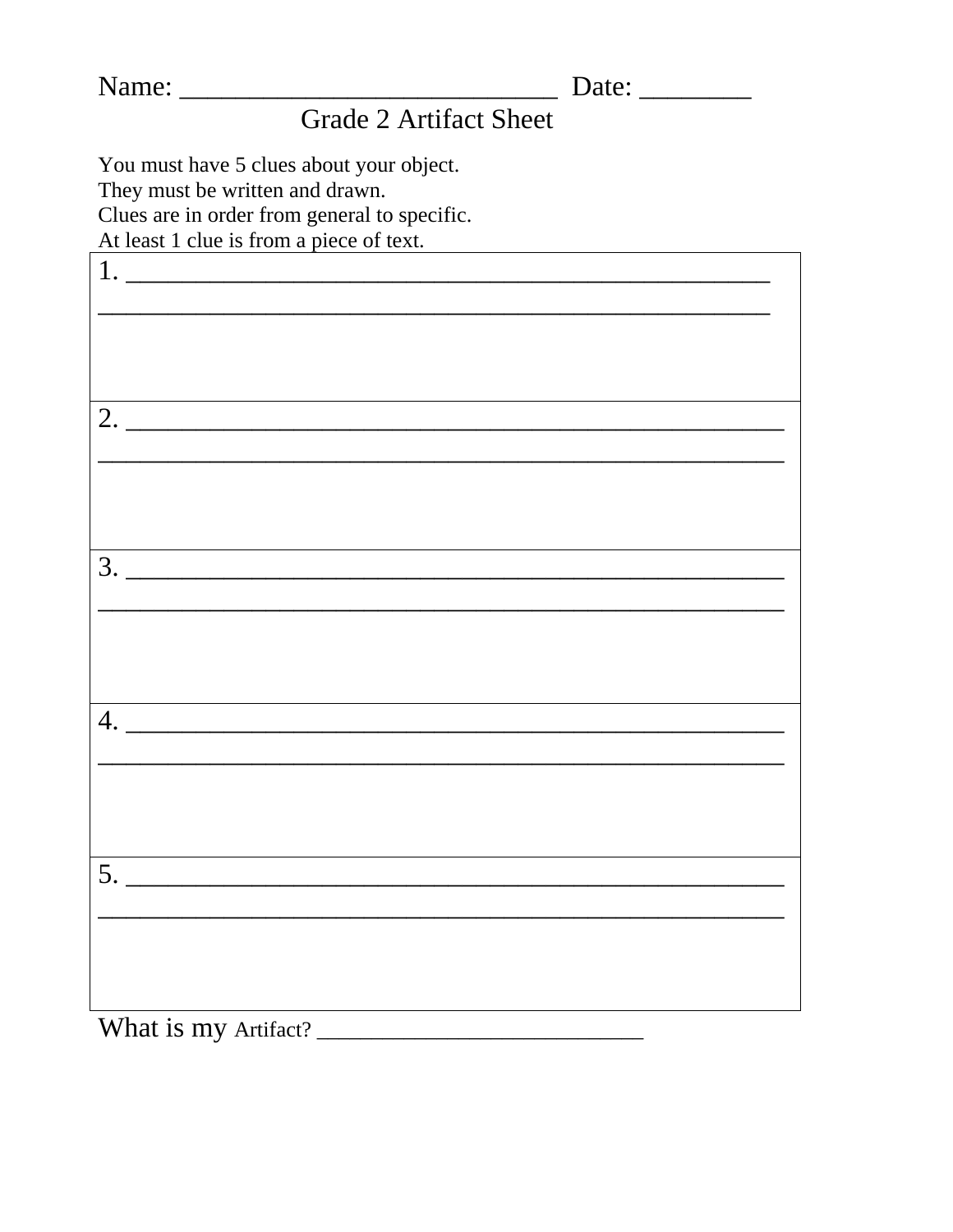# Interview with Parent Homework

Directions: Parents please discuss the answers to these questions with your child and draw a picture. Don't forget to add a label. (Answer these questions from when you were a child)

| What was your Favorite food?           | What was your favorite game or sport?   |
|----------------------------------------|-----------------------------------------|
|                                        |                                         |
|                                        |                                         |
|                                        |                                         |
|                                        |                                         |
|                                        |                                         |
|                                        |                                         |
| What type of music did you listen too? | What was your favorite family activity? |
|                                        |                                         |
|                                        |                                         |
|                                        |                                         |
|                                        |                                         |
|                                        |                                         |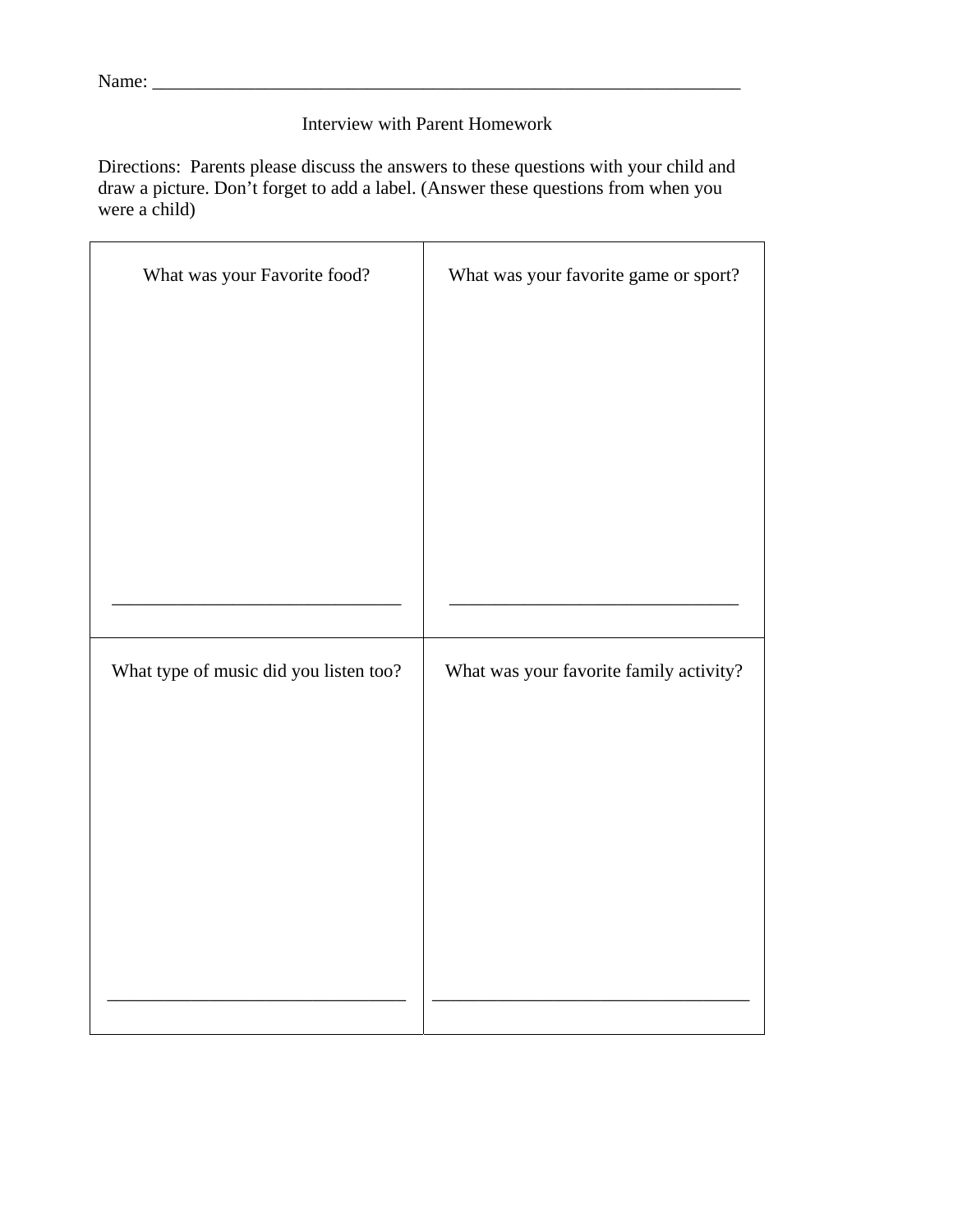| Pots & pans     | Digital clock        | Washer & dryer | Electronic<br>toothbrush | Vacuum     |
|-----------------|----------------------|----------------|--------------------------|------------|
|                 |                      |                |                          |            |
| Old pots & pans | Old fashion<br>clock | Washboard      | Toothbrush               | Rug beater |
|                 |                      |                |                          |            |

Artifact Concentration Game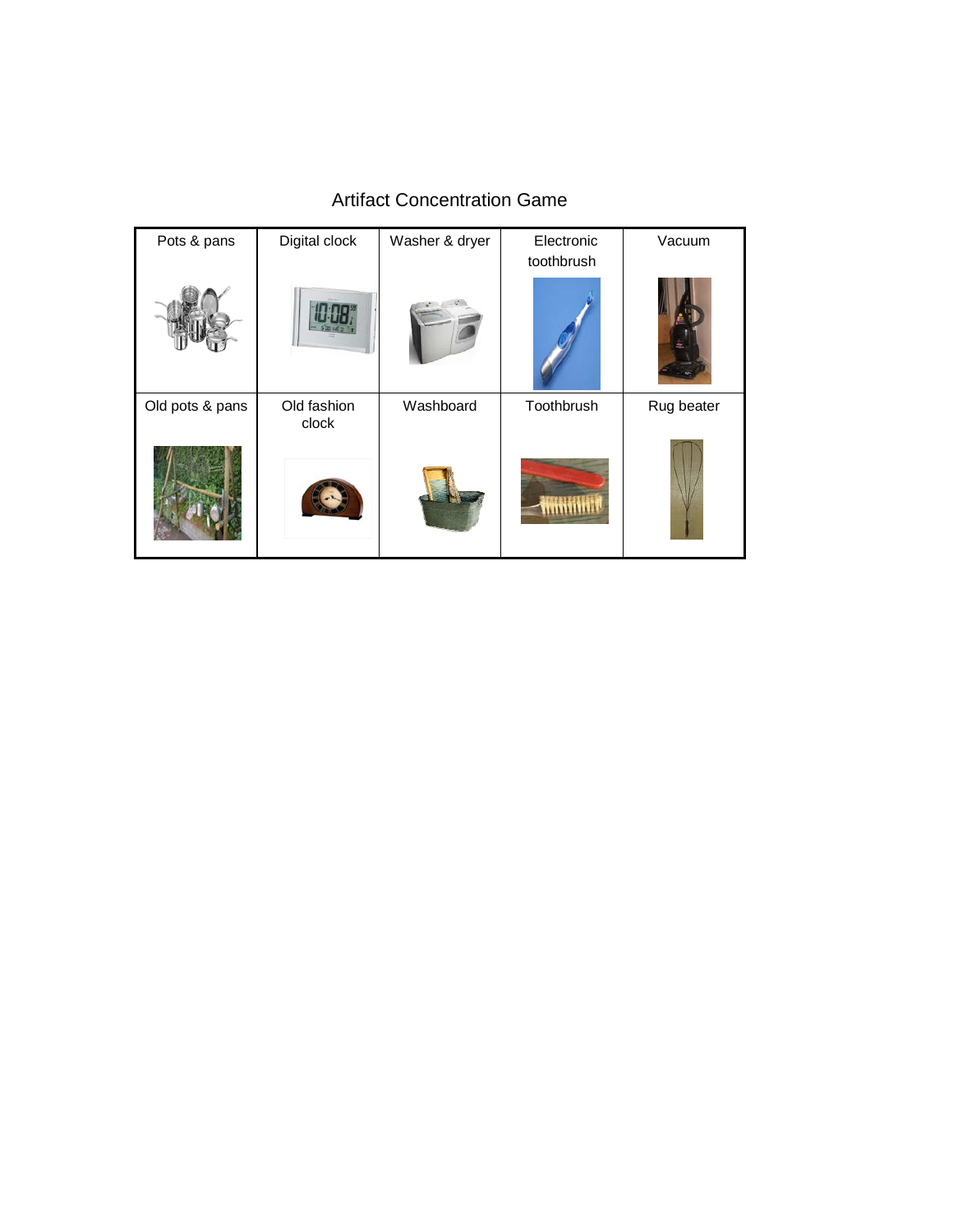| Stadium<br><b>Theatre</b> | Historic Map of<br>Woonsocket | Newspaper<br>from 1920                                                                            | Old baseball<br>card                   | Woonsocket Jr./<br>Sr. High School<br>(1920) |
|---------------------------|-------------------------------|---------------------------------------------------------------------------------------------------|----------------------------------------|----------------------------------------------|
|                           |                               | <b>SENTINELLE</b><br>rite a-t-elle Encore des Droits dans le Dincese?<br><b>Contine Carbitane</b> | <b>CLEM LAB</b><br>LOS ANGELES DODGERS |                                              |
| Stadium<br><b>Theatre</b> | Map of<br>Woonsocket          | Newspaper<br>from 2007                                                                            | New baseball<br>card                   | New Woonsocket<br>Middle School<br>(2010)    |
| <b>HTM HE</b>             |                               | a The Call<br>French take over church                                                             |                                        |                                              |

# Artifact Concentration Game Cont.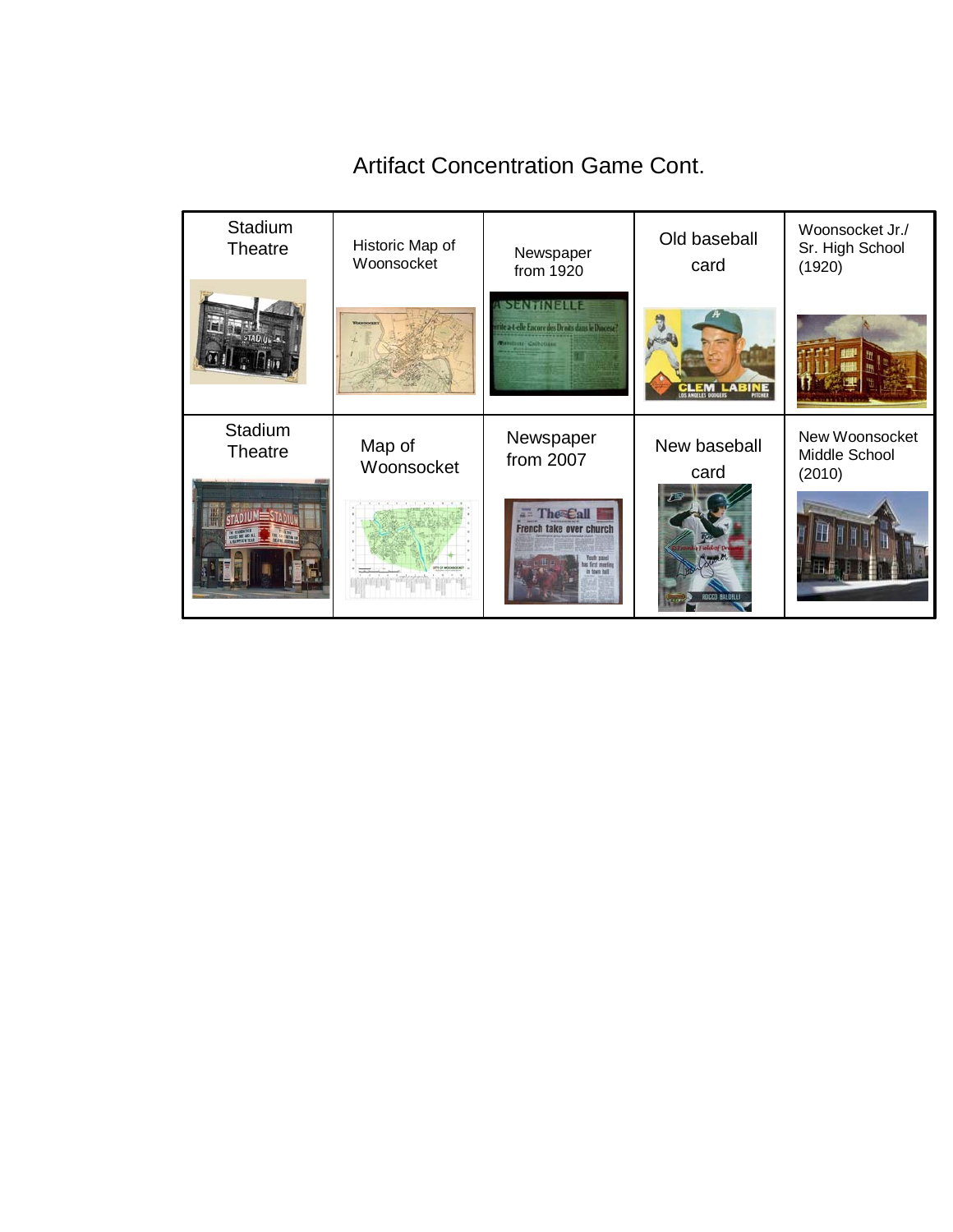Artifact Concentration Game Cont.

| Clothes from | Sarah Coventry  | Police uniform | 1930's                  | 1930's Baseball   |
|--------------|-----------------|----------------|-------------------------|-------------------|
| 1958         | vintage Jewelry |                | <b>Basketball shoes</b> | hat               |
|              |                 |                |                         | 07.28 12:40       |
| Modern day   | Modern day      | Modern day     | 2010                    | 2010 Baseball hat |
| Clothes      | jewelry         | uniform        | <b>Basketball shoes</b> |                   |
|              |                 |                |                         |                   |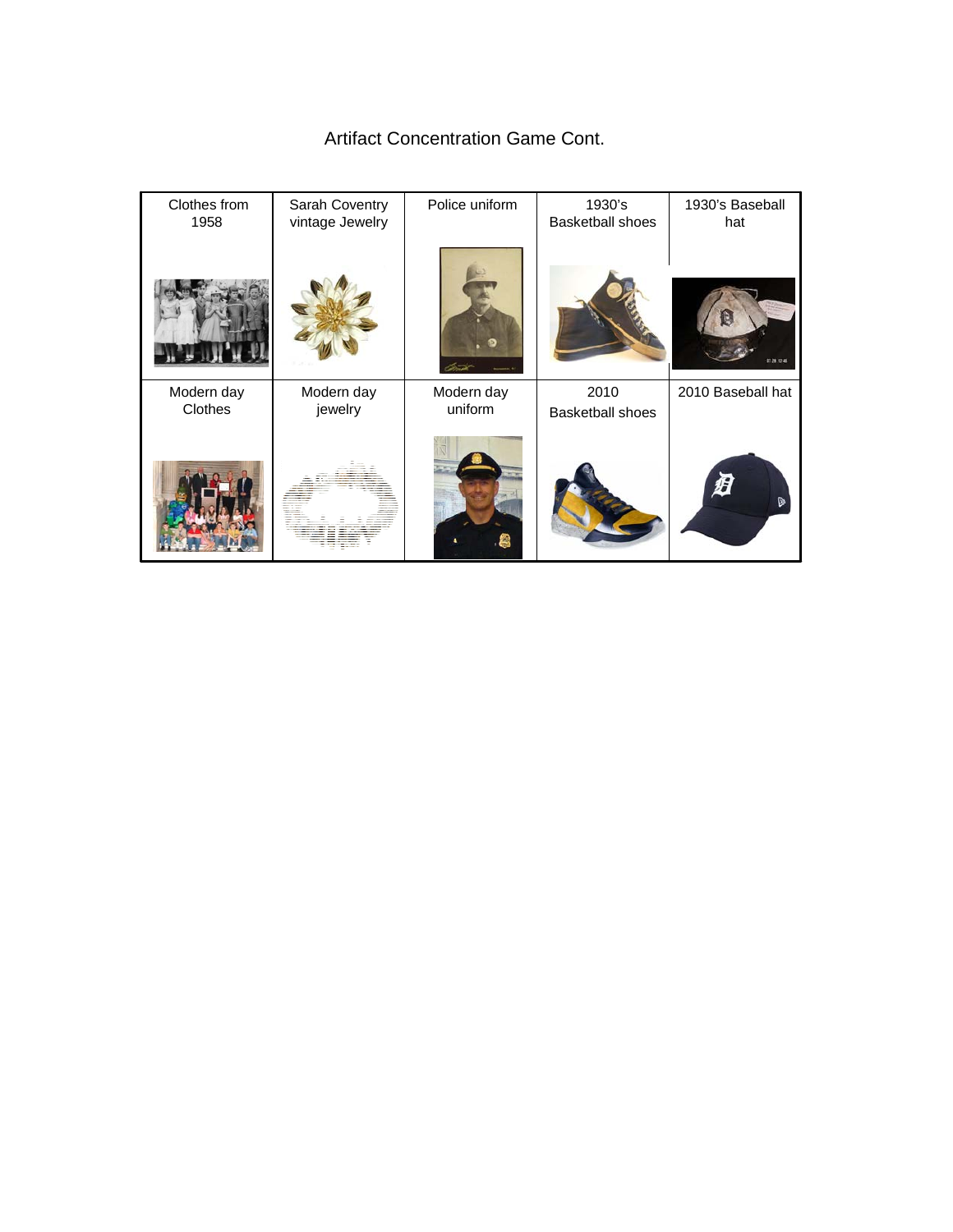







# **Criteria Chart for the Artifact Sheet**

- \* Choose a family artifact
- \* Write 5 clues about your family artifact on a sheet
- \* Put the clues in order from general to specific
- All  $\parallel$  \* Have a picture and words for each clue
	- \* At least 1 clue from a piece of text
	- \* Words and pictures are clear and easy to read
	- Students are able to make an educated guess for each artifact.

Most Do not forget to:

\* Put your name on your paper<br>\* Place the artifact in a paper b

 $\frac{1}{\sqrt{2}}$  ,  $\frac{1}{\sqrt{2}}$  ,  $\frac{1}{\sqrt{2}}$  ,  $\frac{1}{\sqrt{2}}$  ,  $\frac{1}{\sqrt{2}}$  ,  $\frac{1}{\sqrt{2}}$  ,  $\frac{1}{\sqrt{2}}$  ,  $\frac{1}{\sqrt{2}}$  ,  $\frac{1}{\sqrt{2}}$  ,  $\frac{1}{\sqrt{2}}$  ,  $\frac{1}{\sqrt{2}}$  ,  $\frac{1}{\sqrt{2}}$  ,  $\frac{1}{\sqrt{2}}$  ,  $\frac{1}{\sqrt{2}}$  ,  $\frac{1}{\sqrt{2}}$ 

- \* Place the artifact in a paper bag
- \* Staple your artifact sheet on the paper bag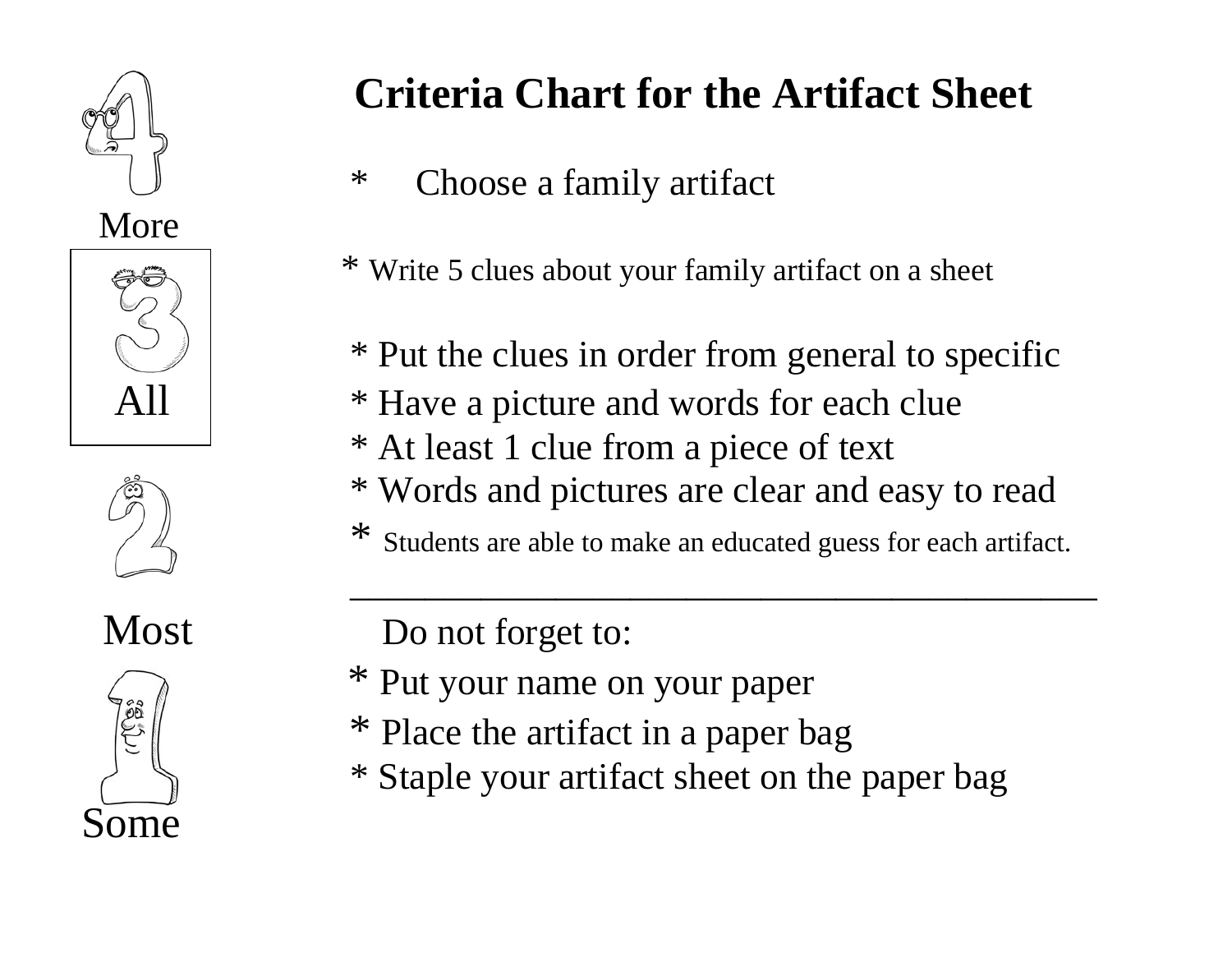#### **Objectives Class Mystery Artifacts, What is it? Day 2**

- $\triangleright$  Students will share a quick sentence or two about what they learned from the interview with their parents.
- $\triangleright$  Students will analyze the clues and formulate a hypothesis for each artifact bag.
- $\triangleright$  Students will write or illustrate the hypothesis on the Question sheet.
- $\triangleright$  Students will participate in the review session at the end of the lesson.

### **Materials Class Mystery Artifacts, What is it? Day 2**

Completed interview sheet Artifact bags Artifact sheet Pencils for each student What is my artifact? Question sheet

#### **Time needed for lesson Class Mystery Artifacts, What is it? Day 2:**

Approximately 30-60 minutes. However, teachers may want to split up the sessions depending on the class and students.

#### **Detailed procedure for Lesson #4: Class Mystery Artifacts, What is it? Day 2 Set:**

Introduce that we will be using the clues that you came up with yesterday to answer the question, "What is your artifact?" Each student in the class will try to figure out what artifact each student brought in the class and what it was used for based on the clues.

The students would have to use their skills to infer what the object might be. The students will need to make an educated guess and write the answer to the question: What is my artifact? First, show the students a bag and read the clues. Have the students infer what is inside the bag and write down their guess on the board, so they can see what it looks like in writing. Complete this same routine for 3-6 bags.

### **Procedure/Activities Class Mystery Artifacts, What is it? Day 2:**

Depending on the level of your Kindergarten students you may want them to write out their guesses or just complete the task orally. Complete as many as your students can handle and finish the rest on another day or throughout the same day. First grade students should be able to complete 12 at a sitting using inventive spelling or finding the words on the board if needed. Grade 2 students have a sheet with 26 lines and should be able to complete all the bags.

- 1. You can complete this activity in many different ways. Letting students work in small groups you could place a few bags of the artifact in each group for the student to talk about the clues and write down their educated guess. Then switch the bags by group.
- 2. You could also set up the artifact bags around the room and number them so the students could write their guess next to the correct number on his/her sheet and then rotate with a timer.
- 3. You could also complete them together and have students volunteer read the clues on the bag and then every student writes the answer on their own paper.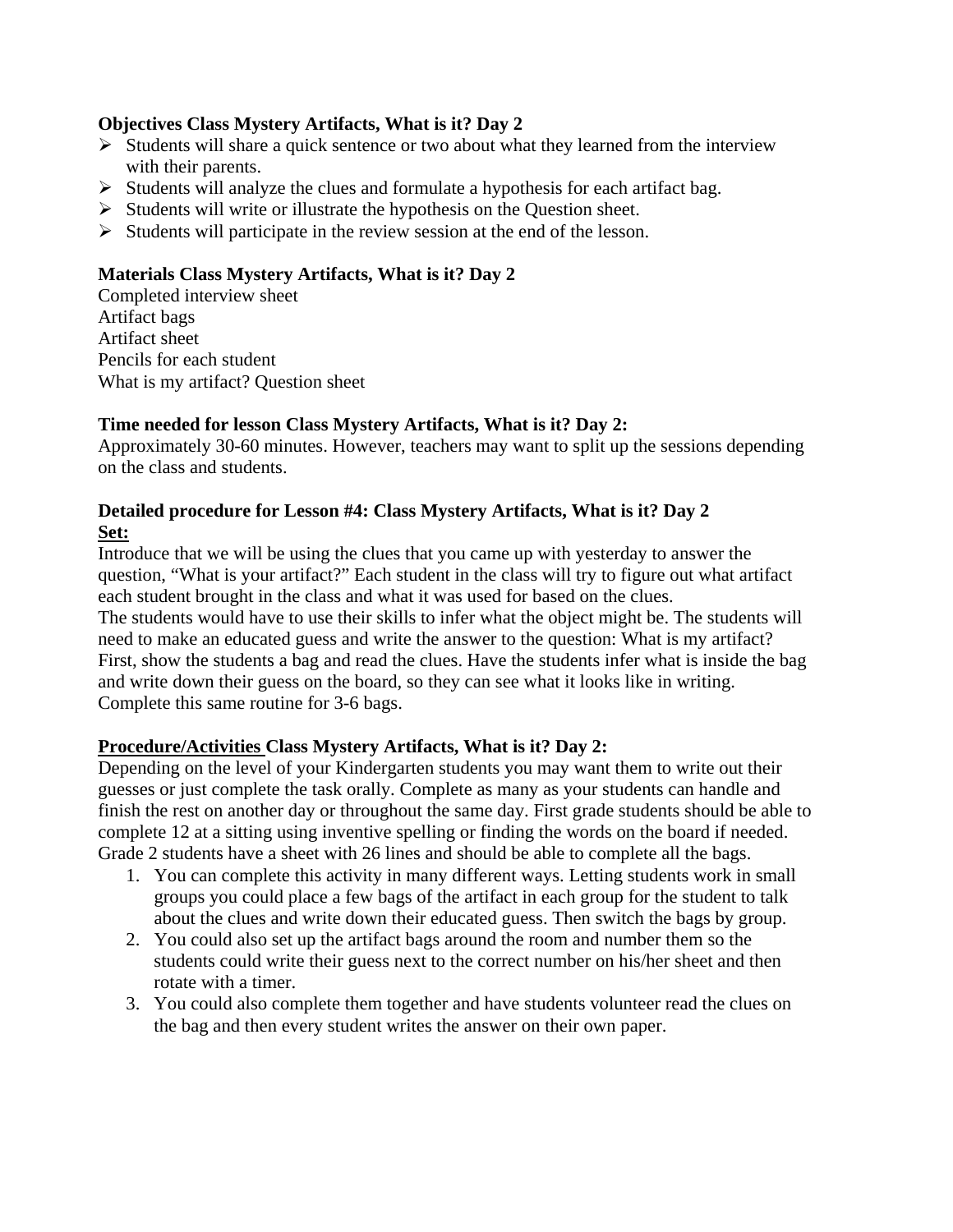# **Closure Class Mystery Artifacts, What is it? Day 2:**

Bring the students back to the carpet and have them share some of their guesses. Review the definition of artifact and the information that was taught up to this point. Ask: Why do you think it is important to learn about how our families lived? How can we use this information to make our lives better?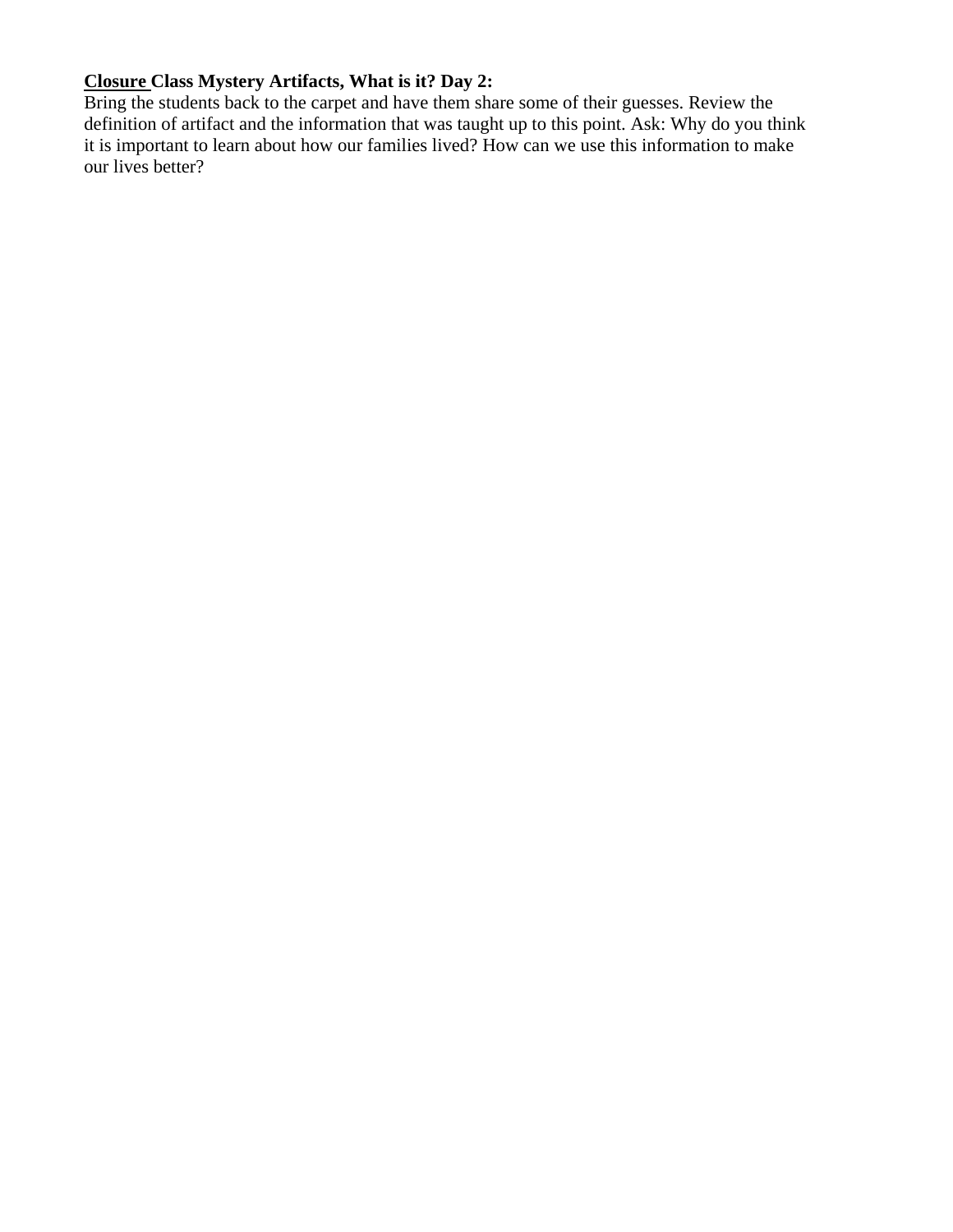# What is My Artifact?

| $\begin{array}{c}\n3.\n\end{array}$                                                                                               | $\begin{tabular}{c} 4. \end{tabular}$  |
|-----------------------------------------------------------------------------------------------------------------------------------|----------------------------------------|
| $5. \underline{\hspace{2.0cm}}$                                                                                                   | $\underbrace{6.$                       |
| 7.                                                                                                                                | $8. \underline{\hspace{2cm}}$          |
|                                                                                                                                   |                                        |
|                                                                                                                                   |                                        |
|                                                                                                                                   |                                        |
| $\begin{tabular}{ c c c } \hline 15. & \hspace{1.5cm} & \hspace{1.5cm} & \hspace{1.5cm} & \hspace{1.5cm} \\ \hline \end{tabular}$ | 16.                                    |
| $17. \underline{\hspace{2cm}}$                                                                                                    | $\begin{tabular}{c} 18. \end{tabular}$ |
|                                                                                                                                   |                                        |
|                                                                                                                                   |                                        |
|                                                                                                                                   | 24.                                    |
|                                                                                                                                   |                                        |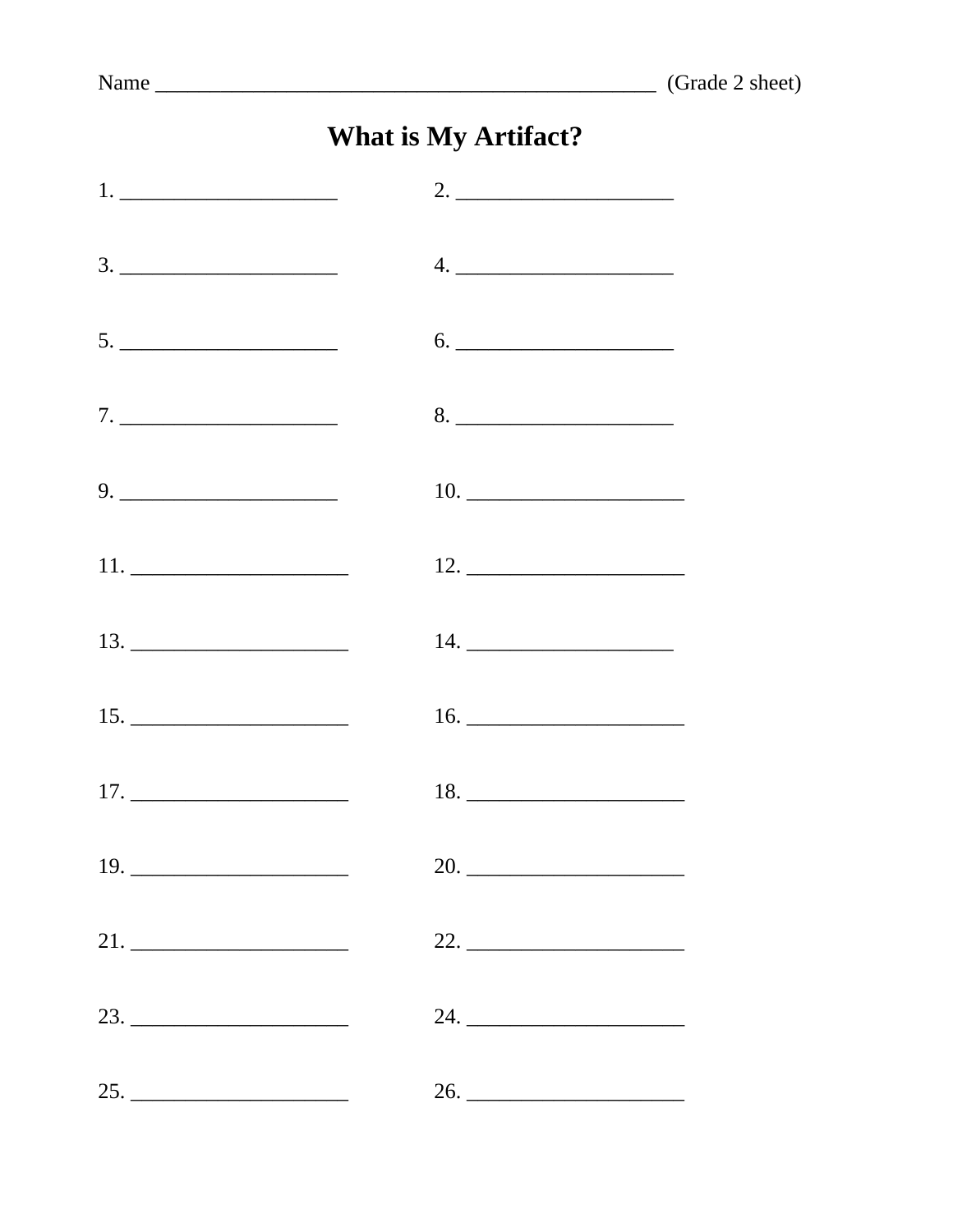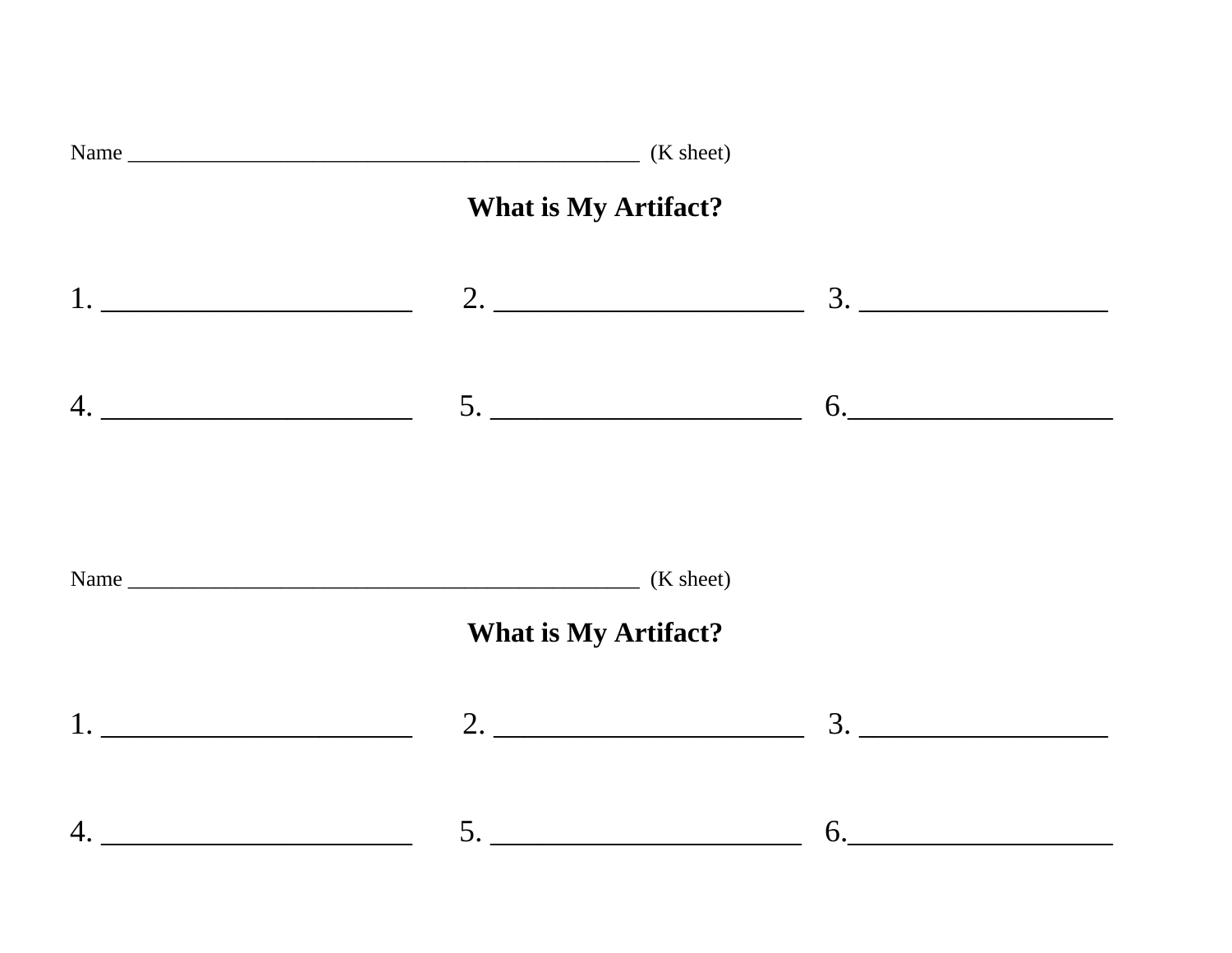# **What is My Artifact?**

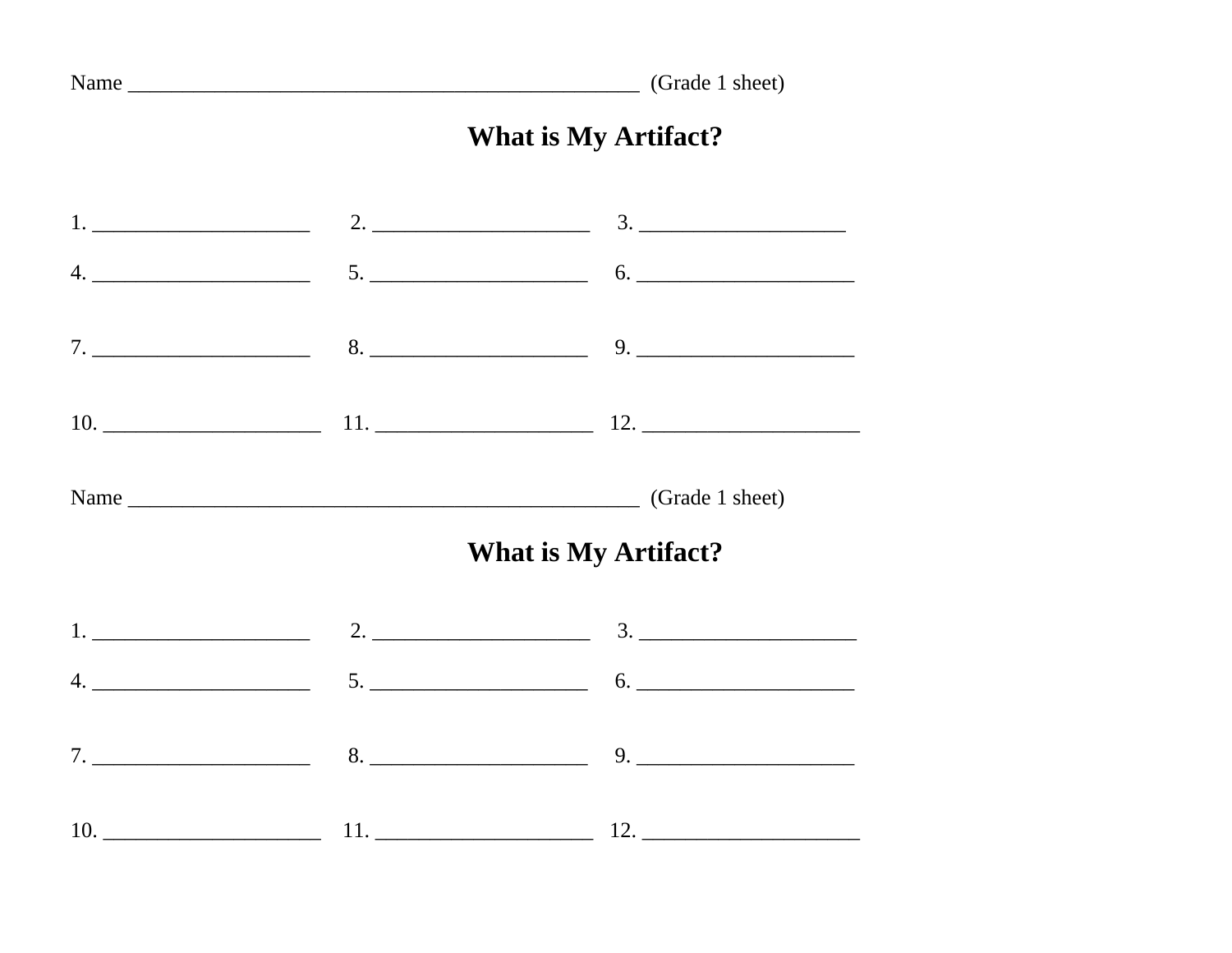# **Objectives Class Mystery Artifacts, Let's Share Day 3**

- $\triangleright$  Students will read the clues on the artifacts bags and ask the students to share a few of their ideas.
- $\triangleright$  Students will report about the artifacts in a clear voice.
- $\triangleright$  Students will be a good audience while the speaker is presenting about his/her family artifact.
- $\triangleright$  Students will create questions based on the presentation and ask questions in a clear voice.
- $\triangleright$  Students presenting will answer the question and give a little bit of background about the artifact.
- $\triangleright$  Students will share some information about their family history pertaining to the family artifact.

# **Materials Class Mystery Artifacts, Let's Share Day 3**

**Students** Artifact bags A place to sit Artifact sheets Sticks or cards with student's names Presentation rubric

# **Time needed for lesson Class Mystery Artifacts, Let's Share Day 3**

Approximately 40-60 minutes. Today, students will be sharing the information about their artifacts that they observed and learned through family talks. K students might not be able to sit this long so you can break this lesson into smaller sections.

#### **Detailed procedure for Lesson: Class Mystery Artifacts, Let's Share Day 3 Set:**

Bring the students into a large group in the meeting area and tell them that today we will be finding out more about the artifacts that the class has been working with. Each student will have a chance to come up and share information about their family artifact with the whole class. As the teacher you may want to start the presentations so the students will be comfortable with this task. First reading the clues on the bag then asking students what they think will be in the bag based on the clues. After asking a few students, the teacher should pull the object out of the bag to show the audience what the Artifact is and looks like. The presenter should then tell the audience: the name of the artifact, what it was used for, the importance of the artifact, and who it belonged to.

# **Procedure/Activities Class Mystery Artifacts, Let's Share Day 3:**

- 1. The teacher will used the sticks or index cards with student's names to pick the order of the presentation picking 1 stick after each presentation.
- 2. Each student should read the clues that they wrote in a timely fashion.
- 3. The presenter will ask a few students what they think is in the bag.
- 4. Then taking the object out and showing it to the students
- 5. The presenter will then share some information that they learned about the family artifact.
- 6. As the students are sharing their family artifacts take a picture of the artifacts. (The pictures will be used for the class power point tomorrow). Depending on the grade level and your class you may want to spread this part of the lesson over several days.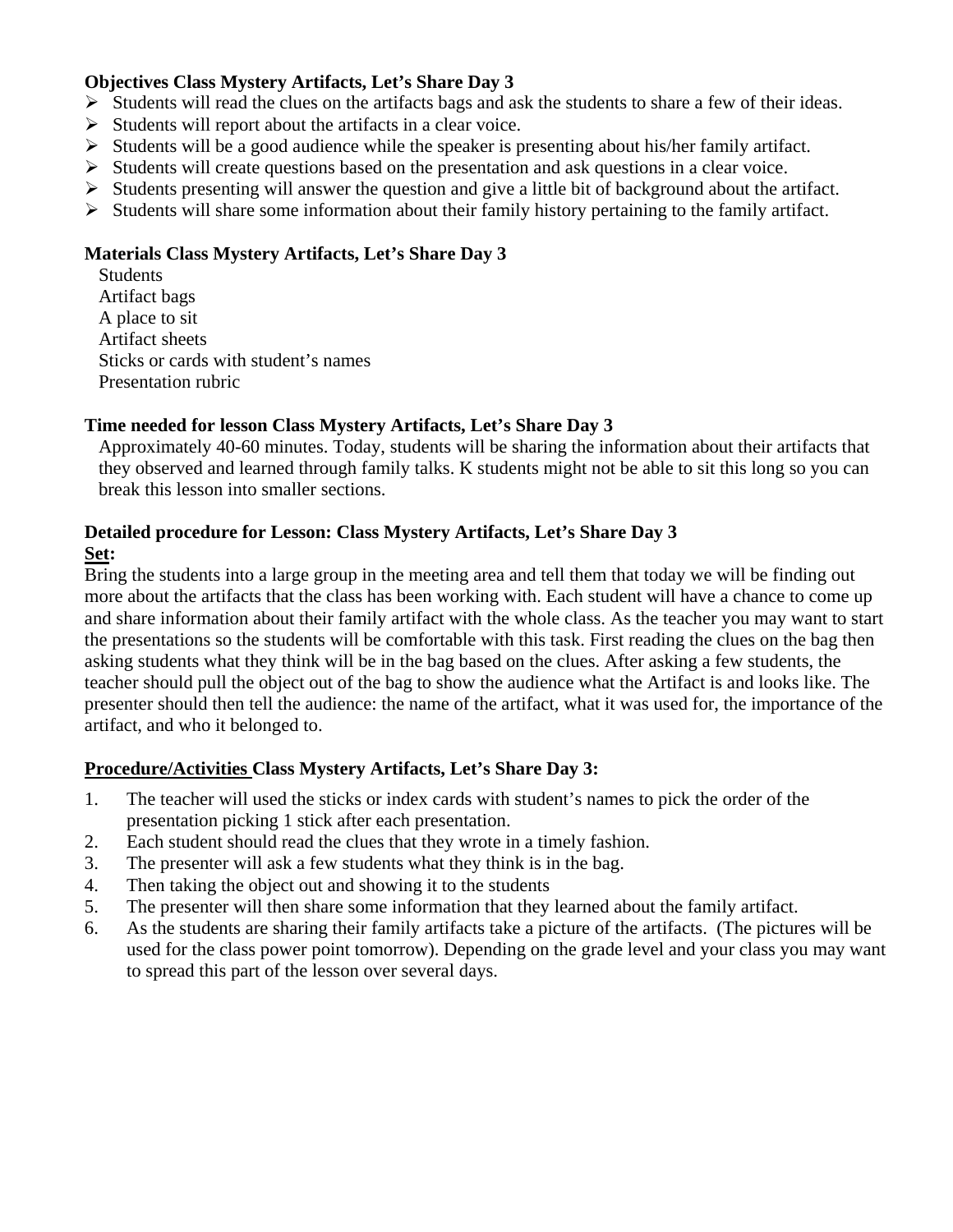# **Closure Class Mystery Artifacts, Let's Share Day 3:**

When the class is finished sharing the class family artifacts, have the students think about the artifacts that were new to them and those artifacts that the students already knew about. Let the students talk for a few minutes with an elbow partner (this is someone sitting to the right or left of the student \* make sure that each student has a partner). Then let a few groups share out what was new and things that they already saw and knew about. Tell the students that they will be making a power point slide to end the unit on artifacts the next day.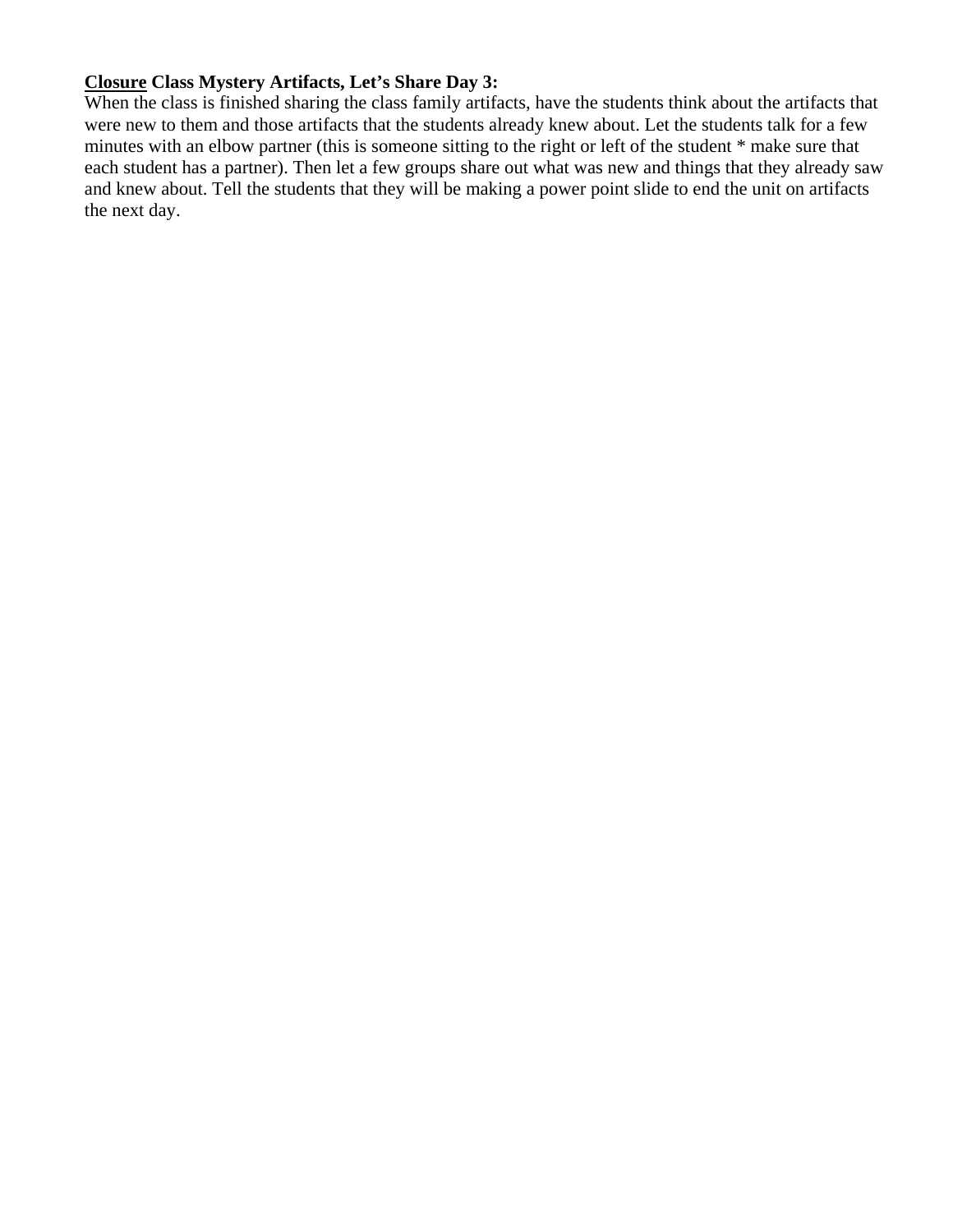



# **Criteria Chart for Presentation**

- \* Read the clues in a clear voice
- \* Asks the class what they think the object might be
- \* Opens the bag and shows the class the artifact
- All  $\parallel$  \* Tells the students what the artifact is used for
	- \* Tells the class who let them borrow the artifact
	- \*Tells a little about what they learned when looking for the artifact
- \* Answers the question asked by classmates to the Most best of their knowledge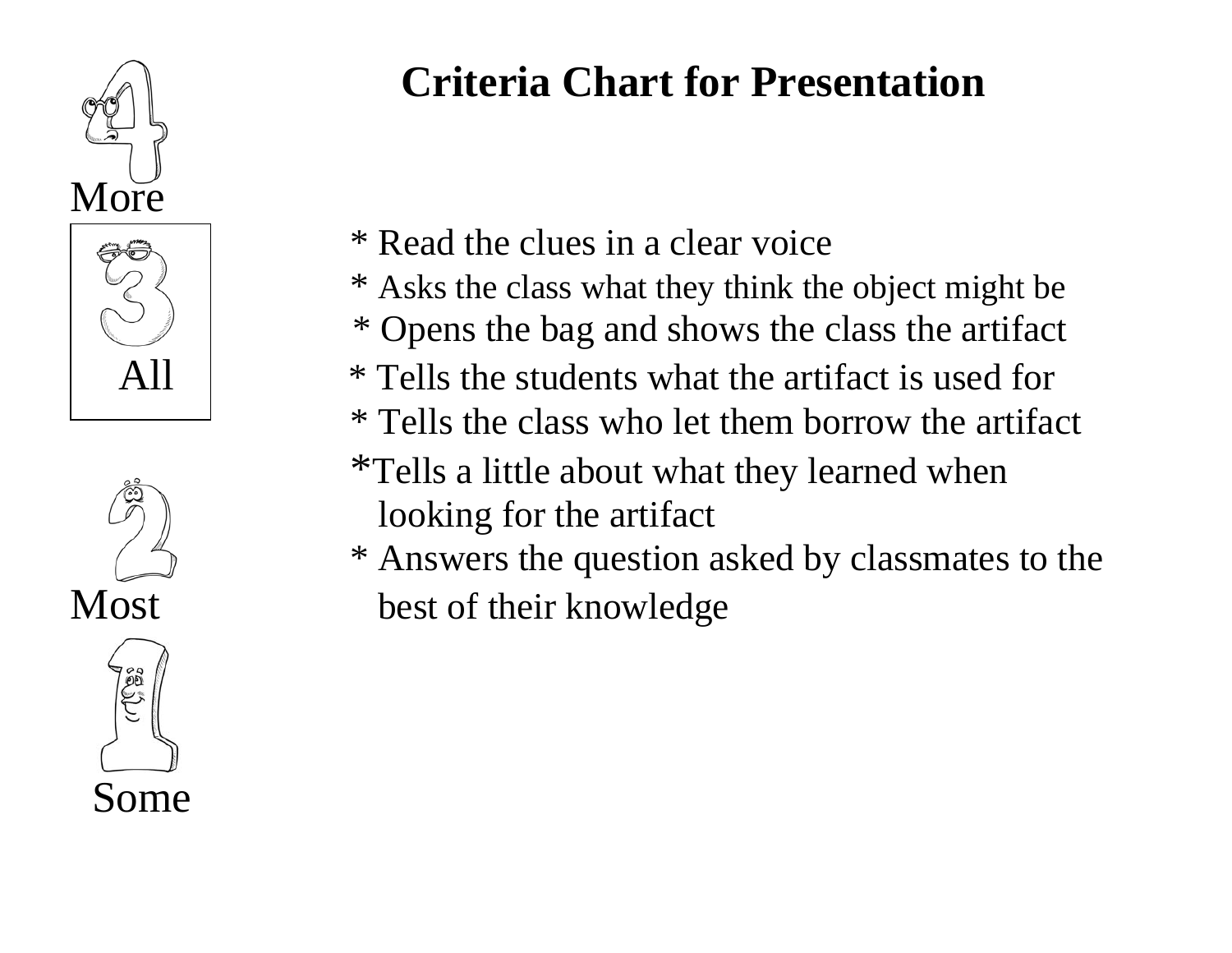# **Objectives Class Mystery Artifacts, What's the point? Day 4**

- $\triangleright$  Students will use the computer to create a power point slide that includes a picture of their artifact.
- $\triangleright$  Students will then look up another picture from Bing or Google images from a different time period.
- $\triangleright$  Students will then type three characteristics or words for each picture.
- $\triangleright$  Student will take turns using the computers and will listen to a teacher helper.

# **Materials Class Mystery Artifacts, What's the point? Day 4:**

Students may need their artifacts, Artifact sheet A computer connected to the internet, The picture of their artifact uploaded to the power point slide Power point software Student helpers or Parent Volunteer to help (if needed) List of names and artifacts in the order of the slides Rubric for Artifact Power Point

# **Time needed for lesson #4 Class Mystery Artifacts, What's the point? Day 4**

This time will vary (approx. 5- 10 minutes per child with teacher or student helper)

# **Detailed procedure for lesson #4 Class Mystery Artifacts, What's the point? Day 4: Set:**

The teacher should set up a template for the power point a head of time. Show the student what they will be required to do, and let them know that they will have help when it's their turn at the computer. Ask a student or parent volunteer to help out for a while in the classroom so that the students will have one-on- one help.

# **Procedure/Activities Class Mystery Artifacts, What's the point? Day 4:**

- 1. Show the parent volunteer or student what you are looking for and make sure they are comfortable with the power point program and the computers.
- 2. Give your helper the list and have them go in that order.
- 3. The parent or student helper then can help the child find another picture to add to the slide of the same artifact, but of a different time period.
- 4. They will also help the student type the characteristics for each picture.
- 5. The slide may include a sentence or a few sentences about what they learned about the object or the time period of the object.
- 6. As each child is done we will save the document and then call another student up.

# **Closure Class Mystery Artifacts, What's the point? Day 4:**

After all the students are finished their slide in the power point the class should view it as a class. At this point you may want to invite the parents to come in to celebrate the students work.

### **Homework/ assignments**

No homework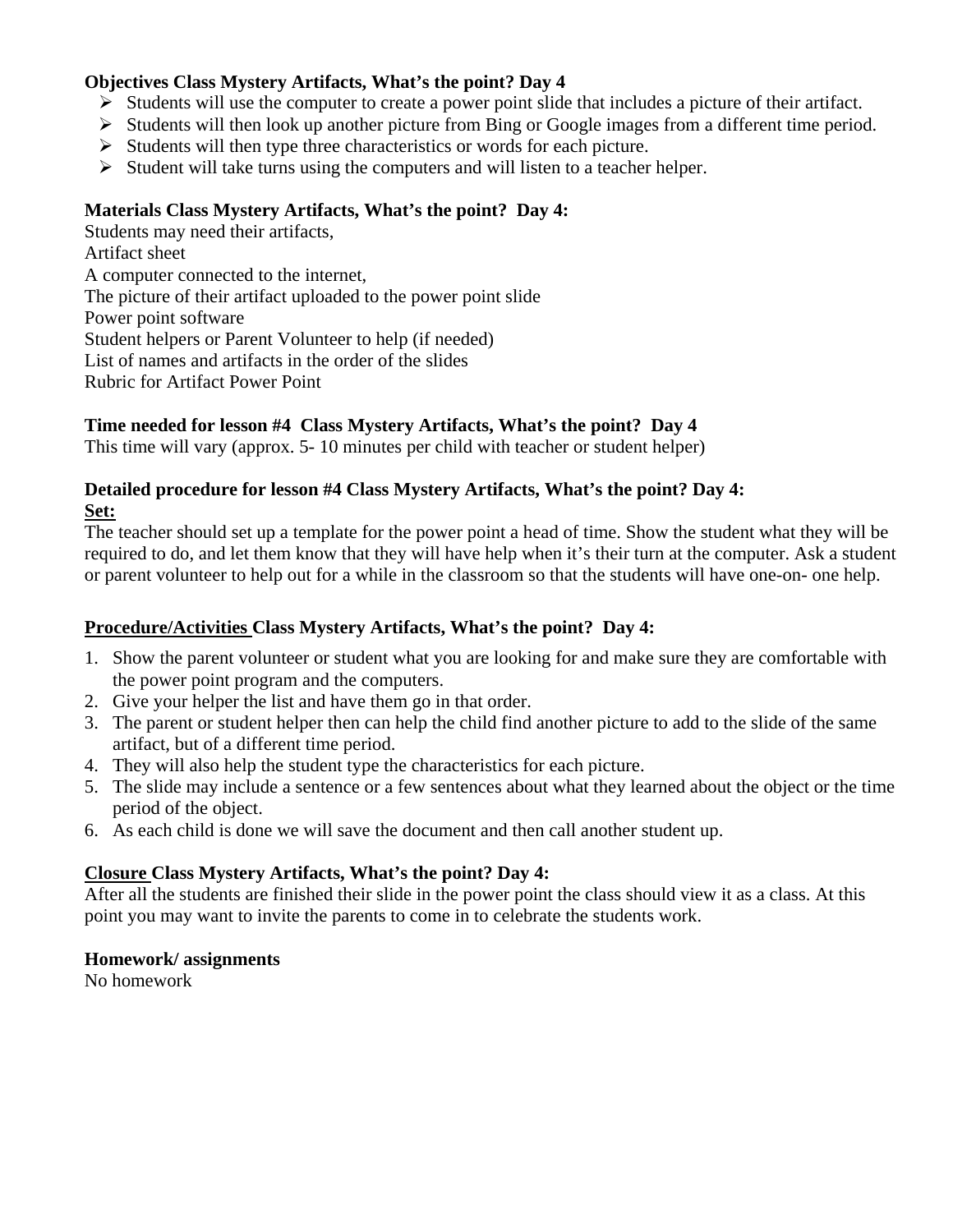# **Criteria Chart for Power Point**

\_\_\_\_\_\_\_\_\_\_\_\_\_\_\_\_\_\_\_\_\_\_\_\_\_\_\_\_\_\_\_\_\_\_\_\_\_\_\_\_\_\_\_\_\_\_\_\_\_\_\_\_\_\_\_\_\_\_\_\_\_\_\_\_\_\_\_\_\_\_\_\_\_\_\_\_\_\_\_\_\_\_\_\_\_\_\_\_\_\_\_\_\_\_\_

#### Mrs. Phillips • It was found in my basement and belonged to my grandparents. • This object has metal wire and a wooden handle.• This tool was used to get the dust and dirt out of the rug by hitting the rug with it. •This object is black and stands upright. •It has 4 wheels and makes noise when plugged in and turned on. •This is today's way of cleaning the carpet that is easier and so much faster.

This is a sample of what your slide should look like.

 $\Box$  Your first photo is focused on your family artifact.

- $\Box$  You have represented your family artifact in a different time period from your first photo.
- $\Box$  You have created a text box under or next to the first photo.
- $\Box$  You typed 3 facts or characteristics about your first photo.
- $\Box$  You have created a text box under or next to the second photo.
- $\Box$  You have typed 3 facts or characteristics about the second photo.
- $\Box$  Your name is at the top of the slide.
- □ You have SAVED your work.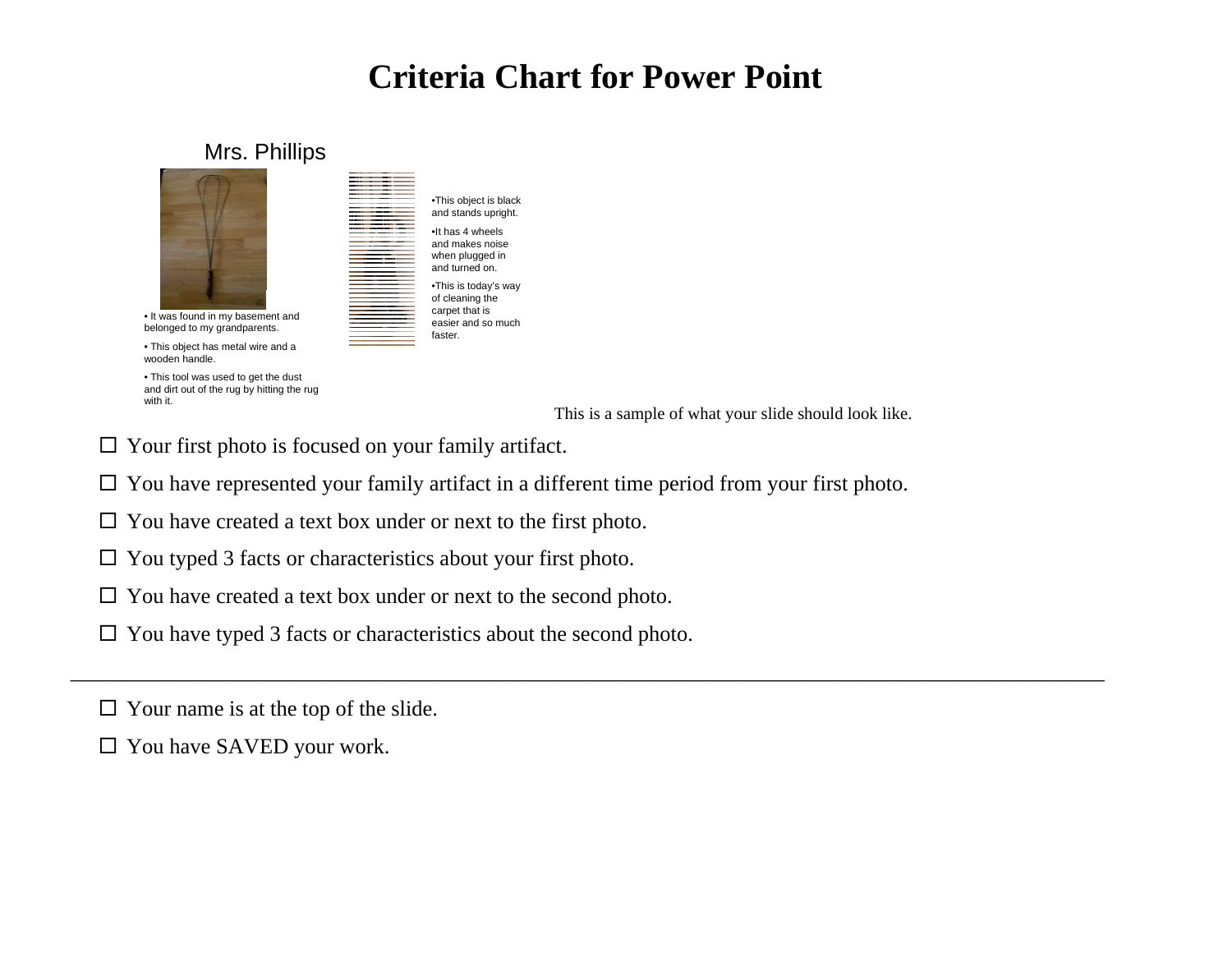#### **Sources**

Hest, Amy. When Jessie Came Across the Sea. Cambridge, MA: Candlewick Press, 1997.

Lawlor, Veronica. *I Was Dreaming to Come to America: Memories from the Ellis Island Oral History Project*. New York, N.Y.: Viking Penguin Books Inc., 1995.

Levine, Ellen. *If Your Name Was Changed at Ellis Island*. New York, N.Y.: Scholastic, 1993.

Maestro, Betty. Coming to America: The Story of Immigration. New York, N.Y.: Scholastic, 1996.

#### Teamwork rubric

http://www.uwstout.edu/static/profdev/rubrics/primaryteamworkrubric.pdf Discussion Rubric http://www.mashell.com/~parr5/techno/group.html http://www.readwritethink.org/files/resources/interactives/doodle/ http://www.education.com/files/86801\_86900/86807/file\_86807.pdf http://www.education.com/files/86801\_86900/86810/file\_86810.pdf Homework: **http://www.parentsconnect.com/do/its** getting hot in here.jhtml http://www.teach-nology.com/worksheets/graphic/suitcase2.html printable suitcase http://pbskids.org/bigapplehistory/immigration/topic4\_pic.html http://video.scholastic.com/services/player/bcpid1842760475?bctid=1885473949 http://digitalgallery.nypl.org/nypldigital/id?212029 Italian immigrants http://digitalgallery.nypl.org/nypldigital/id?833677Irish immigrants http://digitalgallery.nypl.org/nypldigital/id?417073 group wearing fezes http://digitalgallery.nypl.org/nypldigital/id?107648 Greek child http://digitalgallery.nypl.org/nypldigital/id?731894F Statue of Liberty http://digitalgallery.nypl.org/nypldigital/id?836577 Ellis Island http://www.nps.gov/featurecontent/stli/eTour.htm Statue of Liberty Video Tour http://www.readwritethink.org/files/resources/interactives/doodle/ http://www.education.com/files/86801\_86900/86807/file\_86807.pdf http://www.education.com/files/86801\_86900/86810/file\_86810.pdf Homework: http://www.parentsconnect.com/do/its\_getting\_hot\_in\_here.jhtml http://videos.howstuffworks.com/hsw/26167-history-in-the-making-statue-ofliberty-renovation-video.htm statue of liberty restoration video. http://www.featurepics.com/FI/Thumb300/20100722/Thermometers-1617554.jpg http://www.english-4kids.com/flashcards.html free flashcards http://www.eslkidsworld.com/flashcards.html free flashcards http://www.makeworldbetter.com/sitebuilder/images/suitcase\_bare-400x300.jpg http://www.teach-nology.com/worksheets/graphic/suitcase2.html http://www.daniellesplace.com/Images6/suitcasepatpaper72.gif **Suitcase**: **Draw** Four Items You 172 × 230 - 3k – gif enchantedlearning.com http://www.justgirlsjustitaly.com/Images/G19-suitcase.jpg suitcasesort2.gif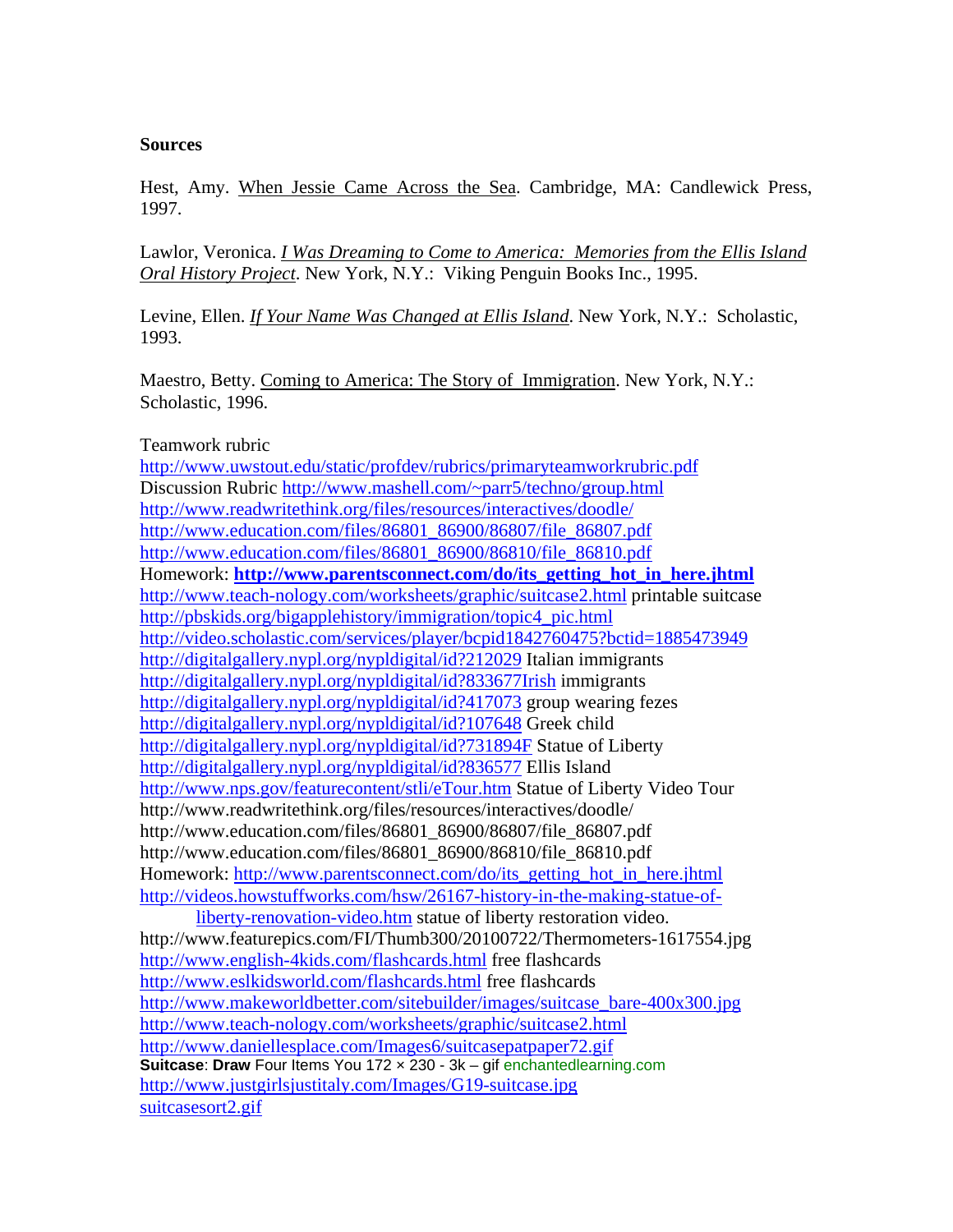#### http://www.activityvillage.co.uk/i\_packed\_my\_suitcase.htm

Blabberize http://www.screentoaster.com/watch/stUE5URURPRFtXQlRYUlhfVVNT Password is: Artifact (It is case sensitive) Definition of Artifact

Vuvox http://www.screentoaster.com/watch/stUE5URURPRFtXQ1VdUl5aXlNW Password is: Culture2 (Cultural slideshow/ Vuvox)

Bing Images.com

Google Images.com

#### **Teacher Tube Videos:**

#### **Irish Stew**

Added 1 month ago

Category: Fine Arts

From Highscopefolkdance

Playing Time 02:15

#### **traditiona l music**

Added 1 month ago

Category: Elementary

From into2008

Playing Time 61

#### **Italian Tarantella**

Added 1 Month Ago

Category: Elementary From Lhince

Playing Time 148